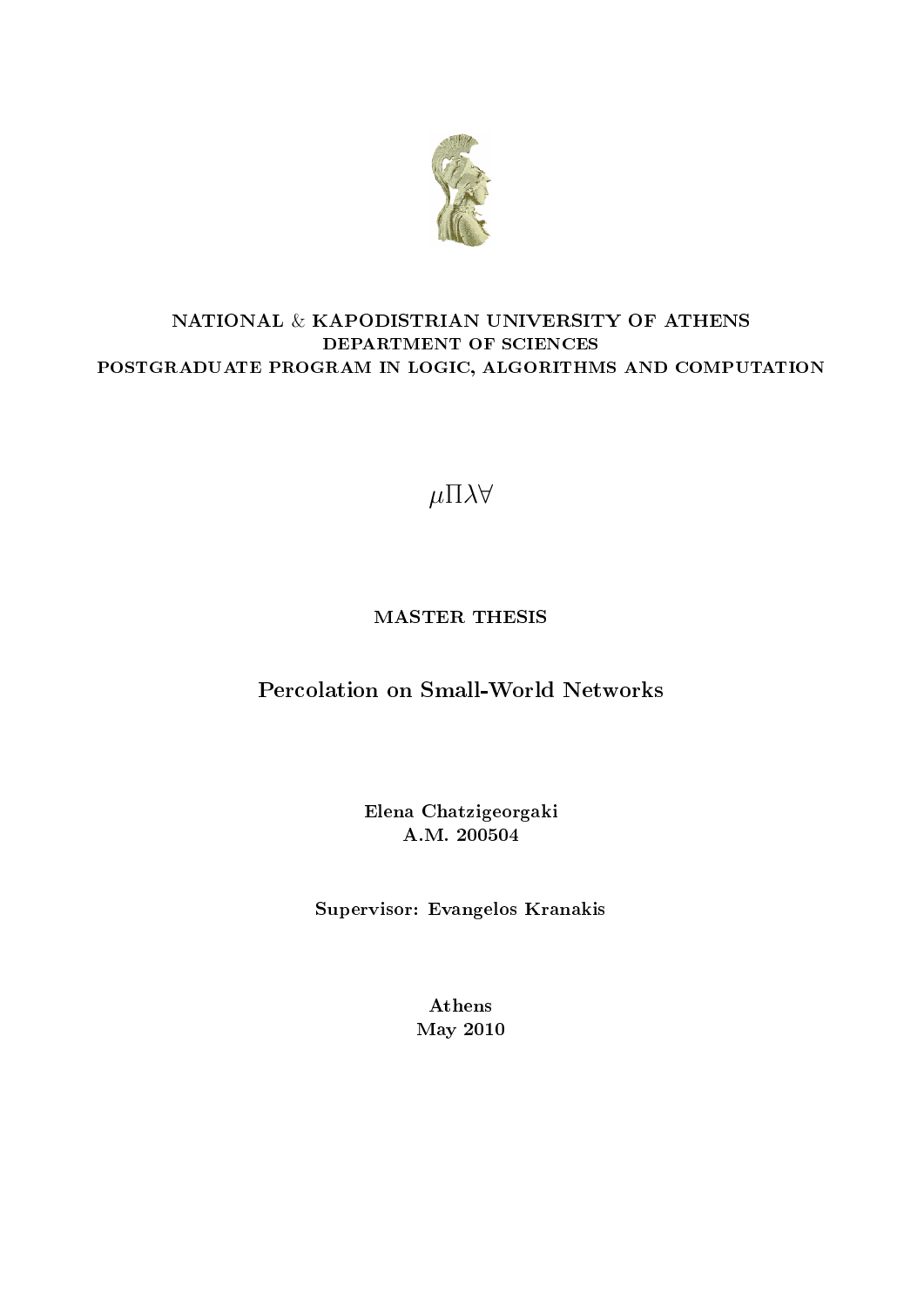Many Thanks to...

First of all I would like to thank professors Y. Moschovakis and C. Dimitrakopoulos for accepting me in the postgradute program in Mathematical Logic and Complexity and through their courses helped me broaden my horizons of knowledge.

I truly thank my supervisor Evangelos Kranakis for this Master Thesis for his valuable assistance and patience.

I would also like to thank professors V. Zisimopoulos, D. Thilikos, Y.Emiris, E. Koutsoupias, M. Koumparakis, E. Raptis, E. Floratos for their interesting courses and their ability to transfer knowledge.

Many thanks also to my fellow students Maria Strataki, Katerina Petsi, Hlias Rokos, Pyrros Chaidos, Kostas Sdrakas, Gregory Galiatsatos, William Billy Karageorgos and Antonis Varvitsiotis for making the years of my studies a pleasant ride.

Finally, I would like to thank professor Konstantin Halatsis because he always believed in me. Most of all I thank Professor Yannis Ioannidis for his patience, kindness and guidance who helped me get through the most rough period of my life.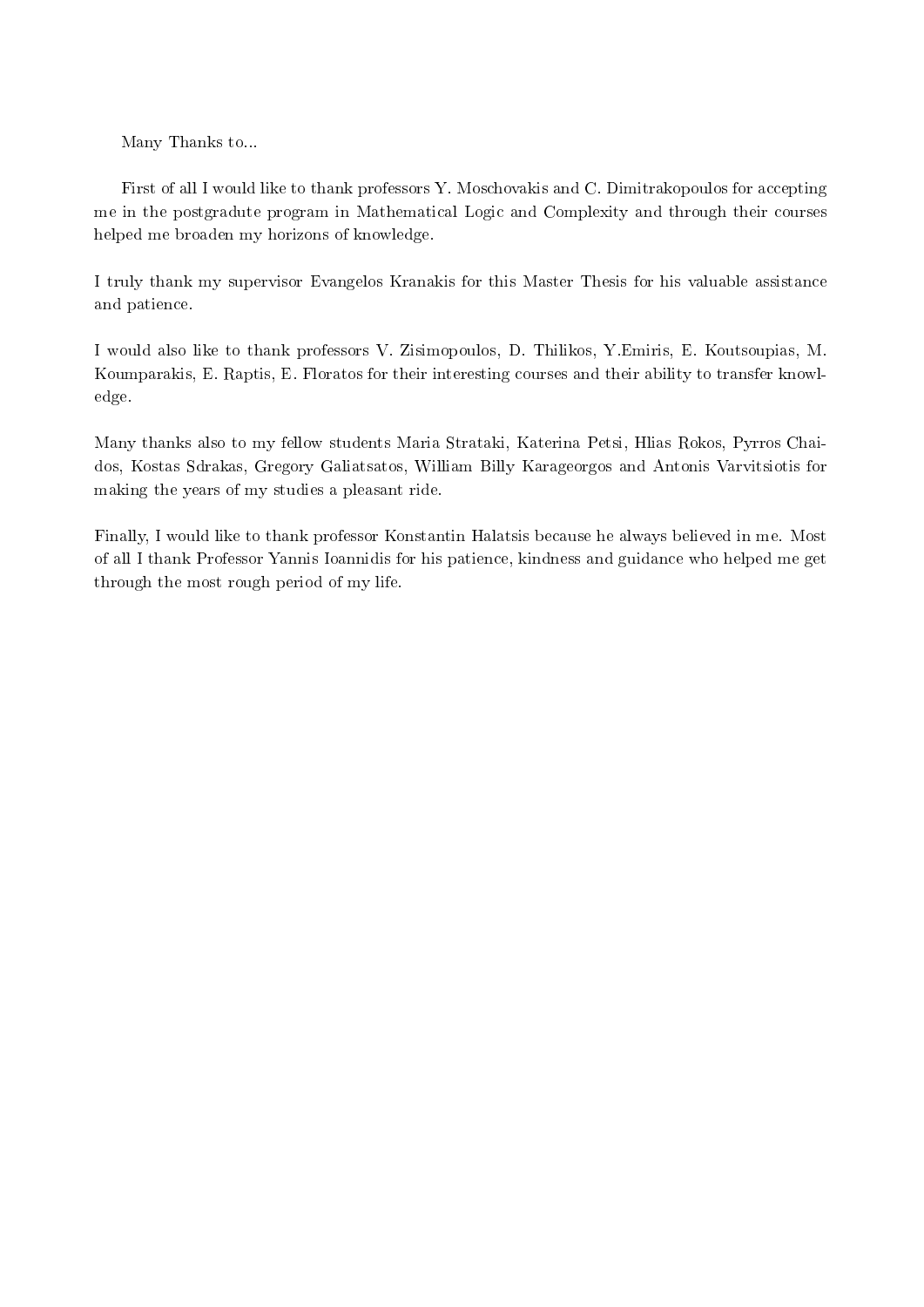# Contents

| 1              |     | Introduction                                                                                                                                                                                                                          | 6              |
|----------------|-----|---------------------------------------------------------------------------------------------------------------------------------------------------------------------------------------------------------------------------------------|----------------|
| $\overline{2}$ |     | What Is Percolation?                                                                                                                                                                                                                  | $\overline{7}$ |
|                | 2.1 |                                                                                                                                                                                                                                       | $\overline{7}$ |
|                | 2.2 | Sites And Lattices in the contract of the contract of the contract of the state of the state of the state of the state of the state of the state of the state of the state of the state of the state of the state of the state        | 8              |
|                | 23  | Lattices descriptions are a constructed and constructed and constructions of the construction of the construction of the construction of the construction of the construction of the construction of the construction of the c        | 10             |
|                | 2.4 |                                                                                                                                                                                                                                       | 11             |
|                | 2.5 | Percolation Threshold (a) and a subsequently and a subsequently and a subsequently and the set of the set of the set of the set of the set of the set of the set of the set of the set of the set of the set of the set of the        | 11             |
|                | 2.6 |                                                                                                                                                                                                                                       | 12             |
|                | 2.7 | Average Cluster Size resources in the contract of the contract of the contract of the contract of the contract of the contract of the contract of the contract of the contract of the contract of the contract of the contract        | 14             |
|                | 2.8 |                                                                                                                                                                                                                                       | 15             |
| 3              |     | Models Of The Small-World                                                                                                                                                                                                             | 17             |
|                | 3.1 |                                                                                                                                                                                                                                       | 17             |
|                | 3.2 |                                                                                                                                                                                                                                       | 19             |
|                |     | Basic Definitions de la communicación de la communicación de la communicación de la communicación de la commun<br>3.2.1                                                                                                               | 19             |
|                |     | 322                                                                                                                                                                                                                                   | 20             |
|                |     | 3.2.3<br>Characteristic path length $L$ of regular lattices                                                                                                                                                                           | 21             |
|                |     | 324<br>Clustering Coefficient the contract of the contract of the coefficient the coefficient of the coefficient of the coefficient of the coefficient of the coefficient of the coefficient of the coefficient of the coefficient of | 22             |
|                |     | $3\ 2\ 5$<br>Clustering coefficient C in regular lattices $\ldots \ldots \ldots \ldots \ldots \ldots \ldots$                                                                                                                          | 24             |
|                |     | 326                                                                                                                                                                                                                                   | 25             |
|                |     | 327                                                                                                                                                                                                                                   | 27             |
|                | 3.3 |                                                                                                                                                                                                                                       | 27             |
|                |     | 331                                                                                                                                                                                                                                   | 28             |
|                |     | 332<br>Properties Of Random Graphs (and all contracts of the contracts of the contracts of the contracts of the contracts of the contracts of the contracts of the contracts of the contracts of the contracts of the contracts of th | 28             |
|                |     | 3.3.3                                                                                                                                                                                                                                 | 29             |
|                | 34  |                                                                                                                                                                                                                                       | 31             |
|                |     | The Watts & Strogatz Small-World Rewiring Model<br>341                                                                                                                                                                                | 32             |
|                |     | 342                                                                                                                                                                                                                                   | 34             |
|                |     | 343                                                                                                                                                                                                                                   | 35             |
|                |     | The r-Harmonic Distribution Model<br>344                                                                                                                                                                                              | 37             |
| 4              |     | <b>Percolation On Small-World Networks</b>                                                                                                                                                                                            | 38             |
|                | 4.1 | Percolation On The Newman-Watts Small-World Model                                                                                                                                                                                     | 39             |
|                |     | 4.1.1                                                                                                                                                                                                                                 | 39             |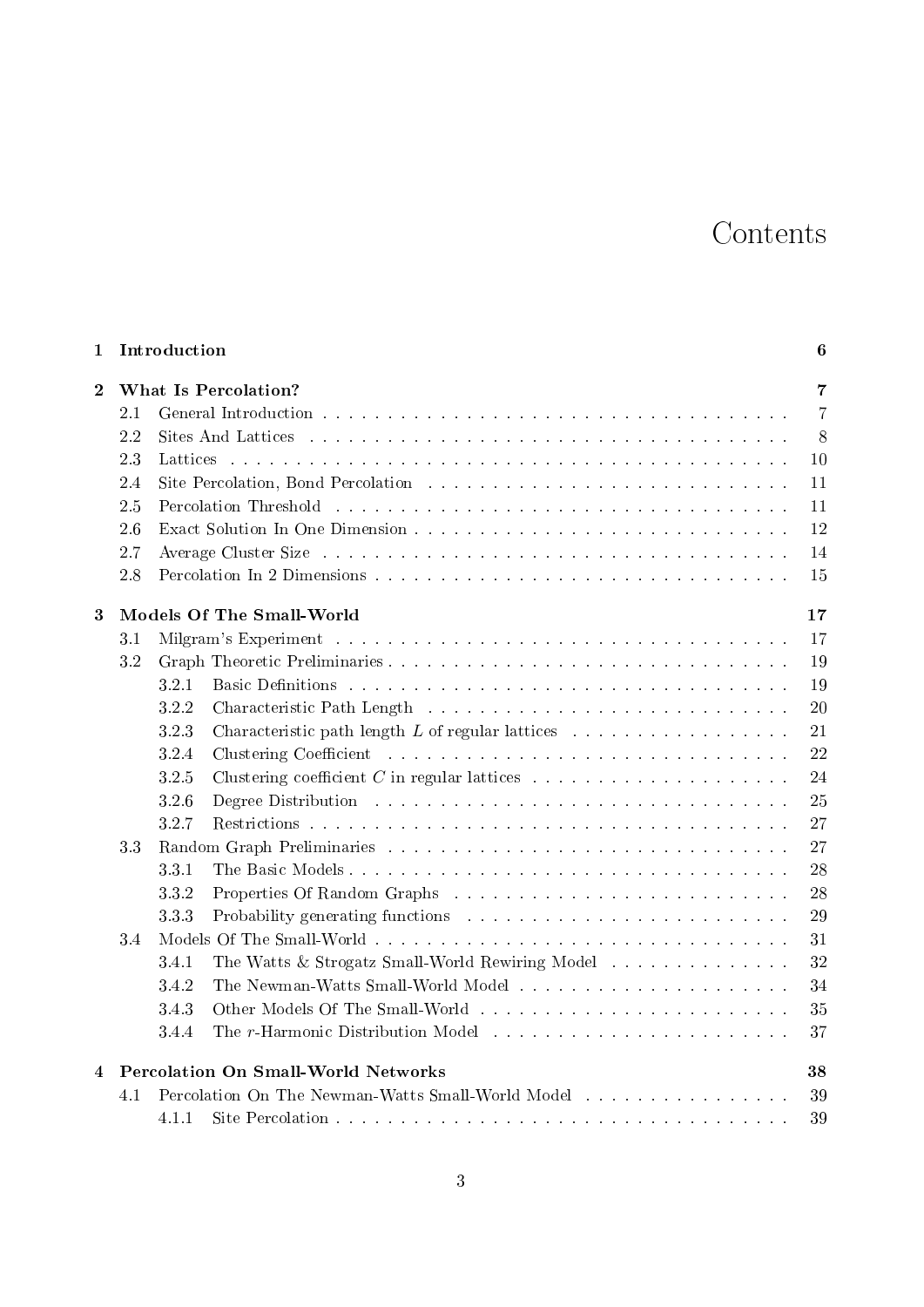|      | 5 Simulation results                                                            | 52 |
|------|---------------------------------------------------------------------------------|----|
| 5.1. |                                                                                 |    |
|      | 5.1.1 Computing number of hops between a source and target node 53              |    |
|      | 5.1.2 Computing the average number of hops for a chosen source-target pair 56   |    |
|      | 5.1.3 Computing number of hops between every pair of source and target nodes 58 |    |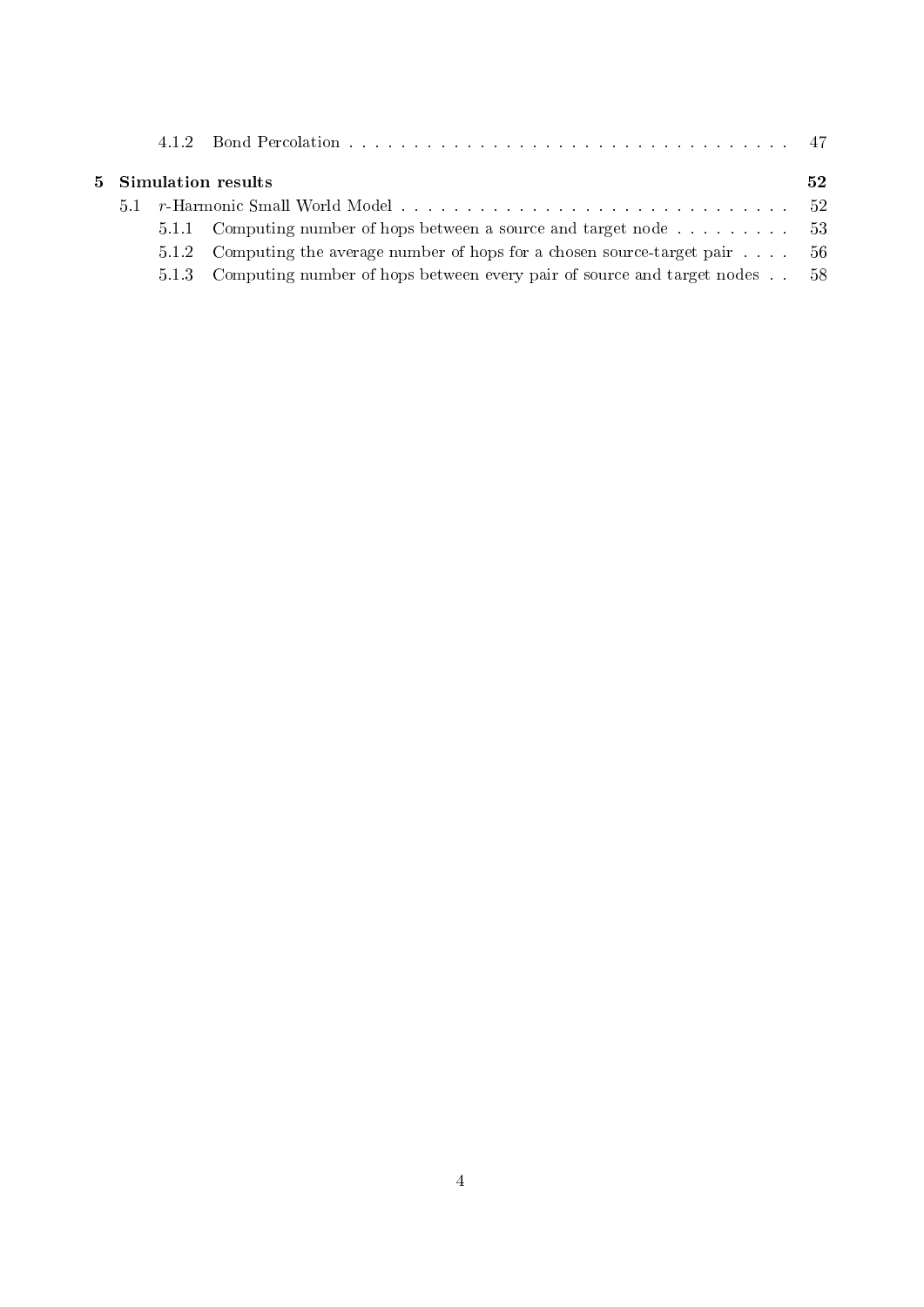# List of Figures

| 2.1  | Definition of percolation and its clusters research and contained a set of the set of the set of the set of the                                                                                                                | $8\,$ |
|------|--------------------------------------------------------------------------------------------------------------------------------------------------------------------------------------------------------------------------------|-------|
| 2.2  |                                                                                                                                                                                                                                | $8\,$ |
| 23   |                                                                                                                                                                                                                                | 9     |
| 2.4  |                                                                                                                                                                                                                                | 10    |
| 2.5  |                                                                                                                                                                                                                                | 10    |
| 26   | Cubic Lattices and an annual contract the contract of the contract of the contract of the contract of the contract of the contract of the contract of the contract of the contract of the contract of the contract of the cont | 10    |
| 2.7  | Bond percolation on the square lattice resonance in the contract of the square lattice resonance in the square lattice                                                                                                         | 11    |
| 2.8  | Percolation clusters in an one dimensional lattice with a subset of the set of the set of the set of the set of the set of the set of the set of the set of the set of the set of the set of the set of the set of the set of  | 13    |
| 29   |                                                                                                                                                                                                                                | 15    |
| 2.10 |                                                                                                                                                                                                                                | 15    |
| 3.1  |                                                                                                                                                                                                                                | 21    |
| 3.2  | Characteristic path length of regular lattices $(n = 1100, k = 1, 2, 3, 4, 5, 20) $                                                                                                                                            | 22    |
| 3.3  |                                                                                                                                                                                                                                | 23    |
| 3.4  |                                                                                                                                                                                                                                | 23    |
| 3.5  |                                                                                                                                                                                                                                | 24    |
| 3.6  | A graph with clustering coefficient $C = 0$ .                                                                                                                                                                                  | 24    |
| 3.7  | A one-dimensional lattice with each site connected to its 2 nearest neighbors                                                                                                                                                  | 24    |
| 3.8  | A one-dimensional lattice with each site connected to its 4 nearest neighbors                                                                                                                                                  | 25    |
| 3.9  | A one-dimensional lattice with each site connected to its 6 nearest neighbors                                                                                                                                                  | 25    |
| 3.10 | Graph construction with a fixed degree sequence with a series of the second sequence with a fixed degree sequence with a series of the second second series of the set of the series of the series of the second series of the | 27    |
|      | 3.11 A one-dimensional lattice with each site connected to its 6 nearest neighbors                                                                                                                                             | 32    |
|      |                                                                                                                                                                                                                                | 32    |
|      | 3.13 The Watts-Strogatz model after rewiring a small fraction of links                                                                                                                                                         | 33    |
|      | 3.14 A small-world graph with 5 shortcuts added $(n = 24$ and $k = 3)$                                                                                                                                                         | 34    |
|      | 3.15 A small-world graph with a few highly connected sites                                                                                                                                                                     | 35    |
|      |                                                                                                                                                                                                                                | 36    |
| 4.1  | A small-world with $L = 24$ sites, 4 shortcuts and $p = \frac{3}{4}$ susceptible individuals                                                                                                                                   | 40    |
| 4.2  | Graphical representation of a cluster of connected sites.                                                                                                                                                                      | 40    |
| 4.3  | Local clusters for the bond percolation problem                                                                                                                                                                                | 49    |
| 5.1  | A network with $n = 20$ nodes, $r = 1$ , source node=5, target node 20. Number of hops=4 55                                                                                                                                    |       |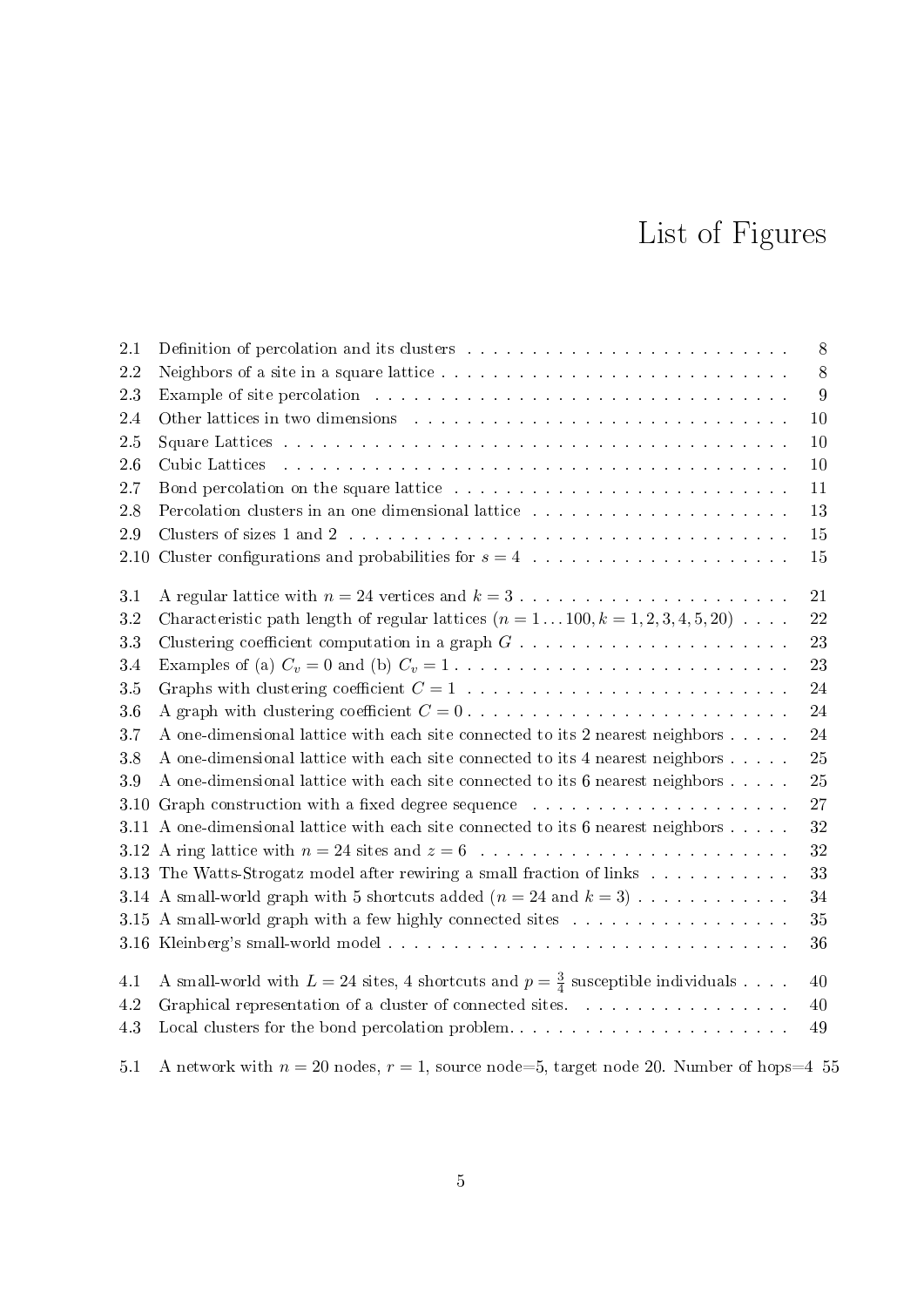# Introduction **1**

A network is a set of items (vertices) connected by edges. In the real world many systems take the form of network such as the World Wide Web, the internet, social networks of acquaintances, networks of citations between papers, neural networks, metabolic networks, food webs etc. These networks exhibit a number of statistical properties that we have to study in order to understand them. First we have to define the properties that characterize the structure of networks and then create models of networks that can help us understand the meaning of these properties. Many network models have been proposed but we will extensively analyze the small world model which is based one the "small-world phenomenon" - the principle that we are all linked by a short chain of acquaintances as was proved by the studies of Stanley Milgram in the 1960's. After exploiting the advantages of the small world model we will study the epidemic behavior in such a model. This master thesis is structured as follows: In section 2 we give an introduction to site and bond percolation and give an example of how percolation works on 1 and 2 dimensional lattices. In section 3 we give a small introduction to some theoretic preliminaries along with the most basic small world models proposed so far. In section 4 we extensively study the site and bond percolation problem on a Newman-Watts small world model and finally on section 5 we study the greedy routing problem on the r-Harmonic small world model.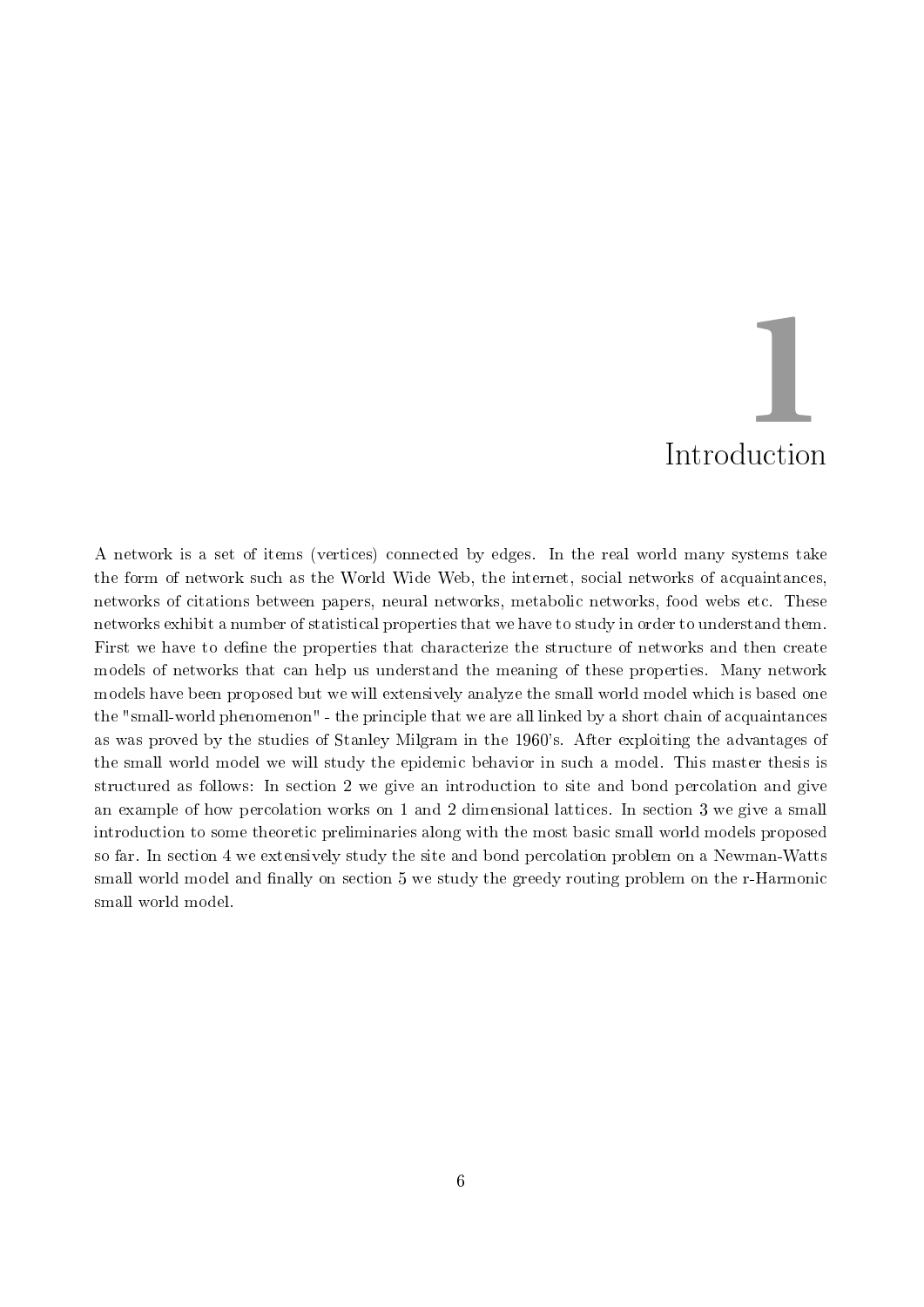# What Is Percolation? **2**

# 2.1 General Introduction

Percolation theory is a field mostly studied by physicists but covers a wide range of applications useful in other sciences like chemistry, mathematics and materials science. It was introduced to answer questions like:

- If we put a porous rock underwater, will the water reach it's center?
- How far from each other should we plant trees in an orchard (forest) in order to minimize the damages from a fire outburst?
- How fast will an infectious disease spread? How long before it causes a pandemic?

One of its most popular applications is the behavior of fluids in porous media, mostly used to improve the productivity of natural gas and oil wells. In physics, percolation theory is used to study the flow of electricity in two dimensional random resistor networks. Percolation models are used in biology to study evolution and also in social sciences to study phenomena like how fast a rumor can spread.

In general, percolation is used to study dynamical systems and thus considered a branch of statistical mechanics. Percolation systems go through phase transitions particularly around a critical point or threshold. What is most interesting about percolation theory is that it provides a simple model of random media yet realistic towards each application.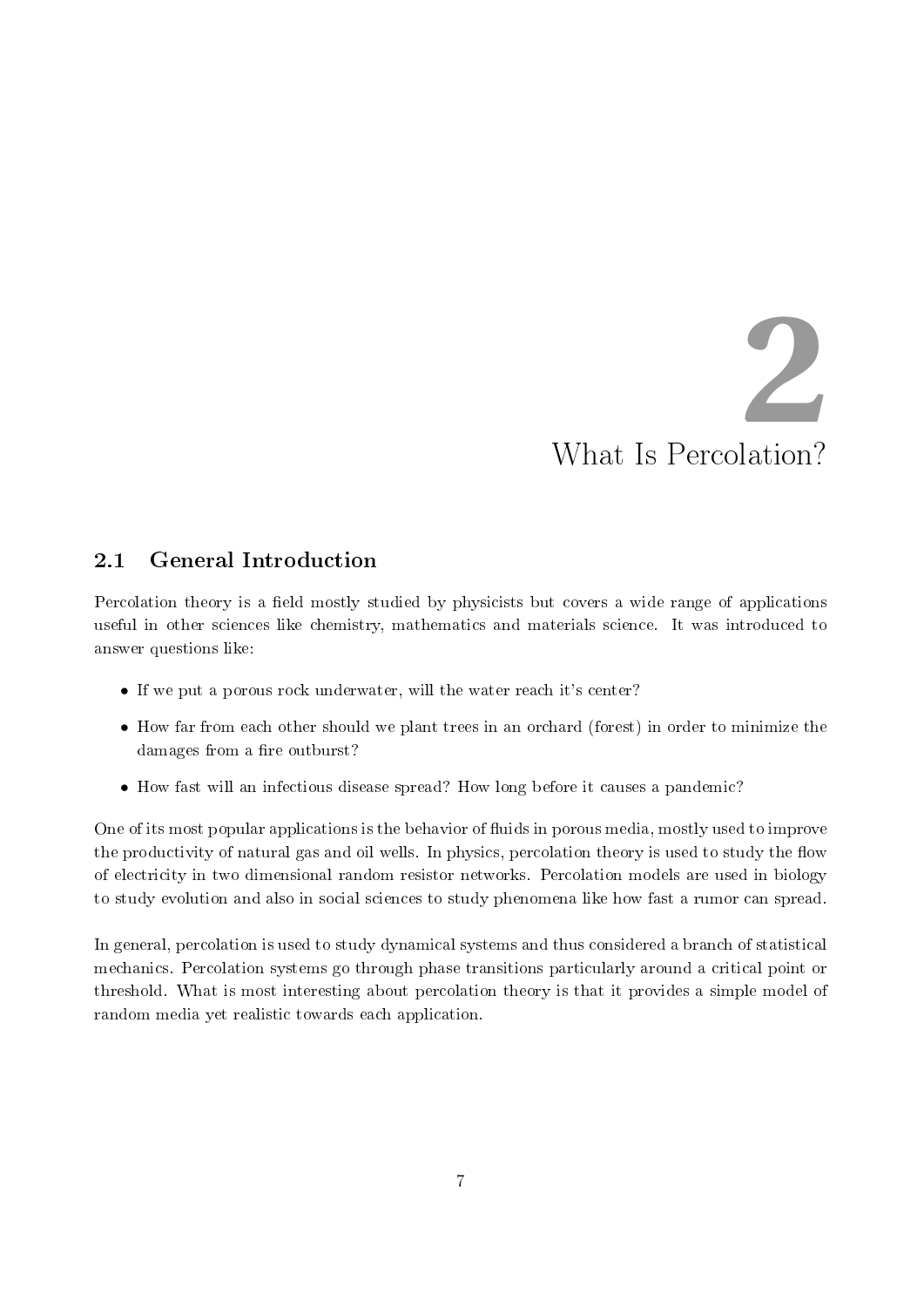## 2.2 Sites And Lattices

Consider a square lattice, i.e. an infinite array of squares, denoted by  $\mathbb{Z}^2$ . (Figure 2.1(a)<sup>1</sup>). A fraction of squares are filled with a dot in the center, while the other squares are left empty as in Figure 2.1(b). We now define a *cluster* as a group of neighbor squares occupied with these dots. These clusters are encircled in Figure 2.1(c).



Figure 2.1: Definition of percolation and its clusters

Squares are called *neighbors* (or *nearest neighbor sites*) if they have one side in common but not if they only touch one corner (next nearest neighbors). (Figure 2.2)



Figure 2.2: Neighbors of a site in a square lattice

All sites within one cluster are connected to each other by one unbroken chain of nearest neighbor links from one occupied square to an occupied neighboring square. *Percolation theory* deals with the number and properties of these clusters. The first question arising is: how are these dots distributed on the square lattice? The answer is that the occupation status of any square on the lattice is *inde*pendent of the occupation status of the its neighbors, i.e. each square is randomly, independently, occupied with a probability  $p, 0 \leq p \leq 1$ . That means, if we have *N* squares (with *N* being a very large number) then the expected number of occupied squares is *pN* and the expected number of unoccupied or empty squares are the remaining  $(1-p)N$ .

We concentrate here with the case of *random percolation*. Each site of a very large lattice is occupied randomly with probability *p* independent of its neighbors. Percolation theory deals with the clusters thus formed.

<sup>&</sup>lt;sup>1</sup>For obvious reasons the following figures will be of finite dimensions.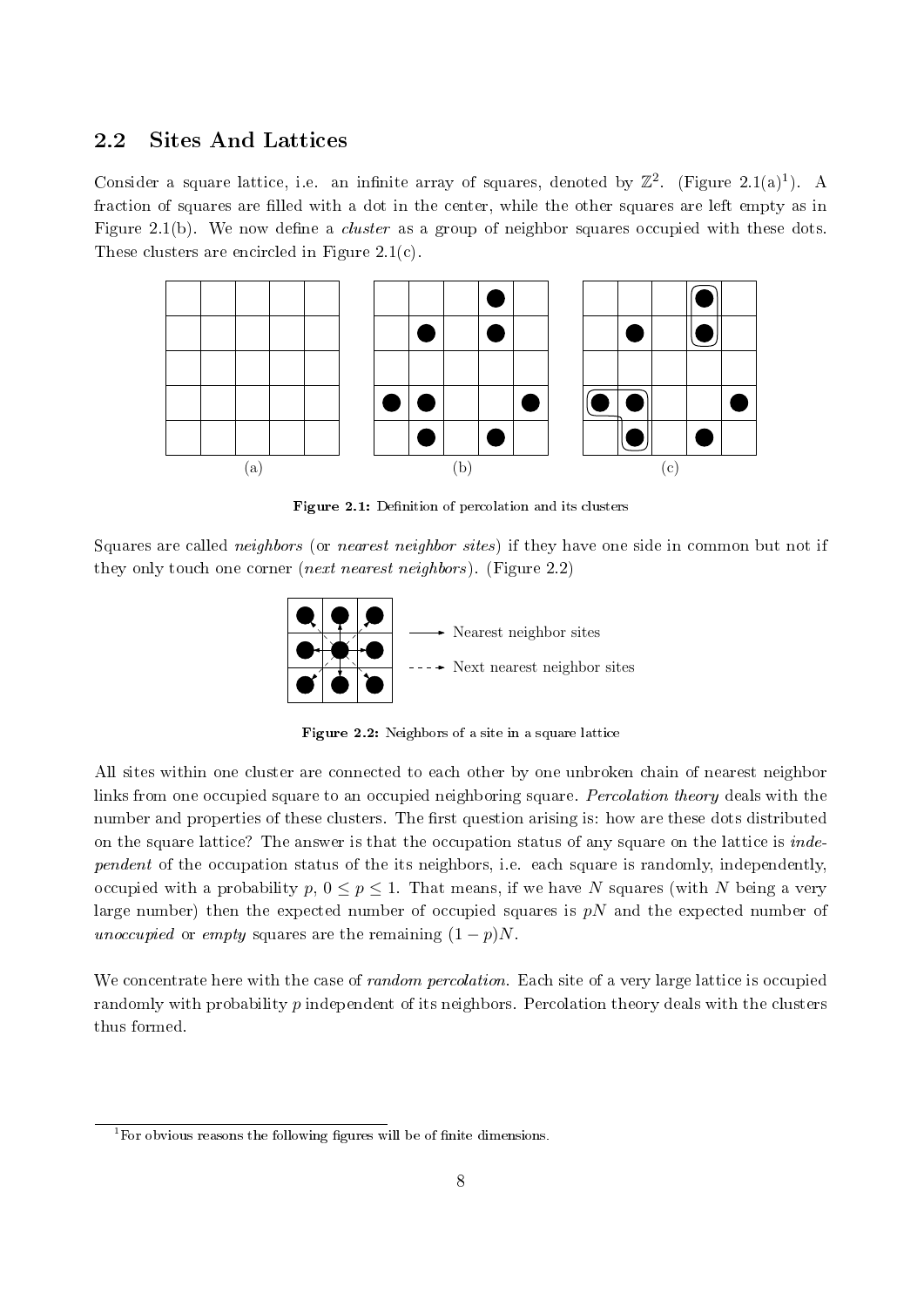In Figure  $2.3<sup>2</sup>$  we see an example of how percolation works on a two dimensional lattice. For small values of the occupation probability  $(p = 0.15, 0.30, 0.45)$  some disconnected parts are distinguished in the lattice, but for  $p \geq 0.59$  we can see that one cluster extends from top to bottom and from left to right of the lattice without intermediate gaps. We say that this cluster *percolates* through the system. Near that concentration  $p_c$ , where for the first time a cluster is formed, a lot of peculiar phenomena are observed. These aspects are called critical phenomena and the theory attempting to describe them is the scaling theory.



Figure 2.3: Example of site percolation

<sup>2</sup>Example generated with MATLAB*⃝*<sup>c</sup>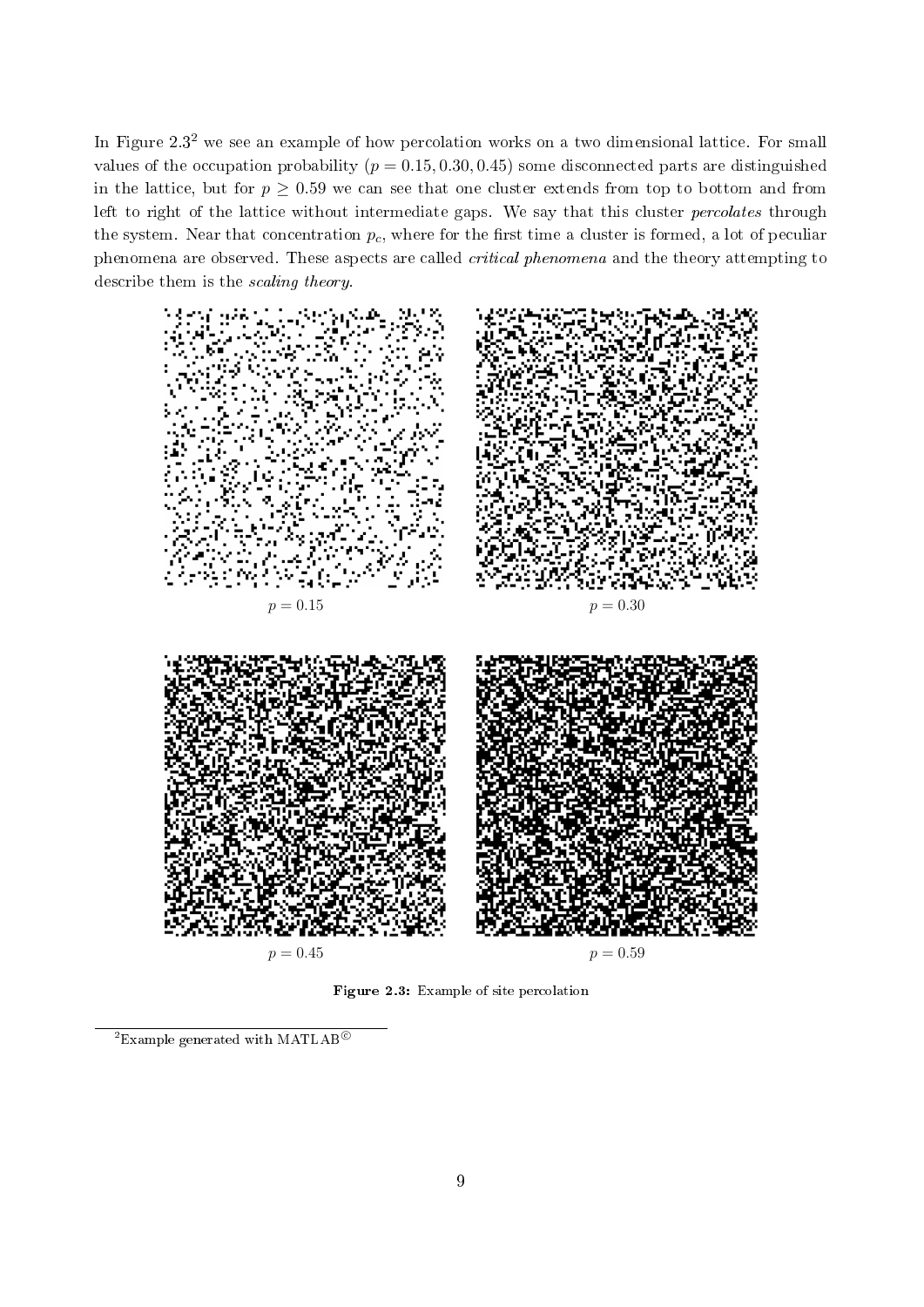## 2.3 Lattices

So far we've seen examples of percolation only on square lattices but in reality there are many different lattices or other two or three dimensional structures (graphs in general) upon which we study percolation phenomena. In two dimensions we also have the *triangular* lattice (Figure 2.4(a)) where every intersection of lines is a lattice site and the *honeycomb* (or *hexagonal*) lattice where the centers of the triangles are lattice sites (Figure 2.4(b)).



Figure 2.4: Other lattices in two dimensions

We defined the square lattice through the centers of the squares (Figure 2.5(a)). We could have also defined it equivalently through the points where the lines cross (square corners) as in Figure 2.5(b).



Figure 2.5: Square Lattices

In three dimensions we have the *simple cubic lattice* (Figure 2.6(a)), the *body centered cubic (BCC)* lattice (Figure 2.6(b)), the face-centered cubic (FCC) lattice (Figure 2.6(c)), the diamond lattice and others. For dimensions higher than 3 we study the hypercubic lattice.



(a) Simple Cubic Lattice (b) BCC: Body-Centered Cubic Lattice (c) FCC: Faced-Centered Cubic Lattice

Figure 2.6: Cubic Lattices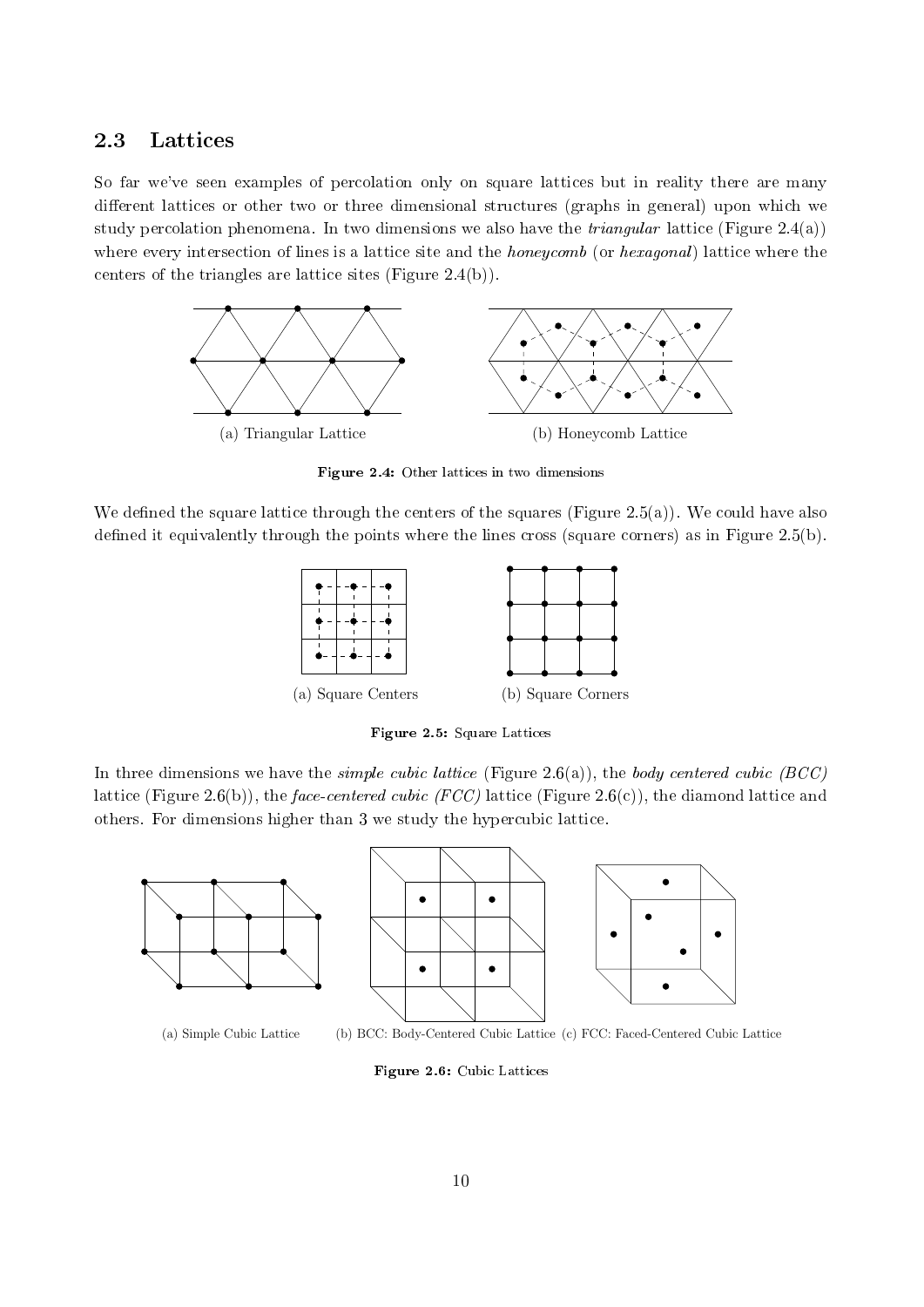# 2.4 Site Percolation, Bond Percolation

For all the aforementioned lattices, each site is randomly and independently occupied with probability  $p, 0 \leq p \leq 1$  and empty (unoccupied) with probability  $(1-p)$ . Clusters are thus formed as groups of neighboring occupied sites. So far we've defined *site percolation*. Its counterpart is called bond percolation and its defined as follows. In bond percolation every lattice site is occupied. Each line can be an open bond with probability  $p, 0 \leq p \leq 1$  or a *closed bond* with probability  $(1 - p)$ . A cluster is then a group of sites connected by open bonds (Figure 2.7).

It has to be noticed that when measuring the *size* of a cluster, one has to define whether one counts the *site content* or the *bond content*. For example the 3rd encircled cluster in Figure 2.7 consists of two occupied sites connected with an open bond to each other and with closed bonds to all other neighboring sites. This is called a cluster of size two in site percolation but it is called a cluster of size one in bond percolation.



Figure 2.7: Bond percolation on the square lattice

# 2.5 Percolation Threshold

The percolation threshold *p<sup>c</sup>* is the critical fraction of lattice squares that must be occupied in order to create a continuous path of nearest neighbors from one side of the lattice to the opposite side<sup>3</sup>.

- For all  $p > p_c$  there is a cluster extending from one side of the system to the other, whereas
- for  $p < p_c$  no such infinite cluster exists.

Computer simulations do not allow infinite computations, so essentially this is an asymptotic value. Any effective threshold values obtained numerically or experimentally have to be carefully extrapolated to infinite system size. The ideal case is when one has a mathematically exact calculation for  $p_c$  where no such extrapolation is needed. Mathematical methods to calculate the exact percolation threshold are restricted to at most two dimensions because of our experience in the field of *phase* transition where 3-dimensional problems in general cannot be solved exactly. The review of Essam (1972), as well as Kesten (1982) explain how 2-dimensional thresholds can be derived mathematically for many simple lattices. Progress is not easy in this field. For the *square bond percolation* problem it took about two decades from the first numerical estimates in 1960 to a mathematical proof that

 $^3{\rm In}$  random graphs this process is called the *emergence of a giant component* as we will see later in this text.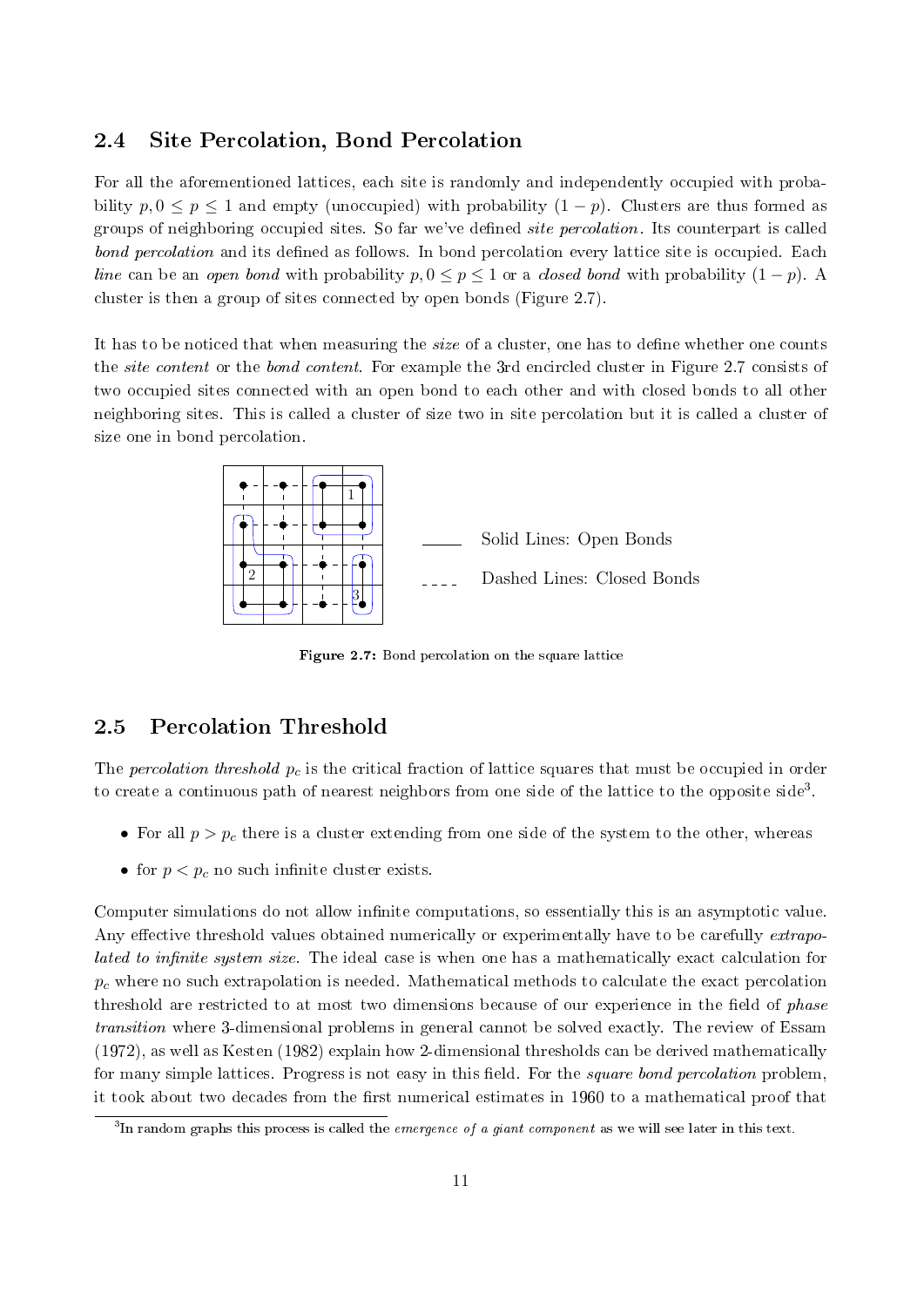yield the exact threshold  $p_c = \frac{1}{2}$  $\frac{1}{2}$ . We also know  $p_c = \frac{1}{2}$  $\frac{1}{2}$  for the *triangular site percolation*,  $p_c = 2 \sin \frac{\pi}{18}$ for the *triangular bond percolation*, and  $p_c = 1 - 2 \sin \frac{\pi}{18}$  for the *honeycomb bond percolation* problem (Table 2.1).

| Lattice          | Site Percolation | <b>Bond Percolation</b> |
|------------------|------------------|-------------------------|
| Honeycomb        | 0,6962           | 0,65271                 |
| Square           | 0,592746         | $\frac{1}{2}$           |
| Triangular       | $\frac{1}{2}$    | 0,34729                 |
| Diamond          | 0,43             | 0,388                   |
| Simple Cubic     | 0,3116           | 0,2488                  |
| <b>BCC</b>       | 0,246            | 0,1803                  |
| FCC              | 0,198            | 0,119                   |
| $d=4$ Hypercubic | 0,197            | 0,1601                  |
| d=5 Hypercubic   | 0,141            | 0,1182                  |
| $d=6$ Hypercubic | 0,107            | 0,0942                  |
| $d=7$ Hypercubic | 0,089            | 0,0787                  |

Table 2.1: Site and bond percolation thresholds in different lattices

In all of the above examples clusters are defined as groups of nearest neighbors which are occupied or connected with open bonds. One may allow next-nearest neighbors to form clusters, so in the square lattice site percolation problem, diagonally occupied sites may also form clusters. One can also add long range contacts (or shortcuts) in a lattice and then study percolation phenomena. In the latter case, percolation thresholds tend to zero if the connection range goes to infinity. One may even get rid of the lattice and look at circles distributed randomly on a piece of paper! Finally percolation phenomena can be studied in many types of graphs as is the case with small-world networks where in an initial ring lattice structure, long range contacts are introduced according to some probabilistic experiment.

# 2.6 Exact Solution In One Dimension

The percolation problem in one dimension can be solved exactly and some aspects of that solution seem to be valid for higher dimensions.

Consider an infinite long chain where lattice sites are placed in fixed distances (Figure 2.8). Each site is occupied with probability *p*. A cluster is thus formed by successive occupied sites that have no empty site between them. To separate one cluster from the other clusters formed in the lattice, the left and right end neighbors of the cluster must be empty sites. As shown in Figure 2.8, the central cluster consists of five occupied sites and the left and right neighbor sites of this cluster are empty sites. As mentioned earlier each site is occupied with probability *p*, thus the probability of a site being empty is  $(1 - p)$ .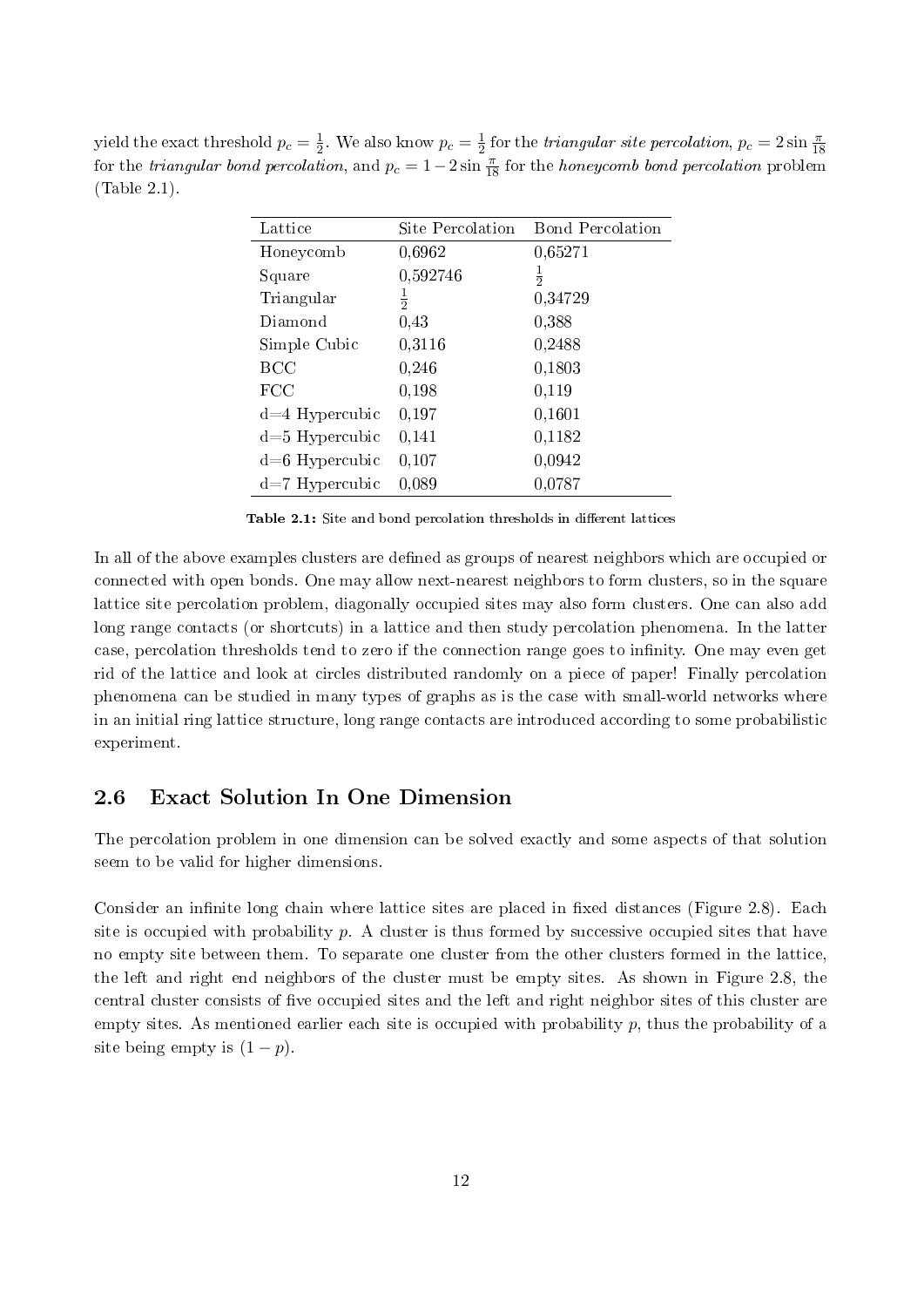

Figure 2.8: Percolation clusters in an one dimensional lattice

Since all sites are occupied randomly, and random percolation consists of statistically independent events, the probability<sup>4</sup> of two arbitrary sites being occupied is  $p^2$ , for 5 being occupied is  $p^5$  and for *s* sites being occupied the probability is *p s* . The probability of having an empty neighboring site is  $(1-p)$  and the events that the two ends of a cluster are empty are statistically independent therefore the total probability that a fixed lattice site is the left end of a 5-cluster is  $p^5(1-p)^2$ .

The next step is to calculate the number of 5-clusters in the whole chain. If the total length of the chain is *L*, with  $L \to \infty$ , much larger than the cluster length, then the total number of 5-clusters - if we ignore the small number of sites at the end of the chain for which there is no place for 5 occupied and 2 empty sites - is  $Lp^{5}(1-p)^{2}$ . From now on it is practical to talk about the number of clusters per lattice site, which is:

Total number of 5-clusters 
$$
= \frac{L \cdot p^5 (1-p)^2}{L} = p^5 (1-p)^2
$$

This number is independent of the lattice size L and equals the probability that a fixed site is the end of a 5-cluster. We can also generalize this number in the case of clusters of size  $s$ . We define  $n<sub>s</sub>$ to be the number of clusters of size *s* per lattice site:

$$
n_s = p^s (1 - p)^2 \tag{2.1}
$$

This normalized *cluster number* equals the probability in an infinite chain, of an arbitrary site being the left end of the cluster. The probability that an arbitrary site is part (and not only the left end) of an *s*-cluster is *nss*, because now that site can be any of the *s* sites of the cluster. Moreover a single occupied site with two empty neighbors is a cluster of size unity. Thus every occupied site in the chain belongs to a cluster. The probability that an arbitrary occupied site belongs to any cluster, is equal to the probability *p* that it is occupied, i.e.:

$$
\sum_{s=1}^{\infty} n_s s = p \quad (p < p_c) \tag{2.2}
$$

This can be also verified using a trick to calculate a sum by expressing it as a derivative

$$
\frac{d}{dx}\sum_{i=1}^{\infty}f_i(x) = \sum_{i=1}^{\infty}\frac{d}{dx}f_i(x),\tag{2.3}
$$

by the following simple proof:

<sup>4</sup>Using the product property of probabilities of independent events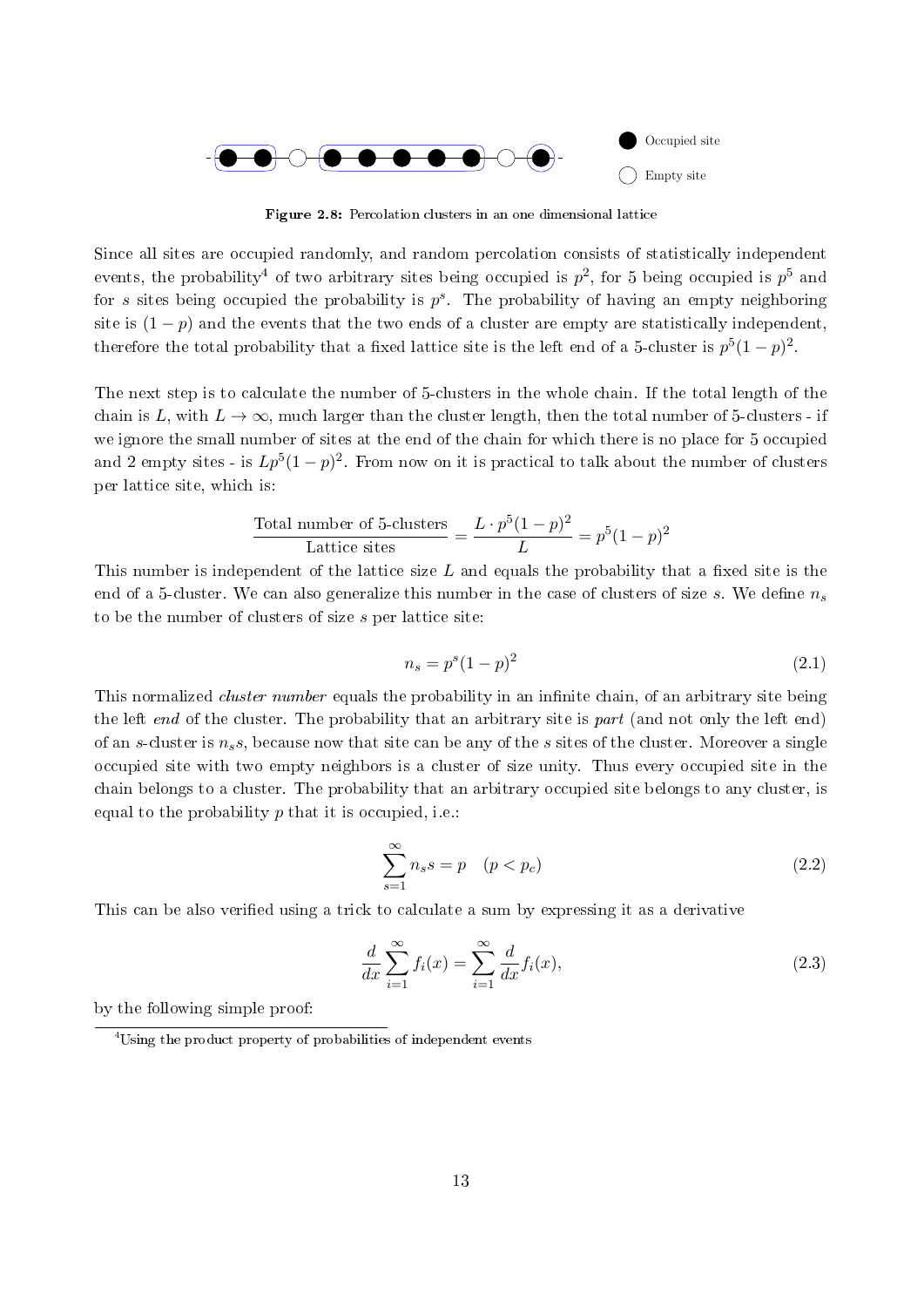$$
\sum_{s=1}^{\infty} n_s s \stackrel{(2.1)}{=} \sum_{s=1}^{\infty} p^s (1-p)^2 s = (1-p)^2 \sum_{s=1}^{\infty} p^s s = (1-p)^2 \sum_{s=1}^{\infty} p \frac{d(p^s)}{dp} \stackrel{(2.3)}{=} (1-p)^2 p \frac{d(\sum_{s=1}^{\infty} p^s)}{dp}
$$

$$
= (1-p)^2 p \frac{d(\sum_{s=0}^{\infty} p^s - 1)}{dp} = (1-p)^2 p \frac{d(\frac{1}{1-p})}{dp} = (1-p)^2 p \frac{1}{(1-p)^2} = p
$$

The last step is to calculate the percolation threshold. For  $p = 1$  every site is occupied forming a cluster of size *L*. For  $p < 1$  a chain of length *L* will have on average  $(1-p)L$  empty sites. As  $L \to \infty$ at fixed p,  $(1-p)L$  also tends to  $\infty$ . Thus there will be at least one empty site somewhere in the chain breaking the sequence of continuous occupied sites. In other words there is no one-dimensional percolating cluster for *p <* 1. Therefore the percolation threshold is unity.

$$
p_c=1
$$

# 2.7 Average Cluster Size

So far we know that the probability that an arbitrary site (occupied or not) belongs to a cluster of size *s* is  $n_s s$  and the probability that an arbitrary site belongs to any finite cluster is  $\sum_{s=1}^{\infty} n_s s$ . Therefore the probability that the cluster to which an occupied site belongs contains exactly *s* sites is:

$$
w_s = \frac{n_s s}{\sum_{s=1}^{\infty} n_s s} \tag{2.4}
$$

Now we can define the *mean cluster size* S as the probability of hitting some cluster *site*. We can calculate the mean cluster size *S* explicitly:

$$
S = \sum_{s=1}^{\infty} w_s s \stackrel{(2.4)}{=} \sum_{s=1}^{\infty} \frac{n_s s^2}{\sum_{s=1}^{\infty} n_s s} c \sum_{s=1}^{\infty} \frac{n_s s^2}{p} \stackrel{(2.1)}{=} \sum_{s=1}^{\infty} \frac{p^s (1-p)^2 s^2}{p}
$$
  
\n
$$
= \frac{(1-p)^2}{p} \sum_{s=1}^{\infty} s^2 p^s = \frac{(1-p)^2}{p} \left( \sum_{s=1}^{\infty} s^2 p^s - s p^s + \sum_{s=1}^{\infty} s p^s \right)
$$
  
\n
$$
= \frac{(1-p)^2}{p} \left( p^2 \sum_{s=1}^{\infty} s (s-1) p^{s-2} + p \sum_{s=1}^{\infty} s p^{s-1} \right) = \frac{(1-p)^2}{p} \left( p^2 \sum_{s=1}^{\infty} \frac{d^2 (p^s)}{dp^2} + p \sum_{s=1}^{\infty} \frac{d (p^s)}{dp} \right)
$$
  
\n
$$
= \frac{(1-p)^2}{p} \left( p^2 \frac{d^2 (\sum_{s=1}^{\infty} p^s)}{dp^2} + p \frac{d (\sum_{s=1}^{\infty} p^s)}{dp} \right) = \frac{(1-p)^2}{p} \left( p^2 \frac{d^2 (\sum_{s=0}^{\infty} p^s - 1)}{dp^2} + p \frac{d (\sum_{s=0}^{\infty} p^s - 1)}{dp} \right)
$$
  
\n
$$
= \frac{(1-p)^2}{p} \left( p^2 \frac{d^2 (\frac{1}{1-p})}{dp^2} + p \frac{d (\frac{1}{1-p})}{dp} \right) = \frac{(1-p)^2}{p} \left( p^2 \frac{d^2 (\frac{1}{1-p})}{dp^2} + p \frac{1}{(1-p)^2} \right)
$$
  
\n
$$
= \frac{(1-p)^2}{p} \left( p^2 \frac{2}{(1-p)^3} + p \frac{1}{(1-p)^2} \right) = \frac{2p}{1-p} + 1 = \frac{1+p}{1-p}, \quad (p < p_c) \tag{2.5}
$$

The mean cluster size diverges as we approach the percolation threshold. If there exists an infinite cluster above the threshold, then slightly below there exist very large (finite) clusters. This implies that slightly below the threshold, a suitable average over these clusters is also getting very large.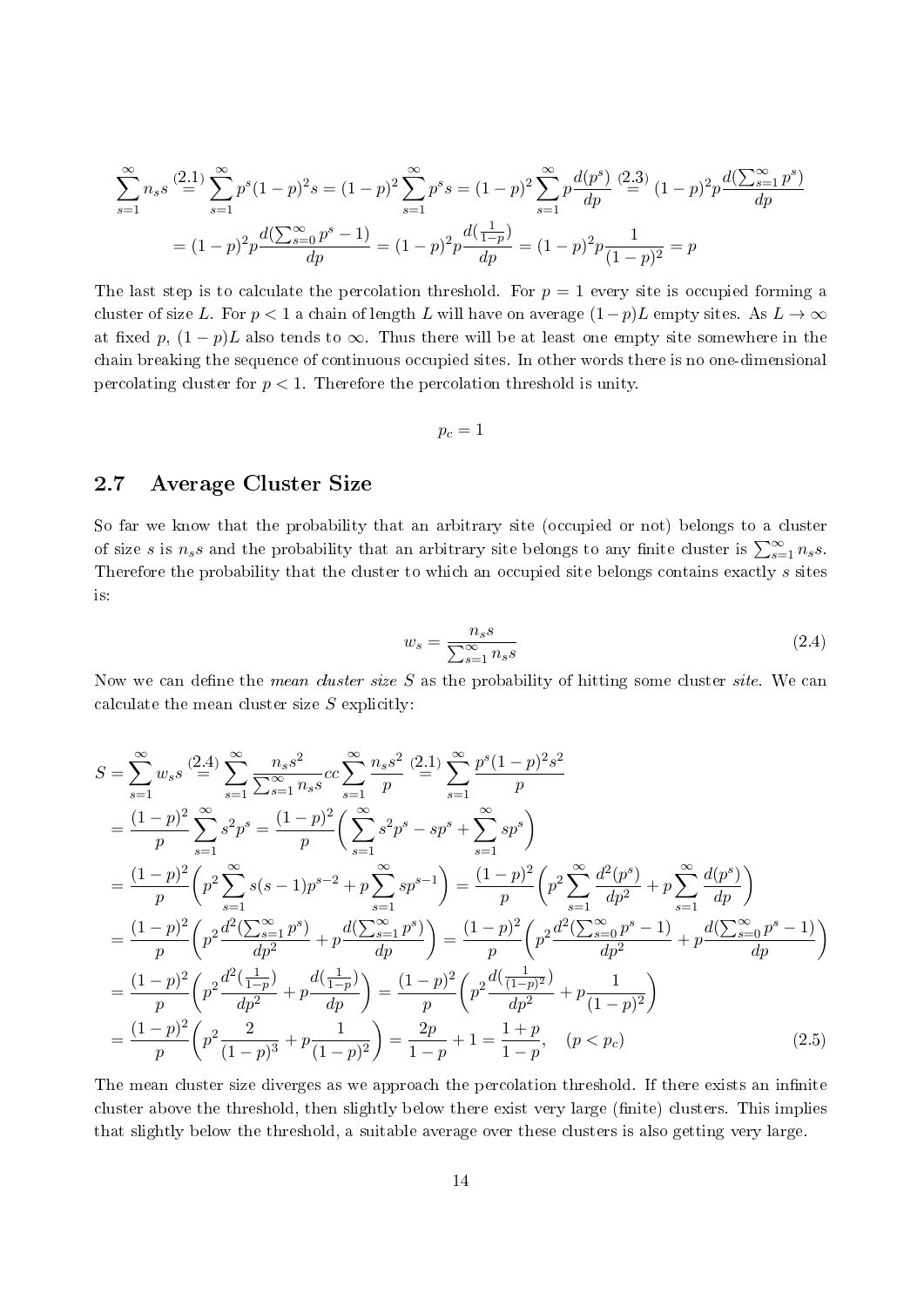# 2.8 Percolation In 2 Dimensions

Calculating the exact percolation threshold in one dimension was quite an easy task, but we cannot apply the same principles in higher dimensions. Consider a square lattice as in Figure 2.9.

The probability that an arbitrary occupied site is a cluster of size 1 is:  $n_1 = p(1-p)^4$ , where *p* is the probability of the site being occupied,  $(1-p)^4$  is the probability that its four nearest neighbors are empty and the occupation status of these five sites happens independently. We can easily calculate the average number of clusters of size 2 per lattice site. That is:  $n_2 =$  $2p^2(1-p)^6$ , where  $p^2$  is the probability of two sites being occupied,  $(1-p)^6$  is the probability their six nearest neighbors being empty, the occupation status of these sites happens indepen-



Figure 2.9: Clusters of sizes 1 and 2

dently and the pair can be oriented either *horizontally* or vertically, i.e. we have two configurations of a cluster of size 2 (Figure 2.9). For higher cluster sizes it is not easy to calculate their average number and that is because there are plenty of cluster configurations (different shapes and various rotations) called *lattice animals*<sup>5</sup>. For example in Figure 2.10 there is a list of the 19 cluster configurations on the square lattice for  $s = 4$  along with their correspondent probabilities.



Figure 2.10: Cluster configurations and probabilities for  $s = 4$ 

Thus the average number of clusters of size 4 is:

$$
n_4 = 2p^4(1-p)^{10} + 8p^4(1-p)^9 + 4p^4(1-p)^8 + 4p^4(1-p)^8 + p^4(1-p)^8
$$

For  $s = 5$  there exist 63 configurations and up to  $s = 24$ , on the square lattice, there are approximately  $10^{13}$  configurations so it is not effective to count these cluster animals. Instead, we classify them according to the number of empty neighbors each of them has. The number of empty neighbors of a cluster, denoted by *t*, is called its perimeter . The number of lattice animals with size *s* and perimeter *t* is denoted by *gst*. Now we can express the average number of clusters of size *s* per lattice site as:

$$
n_s = \sum_t g_{st} p^s (1-p)^t \tag{2.6}
$$

<sup>5</sup>As they are named in [29]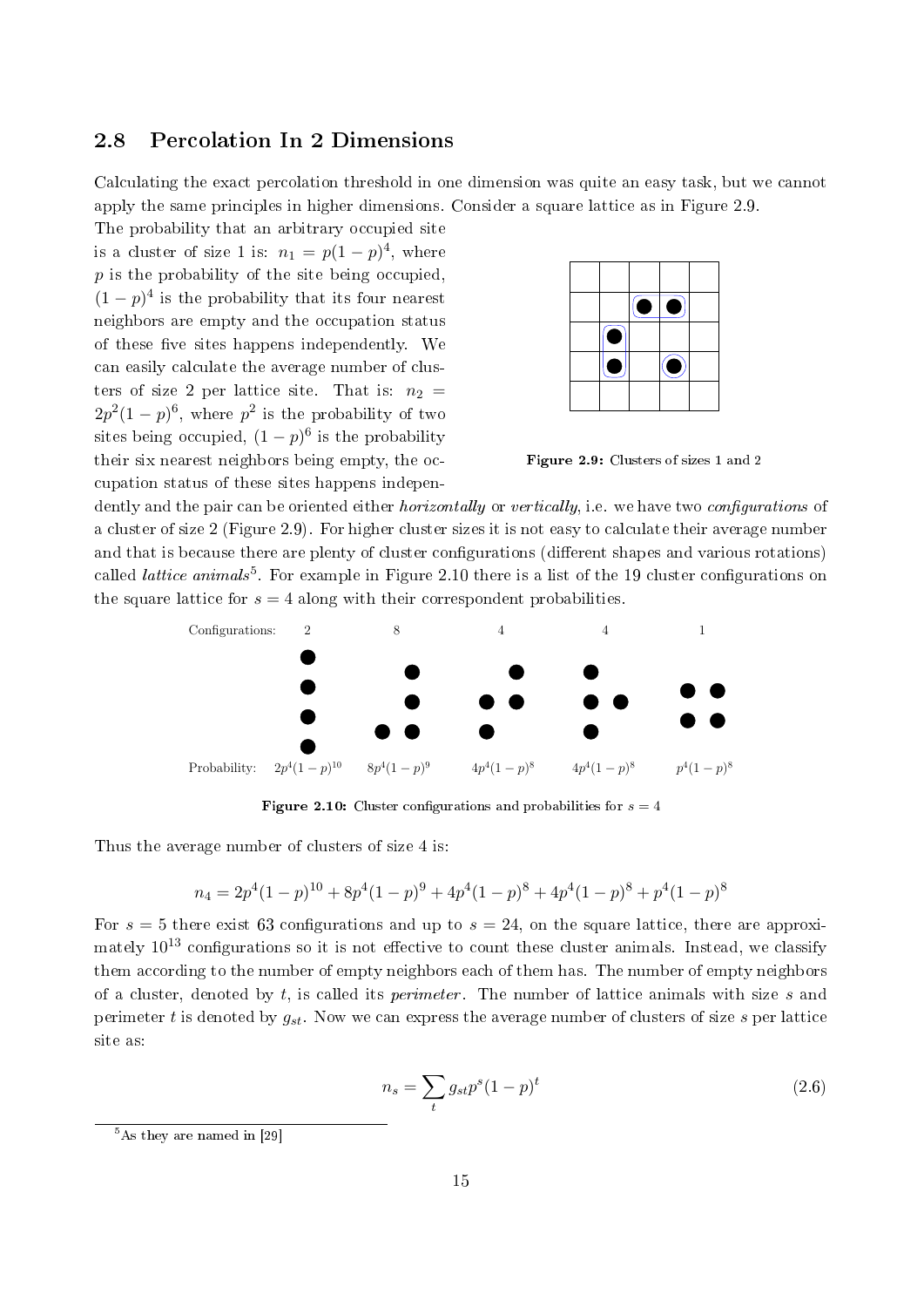This formula ia valid for every type of lattice. The difficult part is to calculate  $g_{st}$ , i.e. finding all possible configurations and analyze them. That is why, for general  $s$  and  $t$ , the percolation problem has not yet been solved exactly.

Instead, we have approximate solutions using asymptotic values on the quantities involved. For instance, the perimeter  $t$ , averaged over all configurations of a given size  $s$ , seems to be proportional to *s*, for  $s \to \infty$ . Therefore we can classify these configurations according to the ratio  $\alpha = \frac{t}{s}$  $\frac{t}{s}$ . For  $\alpha < \frac{1-p_c}{p_c}$ , the number of lattice animals  $g_{st}$  (of size *s* and perimeter *t*) varies as  $\left[\frac{(\alpha+1)^{\alpha+1}}{\alpha^{\alpha}}\right]$ <sup>s</sup> for large *s*. Hence the total number of cluster animals, of size *s*,  $g_s = \sum_t g_{st}$  increases exponentially with *s*:  $g_s \propto s^{-\theta} c^s$  where  $c = \text{constant}$ . In 2 dimensions  $\theta = 1$ , in 3 dimensions  $\theta = \frac{3}{2}$  $\frac{3}{2}$  and for dimensions  $>$  3 we have  $\theta = \frac{5}{2}$  $\frac{5}{2}$ . Now from Equation 2.6 we have that the averages over clusters of a fixed size *s*, correspond (in the limit  $p \to 0$ ) to averages over lattice animals, since the factor  $(1 - p)^t$  tends to unity and thus can be omitted.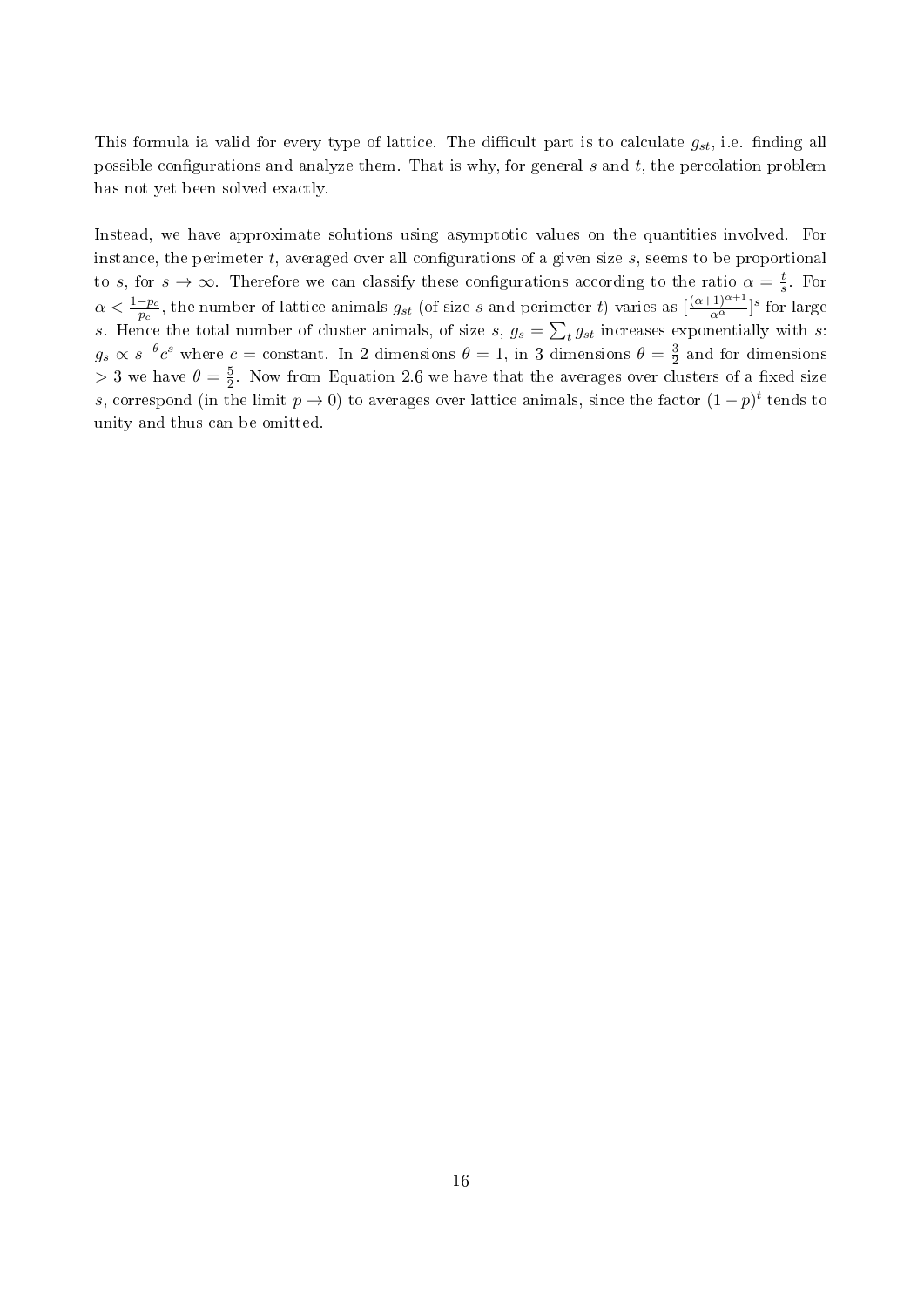# Models Of The Small-World **3**

# 3.1 Milgram's Experiment

One of the first quantitative studies of the structure of social networks was performed in the late 1960's by a Harvard social psychologist named Stanley Milgram [16]. Milgram was interested in the average distance between two people and conducted the following experiment:

Milgram distributed letters addressed to a stockbroker acquaintance of his in Boston, Massachusetts, to few hundred randomly selected people in Omaha, Nebraska, considering Boston to be the farthest destination from Nebraska. The letters, targeting the stockbroker in Boston, were to be sent from people of Nebraska to people they knew on a first-name basis. The best strategy was to sent the letter to a person one thought was closer in some social sense (maybe a stockbroker in Boston or a friend in Massachusetts) to the stockbroker in Boston. Meanwhile Milgram was receiving copies of the letters informing him of the intermediate steps the letters followed. The result was that thirty five percent (35%) of the letters reached their destination and the median number of steps these letters took was 5.5 rounding up to 6. A large fraction of the letters never reached their destination and were discarded from the computation of the average distance, so the ones reached their destination only provide an upper bound on the distance.

Though it was implicit in his work, Milgram did not use the term "six degrees of separation". This term was introduced by John Guare in his play titled "Six Degrees of Separation". A character in the play claims that:

...Everybody on the planet is separated only by six other people. Six degrees of separation. Between us and everybody else on the planet. The president of the United States. A gondolier in Venice...It's not just the big names. It's anyone. A native in a rain forest. A Tierra del Fuegan. An Eskimo. I am bound to everyone on this planet by a trail of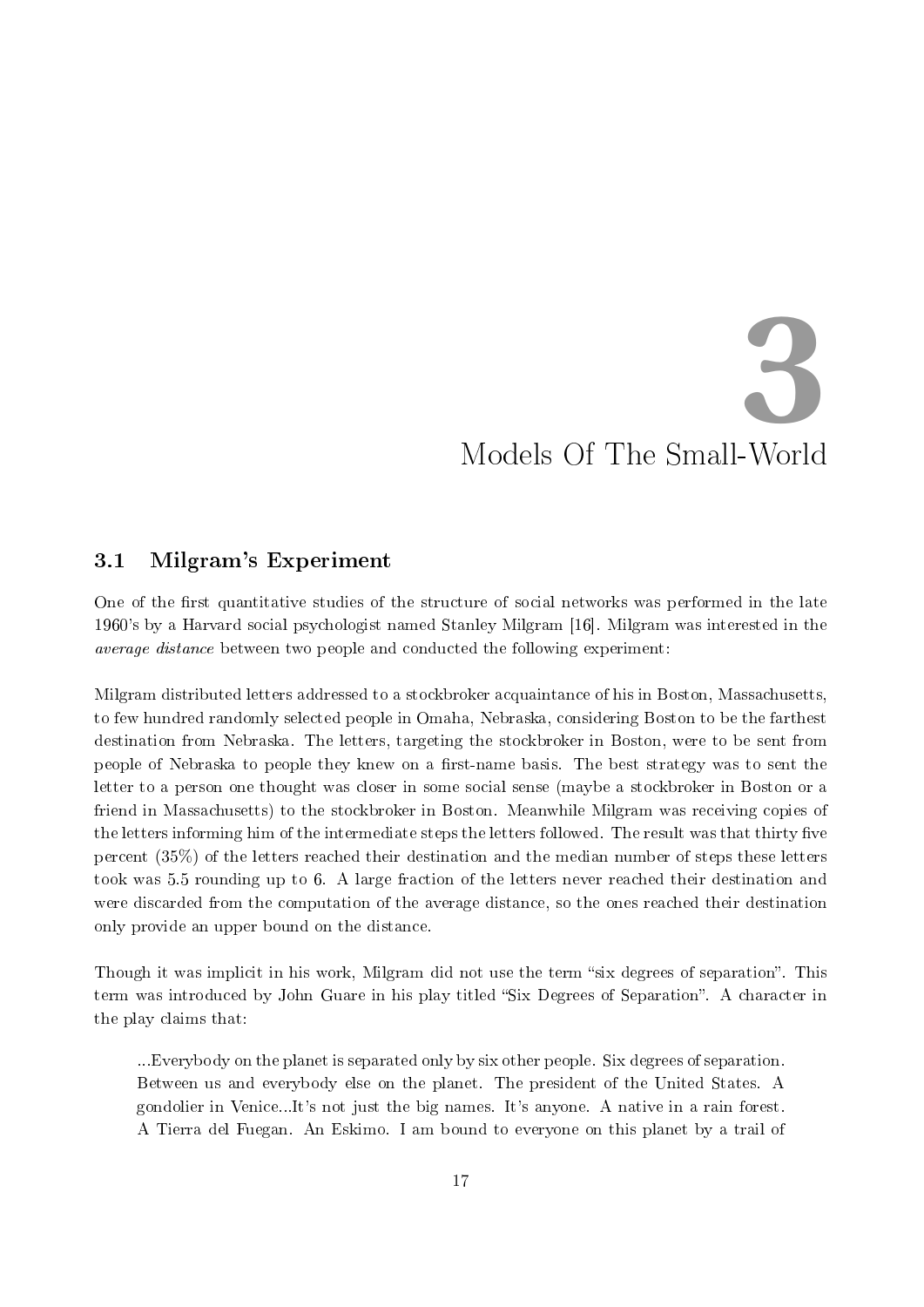#### six people. It's a profound thought.

Milgram generalized the results of his experiment to connect with a chain of six any two randomly chosen people from anywhere in the world. This result is referred to as the *small-world phenomenon* In a second study, Milgram [14] used essentially the same method to examine the distance of whites in Los Angeles and a mixed white-black target population in New York, and found similar statistics.

Later in 1997, Tiaden and Wasson studied the least distance in the actors graph (The Oracle Of Bacon - http://oracleofbacon.org/). The actors graph linked with an edge any two actors (actresses) appearing in the same movie. The objective was to find the shortest paths between any two actors in the graph. This could be done efficiently by using Kevin Bacon as an intermediate step. This strategy lead to the concept of a "Bacon number", meaning the number of links of the shortest path connecting any actor to Kevin Bacon. The distribution of Bacon numbers given in the following table shows that most actors have a small Bacon number:

| Bacon number                                                     |  |  |  |         |  |
|------------------------------------------------------------------|--|--|--|---------|--|
| Number of actors $\parallel$ 1 1673 130.852 349.031 84.615 6.718 |  |  |  | 788 107 |  |

Table 3.1: Bacon number distribution

The mean distance from Kevin Bacon (as computed using the values from the above table) is 2,94, thus any two actors can be linked by a path through Kevin Bacon in an average of 6 steps.

Albert Barabási and his collaborators, studying the same problem, computed the average distance from each person to all of the others in the actors graph and they found that Rob Steiger, with an average distance of 2,53, was the best choice for an intermediate while Kevin Bacon was found in the 876th place...

Another example of a small-world network is the collaboration graph of mathematics, in which two people are connected if they co-authored a paper. This graph, constructed by Jerrold Grossman [11] in 1997 has 337.454 vertices (84.115 of them isolated) and 496.489 edges. Discarding the isolated vertices the remaining graph has a giant component with 208.200 vertices and 16.883 components with 45.139 vertices. The best intermediate here is Paul Erdös, who wrote more than 500 papers with more than 500 co-authors. The *average* Erdös number is 4.7 while the *largest* Erdös number is 15. Based on a random sample, the average distance between two authors was estimated at 7,37. (These numbers are most likely to change, because in the 1940's 91% of papers in mathematics had only one author, while in the 1990's only 54% did.)

Similar studies that were conducted by Tom Remes in 1997 for baseball players who have played on the same team and by the New York Times (Kirby and Sahre, 1998) with the names of those who had tangled with Monica Lewinsky, also confirmed the surprising result of six degrees of separation.

Besides social networks, small-world properties have also been shown for other networks [32] such as the neural network of the worm Caenorhabditis Elegans (or abbreviated as C.Elegans), where an edge joins two neurons if they are connected by a synapse or a gap junction, the neural network of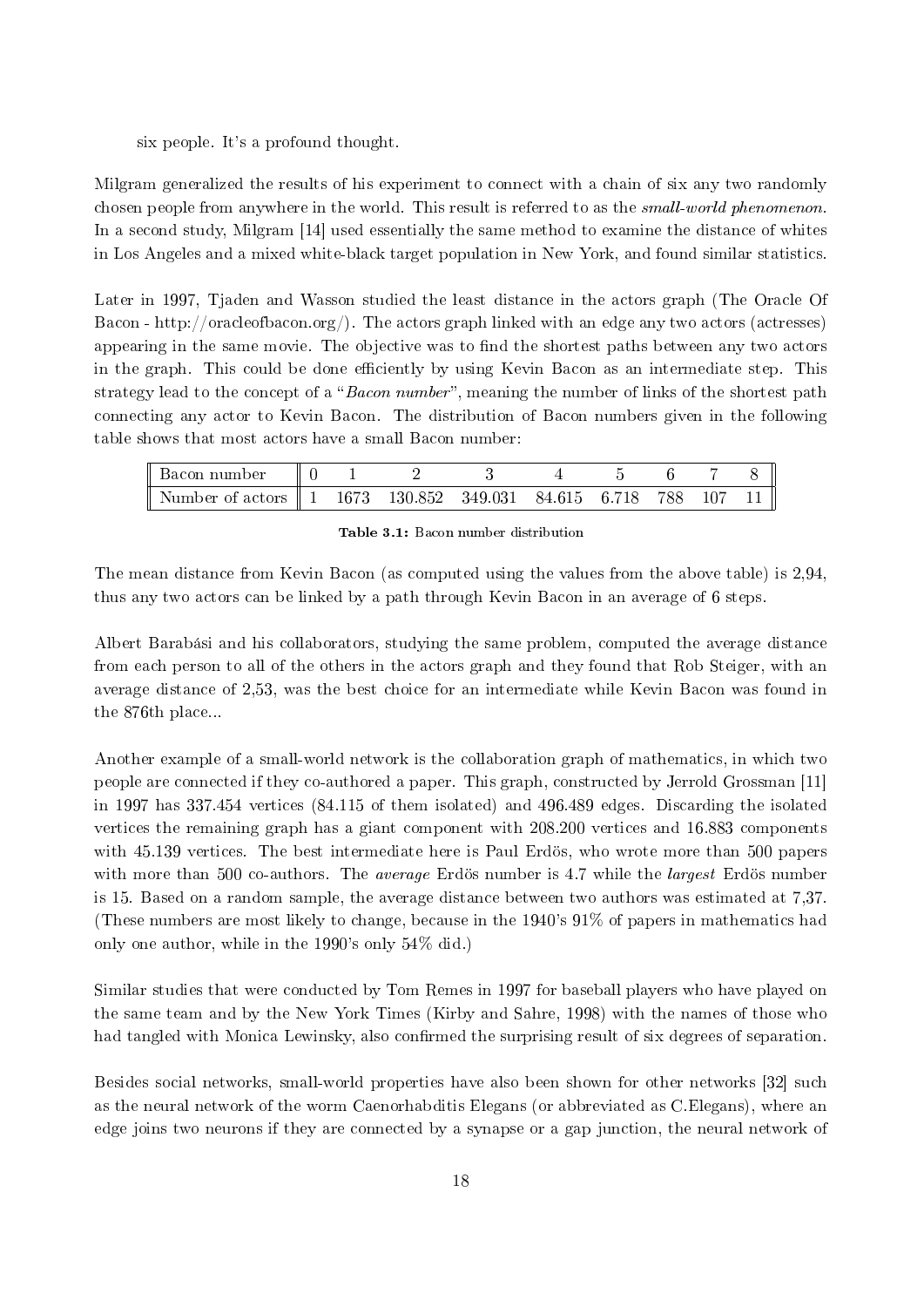the cerebral cortex, as well as the power grid of the western United States, where vertices represent generators, transformers and substations and edges represent high voltage transmission lines between them. Another example of network exhibiting the small-world properties is the World Wide Web studied by Barabási and Albert [3] and Barabási, Albert and Jeong [15] whose vertices are documents and whose edges are links. They estimated that the average distance between vertices scaled with the size of the graph as  $0.35 + 2.06 \log n$ , thus for  $n = 8 \times 10^8$  web pages they obtained 18.59 meaning that any two randomly chosen web pages are on average 19 clicks away from each other.

So far we presented examples of networks showing the small-world properties and reviewed some of their interesting statistics but the small-world phenomenon has not yet been dened precisely. In other words we don't have a specific set of rules a network must obey in order to exhibit the small-world behavior. A first observation is that small-world networks have similar properties with random graphs and to better understand the models of the small-world, some elements of graph theory [8] and random graphs [7] will be inserted here.

# 3.2 Graph Theoretic Preliminaries

#### 3.2.1 Basic Definitions

**Definition.** A graph is a pair  $G = (V, E)$  of sets satisfying  $E \subseteq [V]^2, V \cap E = \emptyset$ . The elements of *E* (edges or bonds) are 2-element subsets of *V* (vertices or nodes or sites).

The number of vertices if a graph *G* is it's *order* and is denoted by  $|G|$ . Graphs are finite or infinite according to their order. The number of edges of a graph *G* is called the size of the graph and is denoted by *||G||*.

**Definition.** A *multigraph* is a pair  $(V, E)$  of disjoint sets (of vertices and edges) together with a mapping  $E \to V \cup [V]^2$  assigning to every other edge either one or two vertices, its ends. Thus multigraphs can have loops and multiple edges.

Let  $G = (V, E)$  be a non-empty graph. The set of neighbors of a vertex v in G is denoted by  $\Gamma_G(v)$ . More generally, for  $U \subseteq V$ , the neighbors in  $V \setminus U$  of vertices in *U* are called *neighbors* of *U* and are denoted by Γ(*U*).

**Definition.** The *degree*  $g_G(v) = d(v)$  of a vertex *v* is the number  $|E(v)|$  of edges at *v* (not for multigraphs) and this equals the number of neighbors of *v*. A vertex of degree 0 is isolated.

Definition. Minimum-Maximum degree, regular graph, complete graph.

- The number  $\delta(G) = \min\{d(v) | v \in V\}$  is the *minimum* degree of the graph *G*.
- The number  $\Delta(G) = \max\{d(v) \mid v \in V\}$  is the maximum degree of the graph *G*.
- *•* If all vertices of *G* have the same degree *k*, then *G* is *k*-regular or just regular.
- *•* If all the vertices of *G* are pairwise adjacent, then *G* is complete.
- A complete graph on *n* vertices is a  $K_n$  and has exactly  $\binom{n}{2}$  $\binom{n}{2} = \frac{n(n-1)}{2}$  edges.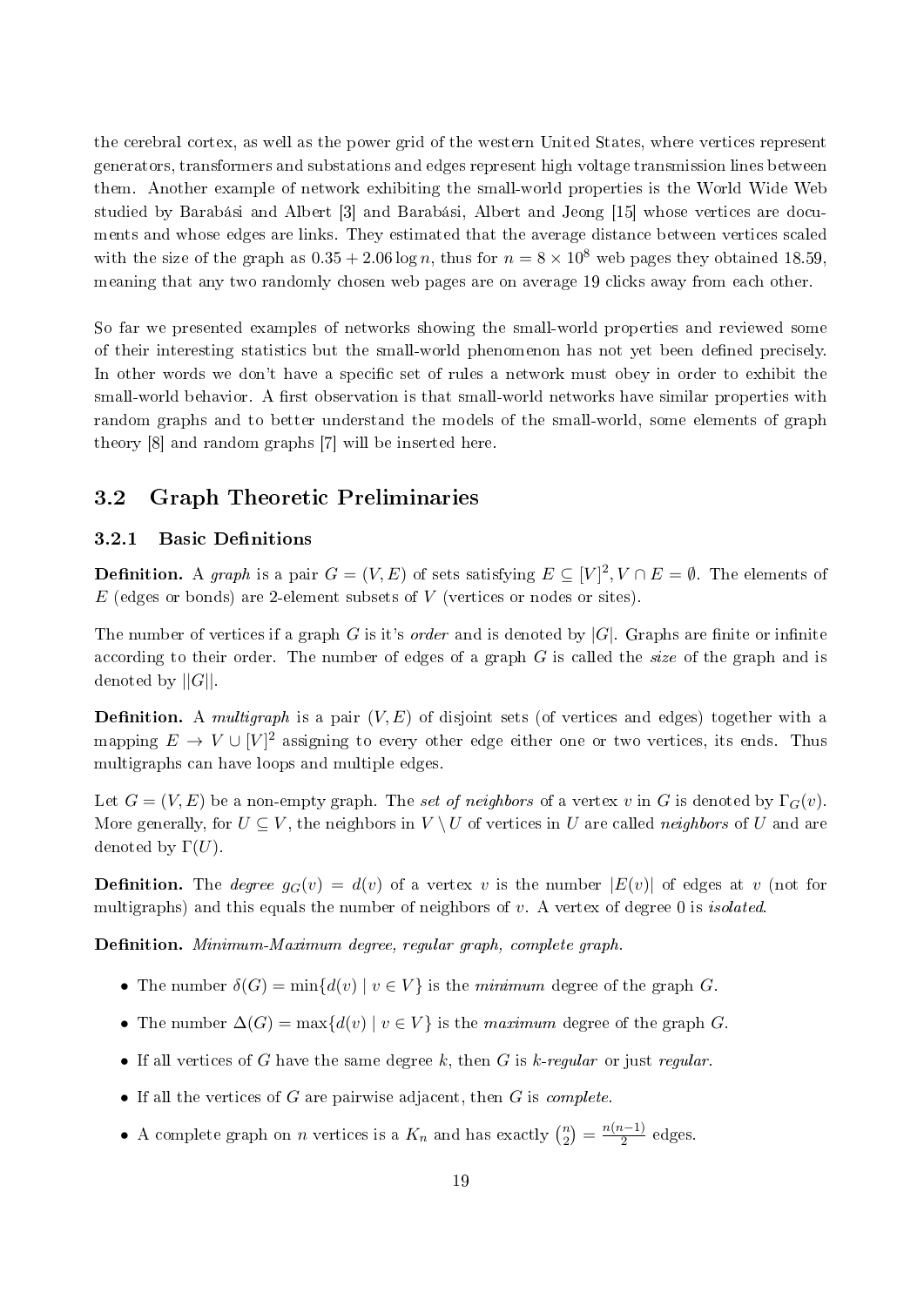- The number  $d(G) := \frac{1}{|V|} \sum_{v \in V} d(V)$  is the *average degree* of *V*.
- Clearly  $\delta(G) \leq d(G) \leq \Delta(G)$ .

**Definition.** The *coordination number* z of a vertex v is the number of edges that have v as an endpoint. The coordination number of a vertex  $v$  differs from it's degree only in the case of multigraphs otherwise it is the same.

**Definition.** The *degree sequence* of an undirected graph is the non-increasing sequence of its vertex degrees. The degree sequence is graph invariant so isomorphic graphs have the same degree sequence.

## 3.2.2 Characteristic Path Length

A path is a non-empty graph  $P(V, E)$  of the form  $V = \{x_0, x_1, \ldots, x_k\}, E = \{x_0x_1, x_1x_2, \ldots x_{k-1}x_k\}$ where the  $x_i$ 's are all distinct. The vertices  $x_0$  and  $x_k$  that are linked by  $P$  are called its *ends* and the vertices  $x_1, \ldots, x_{k-1}$  are called the *inner* vertices of *P*.

**Definition.** The length of a path is the number of its edges. A path of length  $k$  is denoted by  $P^k$ .

If  $P = x_0 \dots x_{k-1}$  is a path and  $k \geq 3$  then the graph  $R := P + x_{k-1}x_0$  is called a cycle or a ring. The length of a ring its number of edges (or vertices). The ring of length *k* is denoted by *Rk*.

**Definition.** A non-empty graph is called *connected* if any two of its vertices are linked by a path in *G*.

**Definition.** The distance  $d_G(v, u)$  between two vertices *v* and *u* is the length of the shortest  $v - u$ path in *G*. If no such path exists, we set  $d_G(v, u) := \infty$ .

**Definition.** The diameter of a graph *G* is the maximum distance between any two vertices in *G* and is denoted by *diam*(*G*).

As we've seen so far, researchers of small-world networks were mostly interested in the *average* distance in a graph rather than the maximum distance, i.e. the diameter. The computation of a closed form expression for the average distance is restricted to connected graphs because of the obvious problems imposed by the infinite path lengths in disconnected graphs.

**Definition.** The *characteristic path length* of a graph *G*, denoted by  $L(G)$  or just *L*, is the average distance between any two vertices of G.

The above definition implies that one has to calculate first the shortest path lengths for each vertex  $v \in V$  to every other vertex in the graph. That is to calculate  $d(v, u), \forall v, u \in V(G), v \neq u$  and then find  $\bar{d}_v$  for every  $v \in V(G)$ . Finally, the characteristic path length is the *median* of all  $\{\bar{d}_v\}$ . As mentioned before, for various classes of graphs it is difficult to find a closed form expression for the characteristic path length so one has to resort to the explication of upper and lower bounds upon this quantity.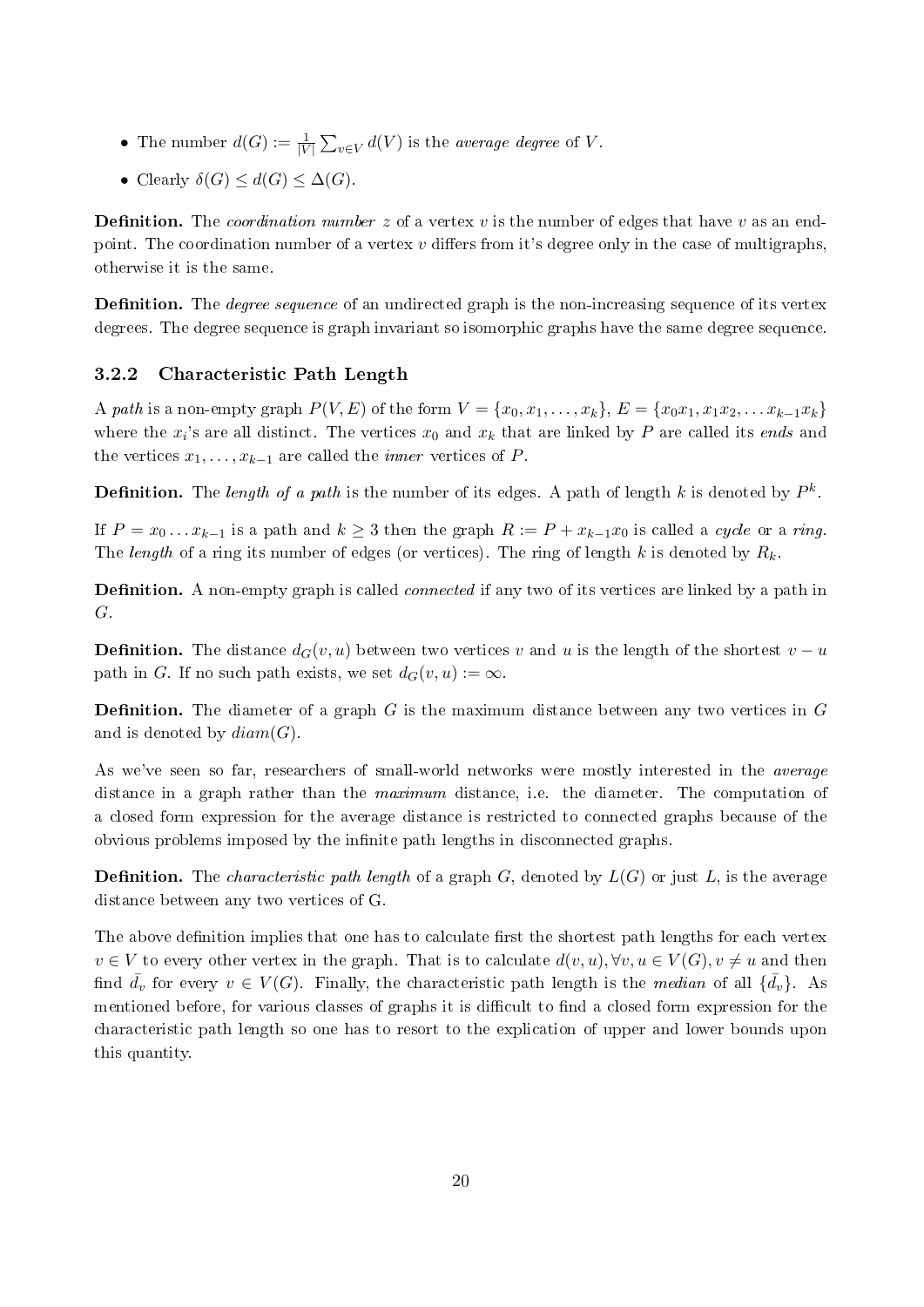#### 3.2.3 Characteristic path length *L* of regular lattices

Consider a regular lattice with *n* vertices where each vertex is connected to all of it's neighbors at distance at most k. That is to say we have a  $2k$ -regular lattice G of n vertices. It suffices to find the average  $d(v, u), \forall v, u \in V(G), v \neq u$  for some vertex  $v \in V(G)$ , since  $\bar{d}_v$  is the same for all vertices in  $V(G)$ . Starting from vertex *v*, there are 2*k* vertices for which there exist shortest paths of length 1 to *v*, 2*k* vertices for which there exist shortest path of length 2 to *v*, and so on, until we visit all *n* − 1 vertices of the graph. These exist unique integers *q* and *r* such that  $n - 1 = 2k \cdot q + r$  with  $0 \leq r < 2k$  and  $q = \lfloor \frac{n-1}{2k} \rfloor$ , meaning that there are 2*k* vertices at distance  $\lfloor \frac{n-1}{2k} \rfloor$  from *v* and the remaining (if any)  $r = \text{rem}(n-1, 2k)$  vertices will be at distance  $\lfloor \frac{n-1}{2k} \rfloor + 1$  from vertex *v*. Therefore, the characteristic path length of a  $2k$ -regular graph, as a function of  $n, k$ , is:

$$
L(n,k) := \frac{2k \cdot \sum_{i=1}^{\lfloor \frac{n-1}{2k} \rfloor} i + r \cdot (\lfloor \frac{n-1}{2k} \rfloor + 1)}{n-1}, \quad 0 \le r < 2k \tag{3.1}
$$

**Example.** Consider a regular lattice with  $n = 24$  vertices and  $k = 3$  as in Figure 3.1, and a vertex  $v \in V(G)$ . There are  $2k = 6$  vertices at distance 1 from *v*, the next 6 vertices are at distance 2 from *v* and the next 6 vertices are at distance  $\lfloor \frac{n-1}{2k} \rfloor = \lfloor \frac{23}{6} \rfloor$  $\left(\frac{23}{6}\right)$  = 3. The remaining  $r = \text{rem}(n-1, 2k) = \text{rem}(23, 6) = 5$  vertices will be at distance  $\lfloor \frac{n-1}{2k} \rfloor + 1 = \lfloor \frac{23}{6} \rfloor$  $\frac{23}{6}$  | + 1 = 4.



**Figure 3.1:** A regular lattice with  $n = 24$  vertices and  $k = 3$ 

Therefore the characteristic path length in this particular graph is:

$$
L(24,3) := \frac{6 \cdot \sum_{i=1}^{\lfloor \frac{23}{6} \rfloor} i + 5 \cdot (\lfloor \frac{23}{6} \rfloor + 1)}{23} = \frac{6 \cdot \sum_{i=1}^{3} i + 5 \cdot (3 + 1)}{23} = \frac{56}{23} \approx 2,4348
$$

In Figure 3.2 we can see the plot of Equation 3.1 (generated with MATLAB<sup>©</sup>) for lattices with  $n = 1...100$  vertices and different values of k, varying from 1 to 20. It's easy to see that the characteristic path length grows linearly with the number of vertices and drops as *k* takes higher values.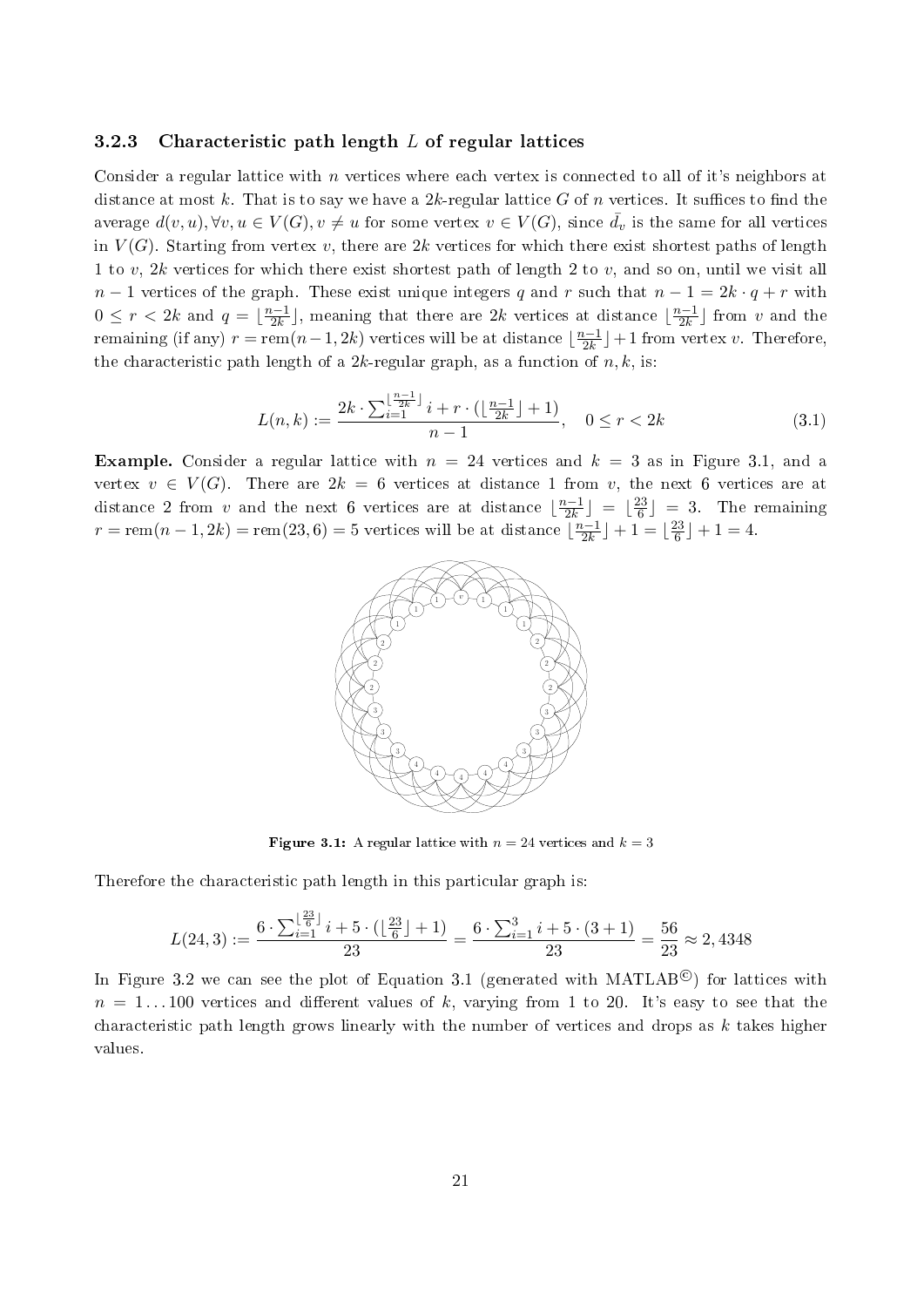

**Figure 3.2:** Characteristic path length of regular lattices  $(n = 1 ... 100, k = 1, 2, 3, 4, 5, 20)$ 

### 3.2.4 Clustering Coefficient

Another essential property of small-world networks is its *clustering*. In social networks, clustering is interpreted as the tendency of one person's circle of acquaintances to overlap. A person's friends are most likely being friends with each other. As a result, social networks, and therefore small-world networks, present some level of *cliquishness* which can be measured by a quantity defined as the *clustering coefficient* [31]. The concept of clustering coefficient has its roots in sociology, appearing under the name "*fraction of transitive triples*" [30].

**Definition.** The *clustering coefficient*  $C_v$  of the *neighborhood*  $\Gamma_G(v)$  quantifies the extend to which vertices adjacent to any vertex *v* are adjacent to each other. More precisely:

$$
C_v = \frac{|E(\Gamma_G(v))|}{\binom{|\Gamma_G(v)|}{2}}
$$
\n
$$
(3.2)
$$

where  $|E(\Gamma_G(v))|$  is the number of edges in the neighborhood of *v*, and  $\binom{|\Gamma_G(v)|}{2}$  is the total number of *possible* edges in  $\Gamma$ <sup>*G*</sup>(*v*).

Given  $|\Gamma_G(v)|$  vertices, there can be at most  $\binom{|\Gamma_G(v)|}{2}$  edges between them. Hence  $C_v$  is the fraction of the edges that actually occur in the neighborhood of *v* divided by the number of all edges that could possibly exist, i.e. as in the complete  $K_{|\Gamma_G(v)|}$  subgraph. Equivalently,  $C_v$  is the *probability* that two vertices in  $\Gamma_G(v)$  will be connected by a path.

**Example.** Suppose we want to compute the clustering coefficient of vertex  $v$  in Figure 3.3. We have  $\Gamma_G(v) = \{v_1, v_2, v_3, v_4\}, |\Gamma_G(v)| = 4$  and  $|E(\Gamma_G(v))| = 3$  as we can see from Figure 3.3. Therefore the clustering coefficient of vertex  $v$  is:

$$
C_v = \frac{|E(\Gamma_G(v))|}{\binom{|\Gamma_G(v)|}{2}} = \frac{3}{\binom{4}{2}} = \frac{1}{2}.
$$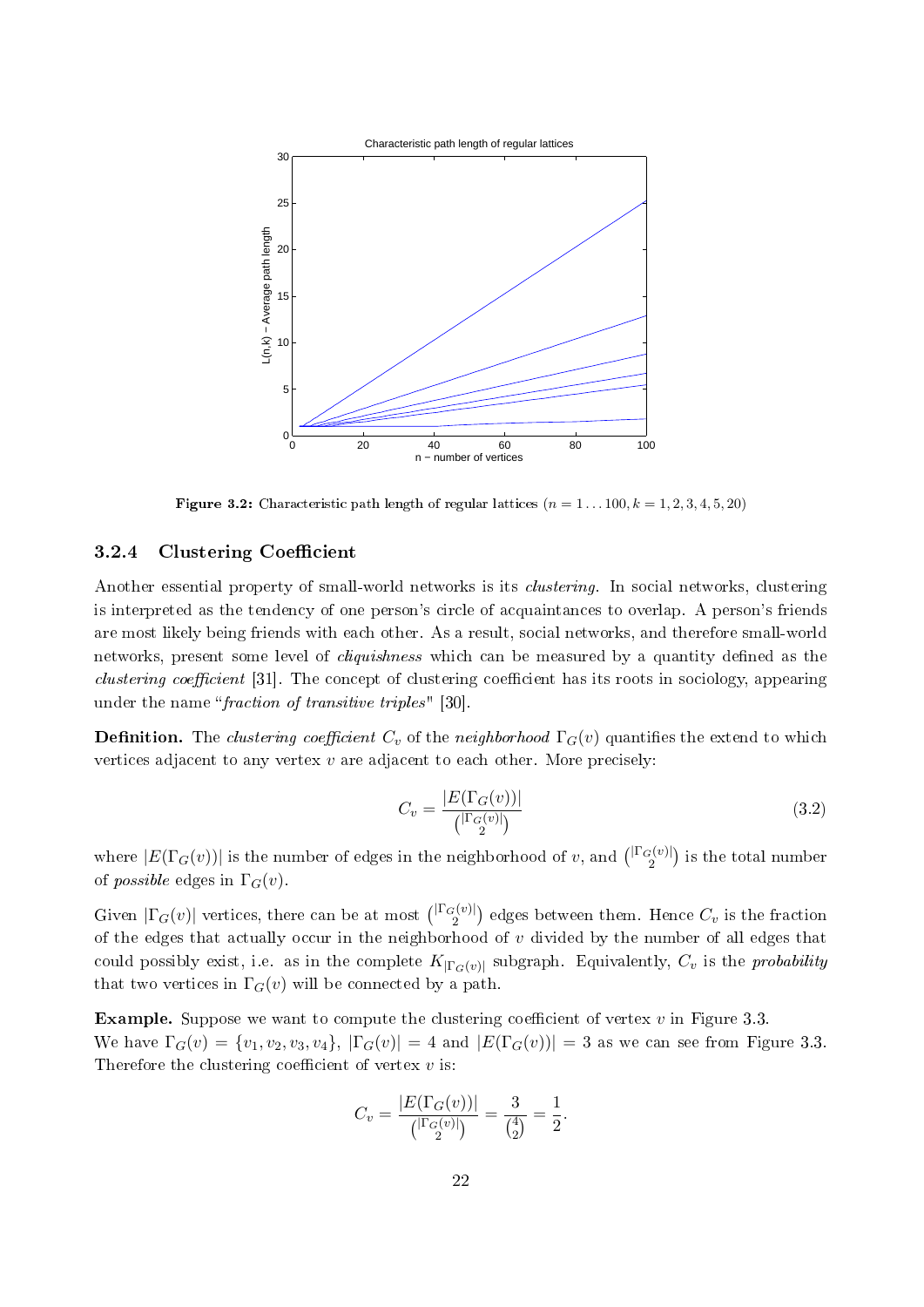

Figure 3.3: Clustering coefficient computation in a graph *G* 

#### Clustering coefficient - example graphs

By its definition, a clustering coefficient takes values between 0 and 1.

- $C_v = 0$  for a vertex *v* implies that the neighbors of this vertex have no edges between them. This is expected when  $v$  is the center of an asterisk as in Figure 3.4(a).
- $C_v = 1$  for a vertex *v* implies that every neighbor of *v* is connected to every other neighbor of *v* thus forming the complete subgraph as in Figure 3.4(b).



**Figure 3.4:** Examples of (a)  $C_v = 0$  and (b)  $C_v = 1$ 

**Definition.** The clustering coefficient of a graph *G* is  $C = \overline{C}_v$  averaged over all vertices  $v \in V(G)$ .

- $C = 1$  would imply that the corresponding graph consists of  $\frac{n}{(k+1)}$  disconnected, but individually complete subgraphs (Figure 3.5(a)) or that the whole graph is a clique (Figure 3.5(b)).
- $C = 0$  would imply that no neighbor of any vertex v is adjacent to any other neighbor of v, thus we expect to see a tree-like structure as in Figure 3.6 and */* or isolated vertices.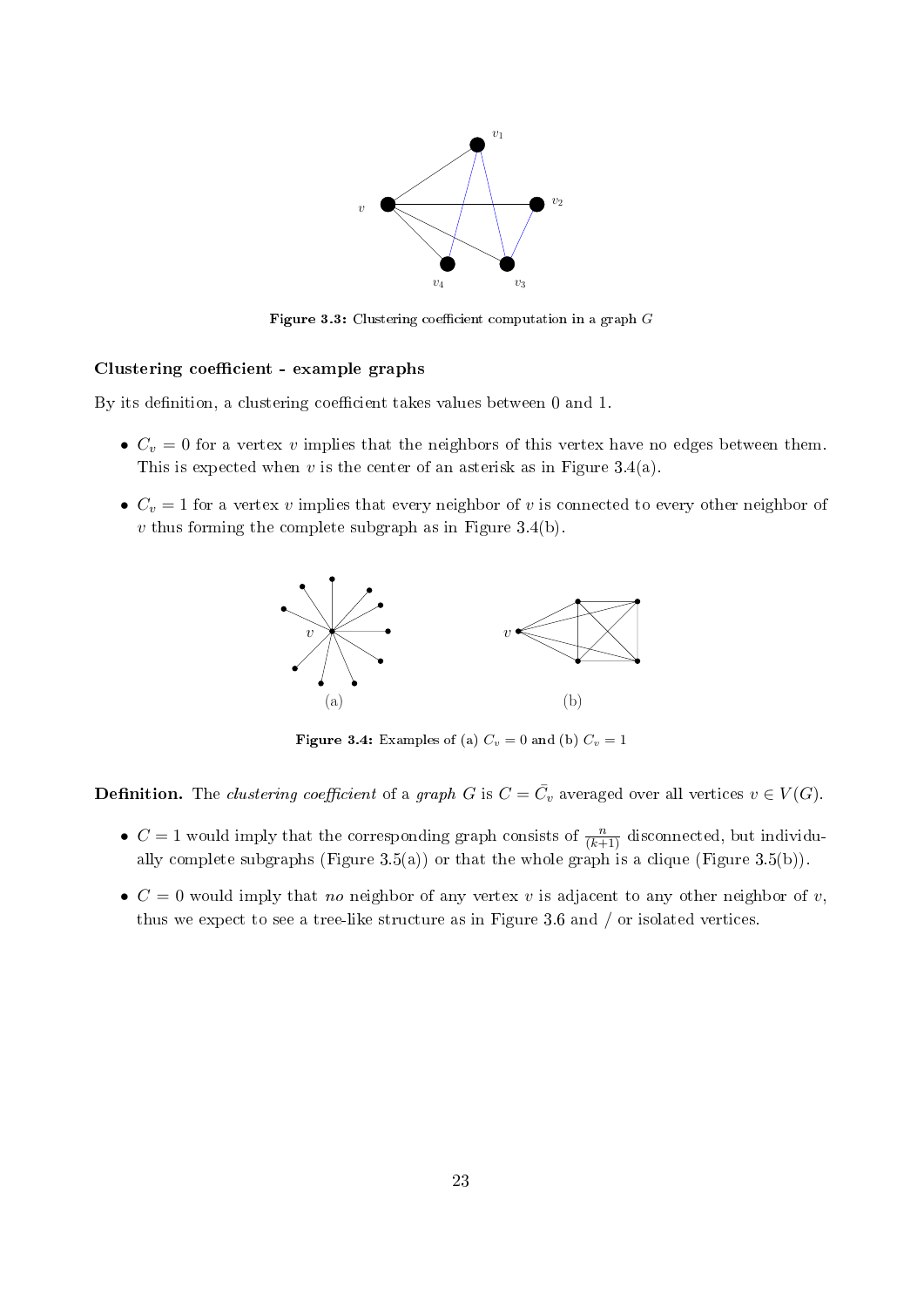

Figure 3.5: Graphs with clustering coefficient  $C = 1$ 



Figure 3.6: A graph with clustering coefficient  $C = 0$ 

### 3.2.5 Clustering coefficient  $C$  in regular lattices

For regular lattices we have an exact calculation of the clustering coefficient  $C$  which is a function of the degree (coordination number)  $z$  of the vertices. Consider a one-dimensional lattice of infinite length.

• For  $z = 2$ ,  $(k = 1)$  (Figure 3.7) we have  $C = 0$ . It is obvious that the neighbors of each vertex are not connected with each other.



Figure 3.7: A one-dimensional lattice with each site connected to its 2 nearest neighbors

• For  $z = 4$ ,  $(k = 2)$  (Figure 3.8) we have:

$$
C_v = \frac{|E(\Gamma_G(v))|}{\binom{|\Gamma_G(v)|}{2}} = \frac{(z-2) + (z-3)}{\binom{z}{2}}
$$

• For  $z = 6$ ,  $(k = 3)$  (Figure 3.9), we have: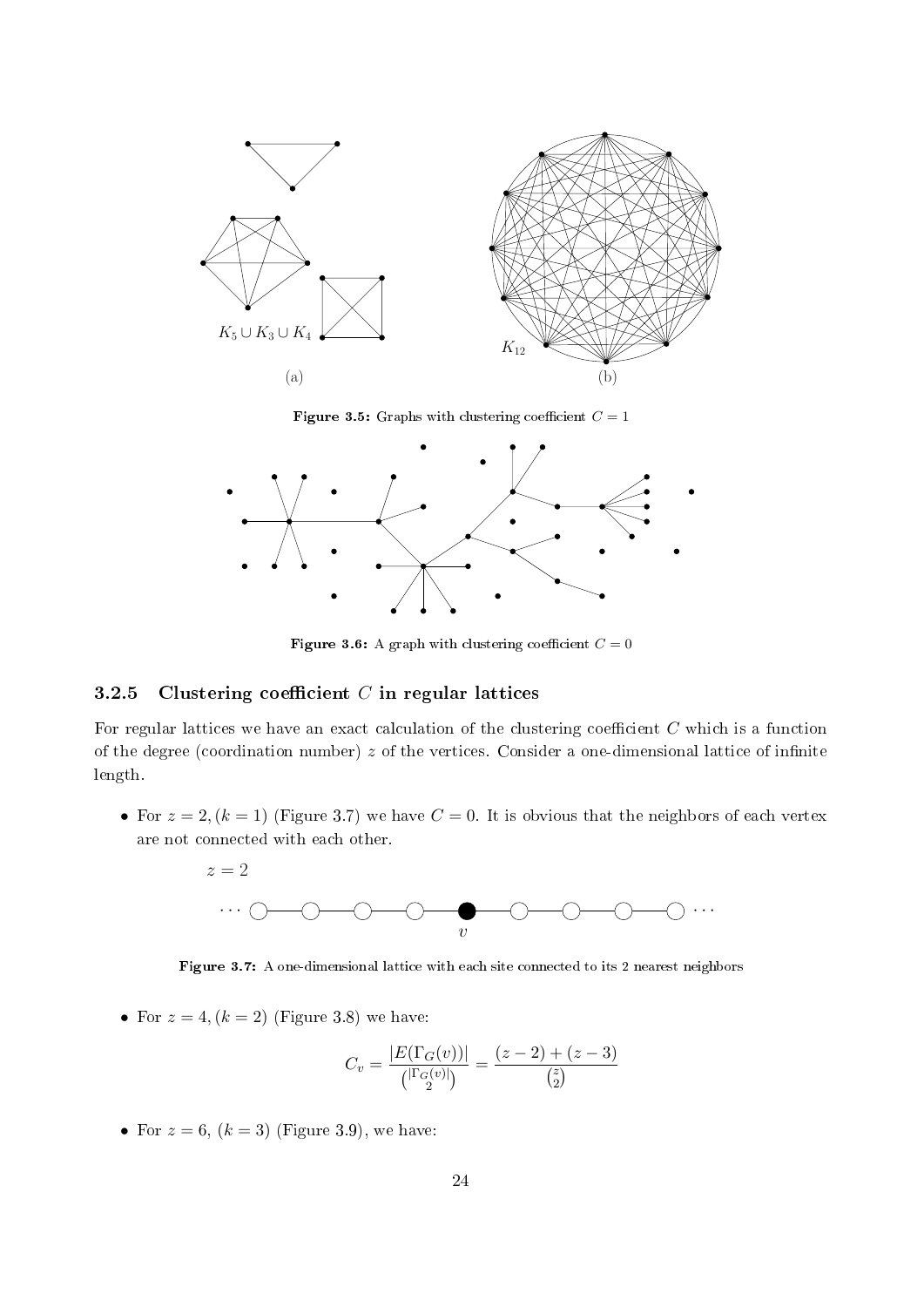

Figure 3.8: A one-dimensional lattice with each site connected to its 4 nearest neighbors



Figure 3.9: A one-dimensional lattice with each site connected to its 6 nearest neighbors

*• . . .* and so on. For general *z* we have:

$$
C_v = \frac{(z-2) + (z-3) + \dots + [z - (\frac{z}{2} + 1)]}{\binom{z}{2}} = \frac{\sum_{i=2}^{\frac{z}{2}+1} (z-i)}{\binom{z}{2}} = \frac{\sum_{i=2}^{\frac{z}{2}+1} (z-i) - (z-1)}{\binom{z}{2}}
$$

$$
= \frac{\sum_{i=1}^{\frac{z}{2}+1} z - \sum_{i=1}^{\frac{z}{2}+1} i - (z-1)}{\binom{z}{2}} = \frac{z(\frac{z}{2}+1) - \frac{(\frac{z}{2}+1)(\frac{z}{2}+1+1)}{2}}{z(z-1)} = \dots = \frac{3}{4} \frac{(z-2)}{(z-1)}
$$

Averaged over all nodes of the lattice we have  $C = \frac{3}{4}$  $\frac{3}{4} \frac{(z-2)}{(z-1)}$ . As  $z \to \infty$ , the clustering coefficient *C* tends to  $\frac{3}{4}$ .

#### 3.2.6 Degree Distribution

One additional property small-world networks have, is related to the distribution of the degrees of the network.

**Definition.** The *degree distribution*  $P(k)$  of a network is defined as the fraction of nodes in the network with degree k. Thus if there are *n* nodes in total in a network and *n<sup>k</sup>* of them have degree k, we have  $P(k) = \frac{n_k}{n}$ .

For example, in a random graph model where each edge is present with probability *p* (and absent with probability 1 *− p*) the probability that a certain node has degree *k* follows the binomial distribution:

$$
P(k_i = k) = \binom{n-1}{k} p^k (1-p)^{n-1-k}
$$

This probability represents the number of ways in which *k* edges can be drawn from a certain node: the probability of *k* edges is  $p^k$ , the probability of the absence of additional edges is  $(1-p)^{n-1-k}$  and there are  $\binom{n-1}{k}$  ways of selecting the *k* end points for these edges. To find the degree distribution of the network we need to study the number of nodes  $X_k$  with degree  $k$ . We will focus on the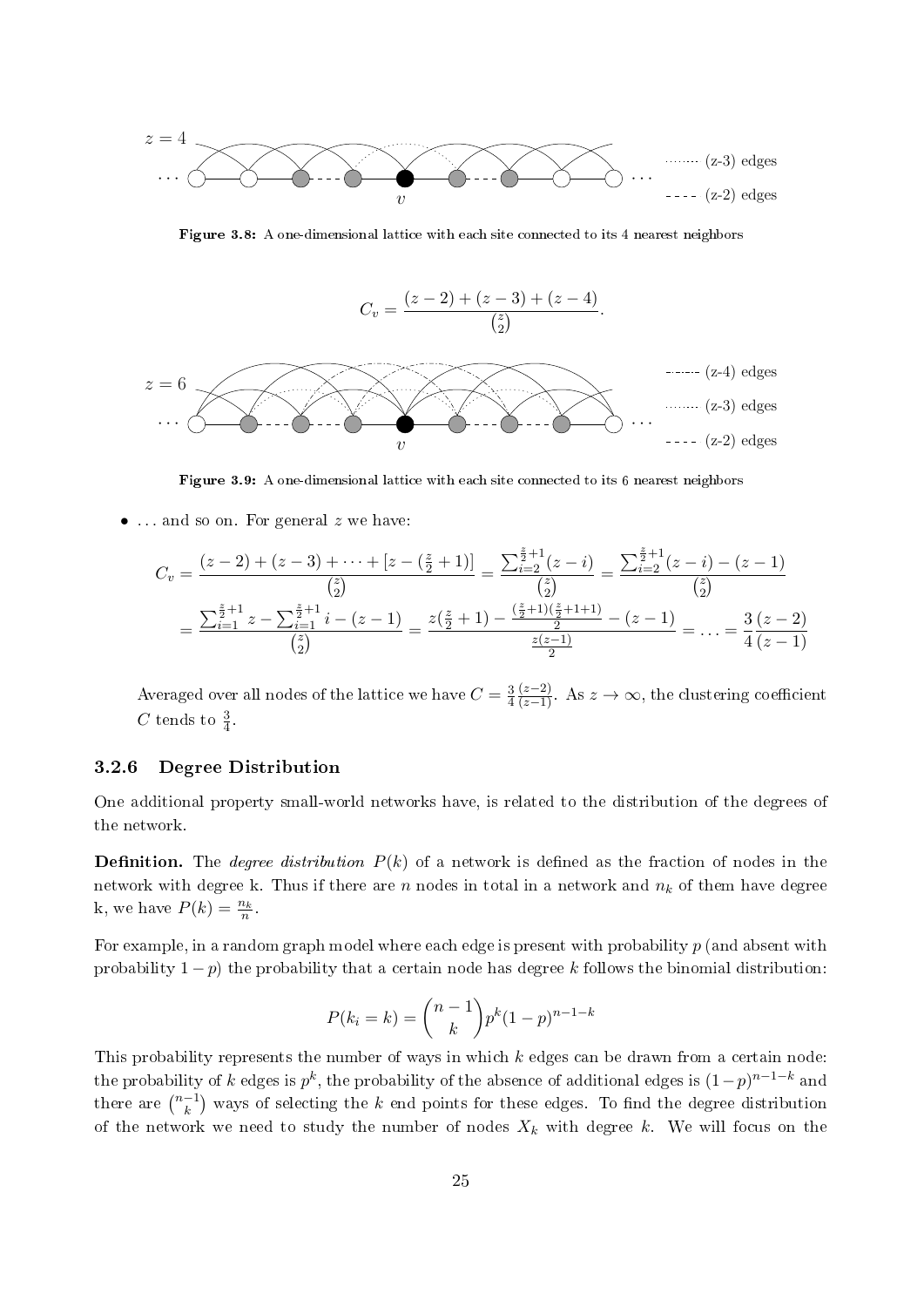probability that  $X_k$  takes a certain value, i.e.  $P(X_k = r)$ . The expected number of nodes with degree *k* is  $E(X_k) = nP(k_i = k) = \lambda_k$ , thus the distribution of the  $X_k$  values approaches a Poisson distribution with mean value  $\lambda_k$ :

$$
P(X_k = r) = e^{-\lambda_k} \frac{\lambda_k^r}{r!}
$$

We could say that  $X_k$  does not diverge much from the approximative result  $X_k = nP(k_i = k)$ which is valid only if nodes are independent. Thus with a good approximation we can say that the degree distribution of a random graph is a binomial distribution  $P(k) = \binom{n-1}{k} p^k (1-p)^{n-1-k}$ , which for large *n* can be replaced by a Poisson distribution  $P(k) \approx e^{-pn} \frac{(pn)^k}{k!}$ *k*! . Both binomial and Poisson distributions are strongly peaked about the mean *pn* and have a large *k*-tail that decays rapidly as  $\frac{1}{k!}$ .

However real world networks are mostly found to be very unlike the random graph in their degree distribution. The degrees of the vertices of most networks are highly right skewed which means that their distribution has a long tail of values that are far above the mean [17], [24]. Since the direct histograms are rather noisy, there are two ways to construct a plot of the degree distribution: One way is to construct a histogram in which the bin sizes increase exponentially with degree. For example, the first few bins might cover degree ranges  $(1, 2-3, 4-7, 8-15, 8-15)$  and so on) and then the number of samples in each bin is divided by the width of the bin to normalize the measurement. This method is used when the histogram is to be plotted with a logarithmic degree scale, so that the widths of the bins will appear even. The other way is to make a plot of the *cumulative distribution* function:

$$
P_k = \sum_{k_i=k}^{\infty} p_{k_i}
$$
\n(3.3)

which is the probability that the degree is greater than or equal to *k*. It's been shown that for some real world networks the plot of the cumulative distribution function of the degrees is right skewed indicating that the degree distribution approximately follows a power law

$$
P_k \backsim \sum_{k_i=k}^{\infty} k_i^{-\alpha} \backsim k^{-(\alpha-1)} \tag{3.4}
$$

for some constant exponent *α*. Such networks are called scale-free networks. We can construct networks with a desired power law degree distribution using the following method. We draw a degree sequence  $\{k_i\}$  directly from a distribution and we give each vertex *i* a number  $k_i$  of stubs ends of edges emerging from a vertex. Then we choose pairs of these stubs uniformly at random and join them together to make complete edges (Figure 3.10). When all stubs are used (we restrict their number to be even), the resulting graph is a random member of the ensemble of graphs with the desired degree sequence.

Examples of scale free networks are the citation networks, the World Wide Web, the internet, metabolic networks, telephone call graphs etc.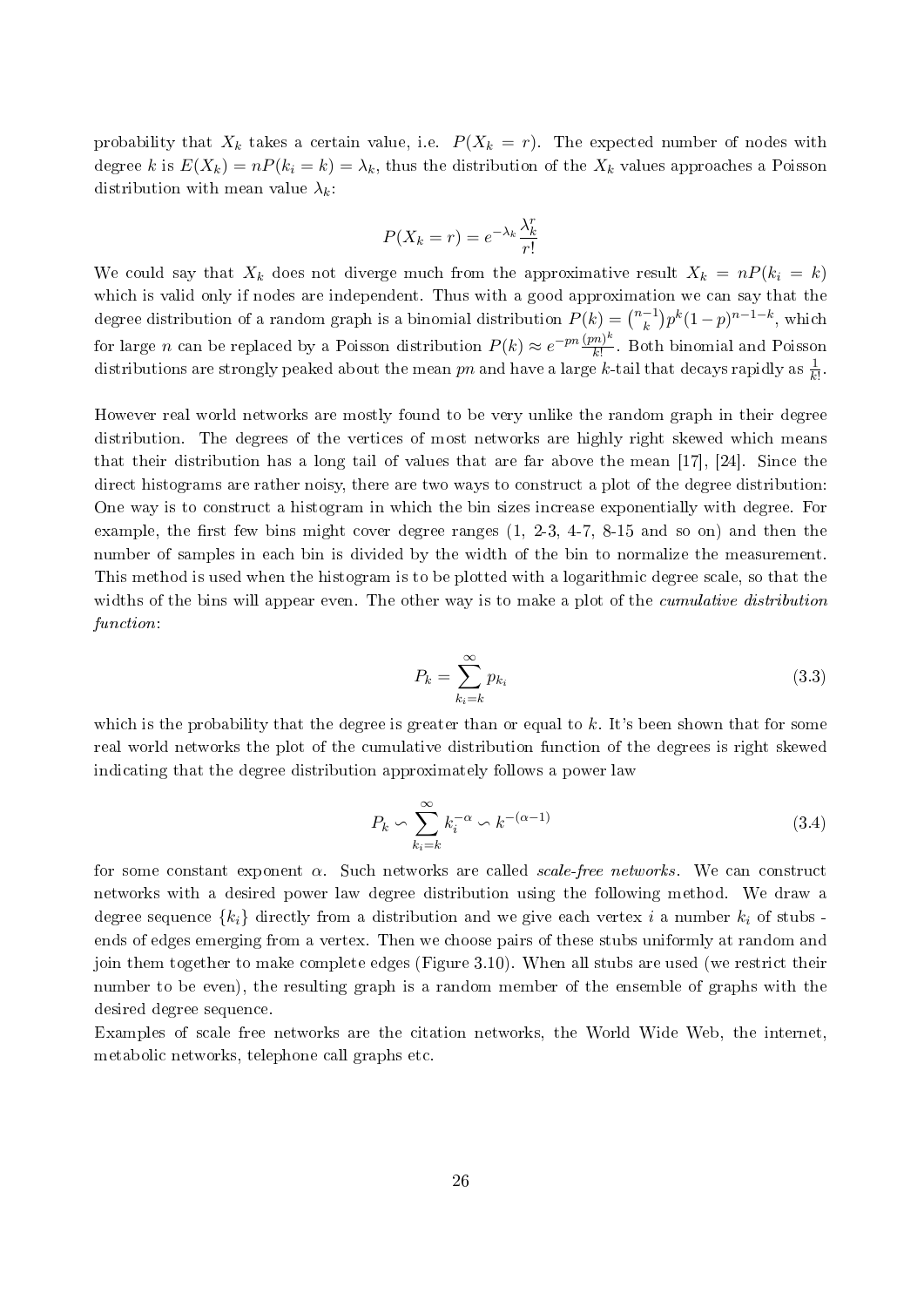

Figure 3.10: Graph construction with a fixed degree sequence

#### 3.2.7 Restrictions

So far we've given definitions and properties of graphs that enable us to represent systems in great detail. However from now on, the class of graphs to which we're interested in, conforms to the following restrictions:

- Unweighed: Edges have no weight, meaning that all edges are equivalent and equiprobable as we will see later in random graph models.
- Simple: Loops and multiple edges between two vertices are forbidden unless stated otherwise.
- **Sparse**: For an undirected graph, the maximal number of edges is that of the complete graph i.e.  $E(G) = {n \choose 2}$  $\binom{n}{2} = \frac{n(n-1)}{2}$ . The number of edges *m* in a sparse graph is much less than the number of edges of the corresponding complete graph. Thus  $m \ll \frac{n(n-1)}{2}$ .
- Connected: Any vertex can be reached from any other vertex by traversing a path whose length is finite.

The aforementioned assumptions form a starting point for modelling networks and while they simplify the resulting analysis, they still allow meaningful questions to be asked of a network as a whole. However, the study of small-world networks requires the introduction of new definitions and terminology as well as probabilistic techniques used in the analysis of random graphs. Thus it is important to extend our framework to include definitions and properties from random graph theory that will help us understand the dynamics of small-world graphs.

# 3.3 Random Graph Preliminaries

Random graph theory was developed in the late 1950s and early 1960s in a series of papers by Erdös and Rènyi [9, 10]. Most of this material is included in Bollobás' standard text [7] published in 1985. It is often helpful to imagine a random graph as a living organism which evolves with time. At first there are *n* isolated vertices and the edges are added one by one, at each step, according to a random experiment. The nature of this random experiment defines the different classes of random graphs. One objective of random graph theory is to determine at what stage of the evolution, a particular property of a graph is likely to arise.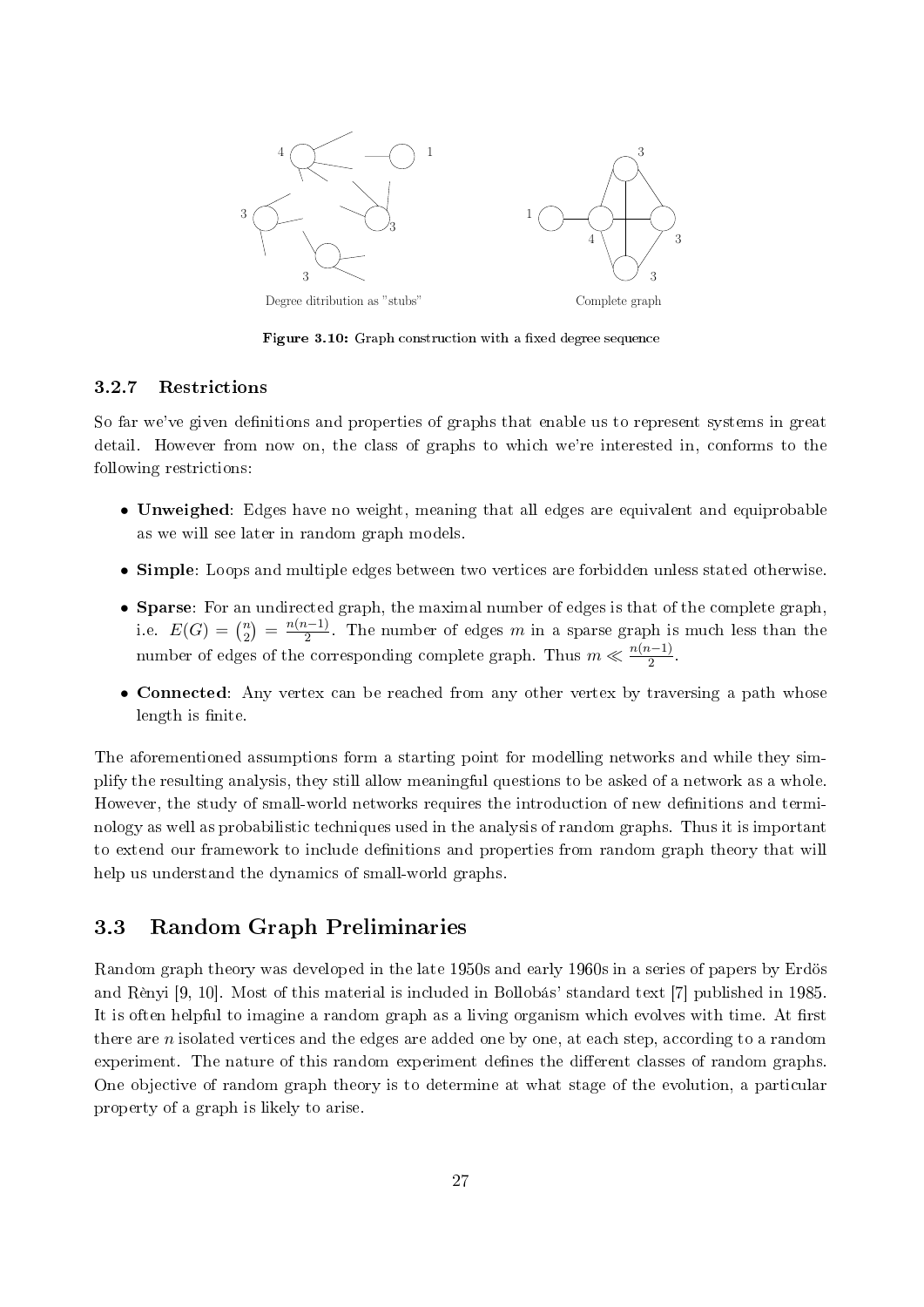#### 3.3.1 The Basic Models

Here we will introduce two of the most frequently encountered probability spaces (models) of random graphs. In most cases we consider graphs of *n* vertices and take  $V = \{1, 2, \ldots, n\}$  to be vertex set. The set of all such graphs will be denoted by  $\mathcal{G}^n$ .

**Definition.** Consider  $V(G) = \{1, 2, ..., n\}$  to be the vertex set.  $\mathcal{G}(n, M)$  is a random graph model that consists of all graphs with vertex set *V* having *M* edges, in which all the graphs have the same probability.

Thus if  $N = \binom{n}{2}$  $\mathcal{L}^{(n)}_{2}$ ,  $0 \leq M \leq N$  and  $\mathcal{G}(n, M)$  has  $\binom{N}{M}$  elements, then every element occurs with probability  $\binom{N}{M}^{-1}$ .

**Definition.** The model  $\mathcal{G}\{n, P(\text{edge}) = p\}$  (or abbreviated as  $\mathcal{G}(n, p)$ ), consists of all graphs with vertex set  $V = \{1, 2, \ldots, n\}$  in which every one of the possible  $\binom{n}{2}$  $n \choose 2$  edges is chosen independently and with probability  $p, 0 \leq p \leq 1$ .

In other words if  $G_0$  is a graph in  $\mathcal{G}(n, p)$  with vertex set V and m edges, then:

$$
P({G_0}) = P(G = G_0) = p^m (1 - p)^{N-m}
$$

The two models  $(\mathcal{G}(n, M)$  and  $\mathcal{G}(n, p))$  are practically interchangeable provided that  $M \simeq pn$ . It is easier to prove theorems in  $\mathcal{G}(n, p)$  because the edges are independent whereas in  $\mathcal{G}(n, M)$  (where the total number of edges is fixed) there is some dependence of an edge being chosen based on previous choices. This dependance is small, however, and does not affect any important results, so from now on both models will be referred to as random graphs.

### 3.3.2 Properties Of Random Graphs

Random graph theory defines the conditions under which graphs in  $\mathcal{G}(n, M)$  and  $\mathcal{G}(n, p)$  posses a given property *Q*, usually in the limit of  $n \to \infty$ .

**Definition.** We call a subset *Q* of *G* ( $G(n, M)$  or  $G(n, p)$ ) a property of graphs of order *n*. If  $G \in Q, H \in \mathcal{G}$  and  $G \simeq H$ , imply that  $H \in G$ .

We are mostly interested in the fact that a property  $Q$  is a subset of  $G$ , thus the statement " $G$  has  $Q^*$ is equivalent to  $G \in Q$ . Examples of such properties are: "*G* is Hamiltonian", i.e. the set  $\{G \in \mathcal{G} : G\}$ is Hamiltonian<sub>}</sub> or "*G* is connected" is the set  $\{G \in \mathcal{G} : G$  is connected}.

**Definition.** A property  $Q$  is said to be *monotone increasing* (or simply *monotone*) if whenever  $G ∈ Q$  and  $G ⊂ H$  then also  $H ∈ Q$ .

For example the property of a graph containing a certain subgraph, for instance a triangle, is monotone increasing.

Now let  $\Omega_n$  be a model of random graphs of order *n* ( $\Omega_n = \mathcal{G}(n, M)$  or  $\Omega_n = \mathcal{G}(n, p)$ ). We shall say that "almost every" (a.e.) graph in  $\Omega_n$  has a certain property *Q* if  $P(Q) \to 1$  as  $n \to \infty$ . Instead of "almost every" we shall sometimes use "almost all"  $(a.a.).$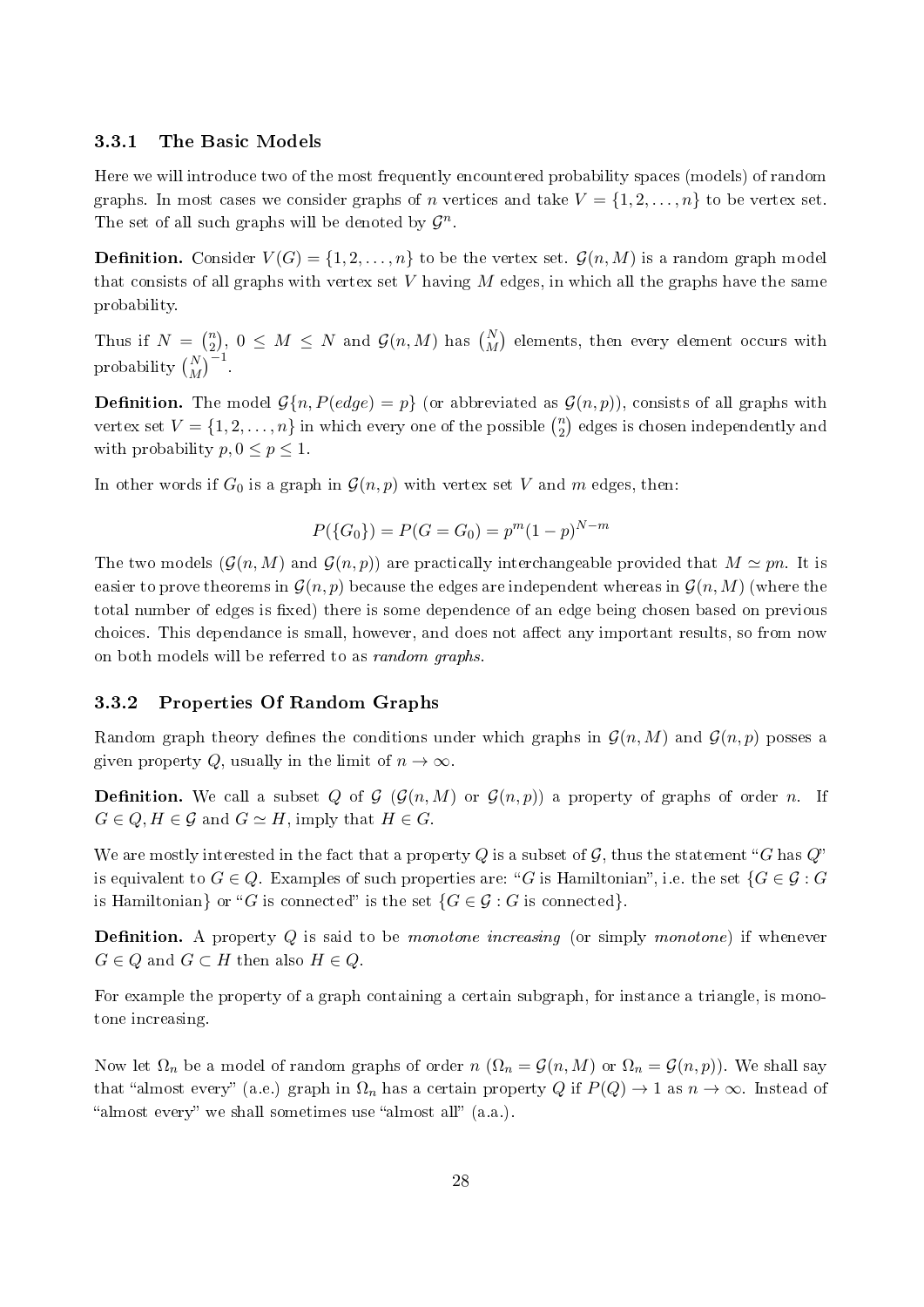A random graph process on  $V = \{1, 2, \ldots, n\}$  or simply a graph process is a Markov chain  $\tilde{G} = (G_t)_{0}^{\infty}$ , whose states are graphs on *V*. The process starts with an empty graph (isolated vertices) and for  $1 \le t \le \binom{n}{2}$  $\binom{n}{2}$  the graph  $G_t$  is obtained from  $G_{t-1}$  by the addition of an edge, all new edges being equiprobable. Then  $G_t$  has exactly  $t$  edges, thus for  $t = \binom{n}{2}$  $\binom{n}{2}$  we have  $G_t = K_n$ . For  $t > \binom{n}{2}$  $\binom{n}{2}, G_t = K_n$ as well.

Another different approach to random graph processes is that of being a sequence  $(G_t)^N_t = 0$  such that:

- Each  $G_t$  is a graph on  $V$ .
- $G_t$  has  $t$  edges with  $t = 0, 1, \ldots, N$ , and
- *• G*<sup>0</sup> *⊂ G*<sup>1</sup> *⊂ . . .*

We call  $G_t$  the *state* of the process  $\tilde{G} = (G_t)_0^N$  at time *t*. Intuitively, we think of the process  $\tilde{G}$ as a living organism which develops by acquiring more and more edges randomly. What we are interested in is to find at what stage of the evolution does a certain property appear. Erdös and Rènyi discovered that most monotone properties appear suddenly: for some function  $M = M(n)$ almost no  $G_M$  has  $Q$ , while for "slightly" larger  $M$  almost every  $G_M$  has  $Q$ .

**Definition.** Given a monotone increasing property  $Q$ , a function  $M^*(n)$  is said to be a *threshold* function for Q if:

- $\frac{M(n)}{M^*(n)} \to 0$  implies that almost no  $G_M$  has  $Q$ , and
- $\bullet$   $\frac{M(n)}{M^*(n)} \to \infty$  implies that almost every  $G_M$  has  $Q$ .

**Definition.** Suppose Q is a monotone property of graphs. The time at which Q appears is the hitting time of *Q*:

$$
\tau = \tau_Q = \tau(\tilde{G}) = \min\{t \ge 0 \mid G_t \text{ has } Q\}.
$$

#### 3.3.3 Probability generating functions

Some properties of random graphs can be described with the use of *generating functions* [33]. A probability generating function is an alternative representation of a probability distribution. For example, let  $p_k$  be the distribution of vertex degrees in a graph. The corresponding generating function is:

$$
G_0(x) = \sum_{k=0}^{\infty} p_k x^k.
$$

Derivatives. This function encapsulates all the information in the original distribution  $p_k$ , since we can recover  $p_k$  from  $G_0(x)$  by simple differentiation:

$$
p_k = \frac{1}{k!} \frac{\mathrm{d}^k G_0}{\mathrm{d} x^k} \bigg|_{x=0}
$$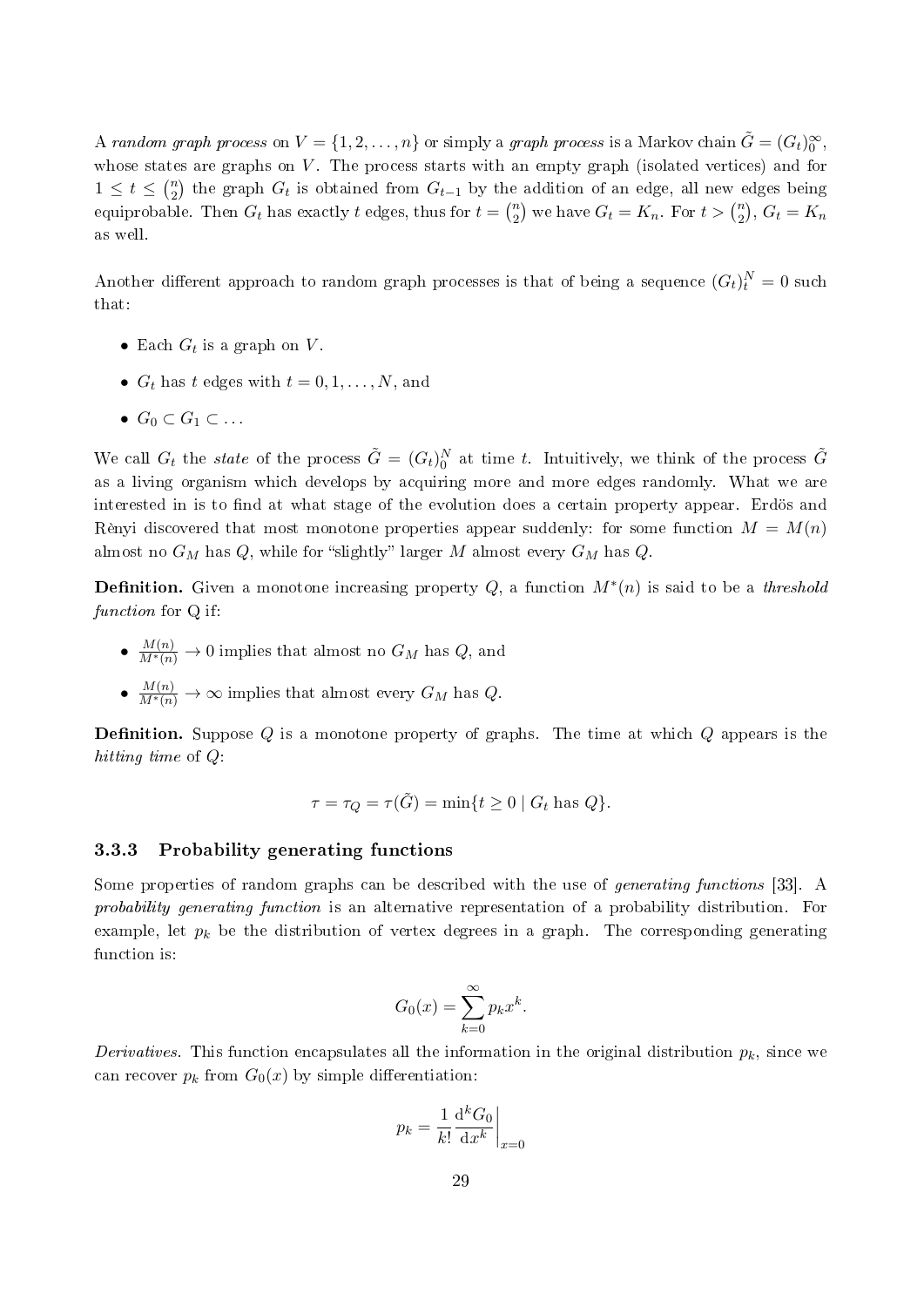One useful property of generating functions is that if the distribution they generate is properly normalized, then:

$$
G_0(1) = \sum_k p_k = 1.
$$

Moments. With generating functions we can easily calculate the mean of the distribution directly by differentiation:

$$
G_0'(1) = \sum_k k p_k = \langle k \rangle.
$$

In general, we can calculate any moment of the distribution by taking a suitable derivative:

$$
\langle k^n \rangle = \sum_k k^n p_k = \left[ \left( x \frac{\mathrm{d}}{\mathrm{d}x} \right)^n G_0(x) \right]_{x=1}.
$$

Powers. The last and most important property is that if a generating function generates the probability distribution of some property *k* of an object, then the sum of that property over *m* independent such realizations of that object is generated by the *m*th power of the generating function.

Example. Suppose we choose *m* vertices at random from a large graph. Then the distribution of the of the sum of the degrees of those vertices is given by the *m*th power of the generating function, i.e.  $[G_0(x)]^m$ . To see this we expand the square of the the generating function:

$$
[G_0(x)]^2 = \left[\sum_k p_k x^k\right]^2
$$
  
=  $\sum_{jk} p_j p_k x^{j+k}$   
=  $p_0 p_0 x^0 + (p_0 p_1 + p_1 p_0) x^1 + (p_0 p_2 + p_1 p_1 + p_2 p_0) x^2 + (p_0 p_3 + p_1 p_2 + p_2 p_1 + p_3 p_0) x^3 + \dots$ 

The coefficients of the powers of  $x^m$  in this expression are the sum of all products  $p_j p_k$  such that  $j + k = m$ , hence the probability that the sum of the degrees of the two vertices will be *m*. This property extends to higher powers of the generating function.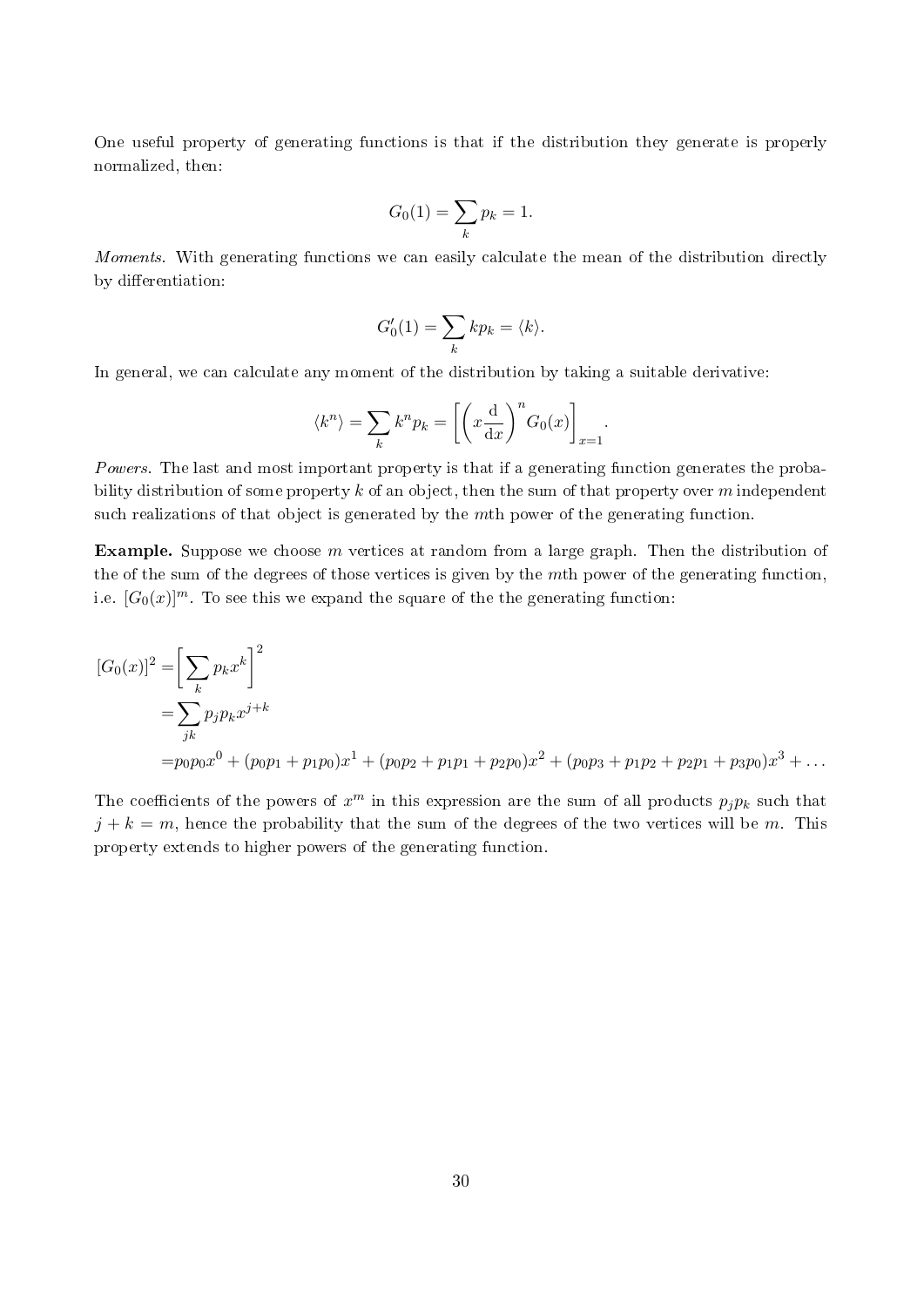## 3.4 Models Of The Small-World

What is the connection between random graphs and small-world networks? The most essential property of small-world networks is the small characteristic path length (average distance between any two nodes in the network). Random graphs have also small characteristic path lengths [21]. If a person A on a random graph has *z* neighbors and each of A's neighbors has also *z* neighbors, then A has *z* 2 second neighbors. Extending this argument, A has *z* 3 third neighbors, *z* 4 fourth neighbors and so on. Assuming that a person has between  $10^2$  and  $10^3$  acquaintances,  $z^4$  is on the order of  $10^8$ to  $10^{12}$  which is approximately the population of the world. The diameter *D* can be computed as  $z^D = N$  or  $D = \frac{\log_N}{\log z}$ . The logarithmic increase in the diameter *D* is typical of the small-world effect. Moreover as *N* increases, log *N* increases only logarithmically, which means that even for very large *N* the diameter will remain a small number. Another essential property of real world networks (such as the world wide web and the internet) is that they appear to have power law degree distribution and not binomial or Poisson as is the case with Erdös-Rényi random graphs. This means that a small but non-negligible fraction of the vertices in these networks has a very large degree, which has a great effect in the behavior of these networks.

Based on experimental data, real world networks appear to have small-world properties. Our goal is to construct such networks. This construction cannot be based entirely on random graphs. Even if random graphs have small characteristic path lengths (also increasing at *most* logarithmically with the number of nodes of random graphs), they do not show clustering. Two friends of a person A are most likely being friends with each other, while in random graphs this probability is the same as the probability of two *randomly chosen* people being friends with each other. For a random graph the clustering coefficient equals  $C = \frac{z}{N}$  which is very small for large networks. Watts & Strogatz [32] calculated the values of the clustering coefficient  $C_{actual}$  and the characteristic path length  $L_{actual}$  for three different networks: the graph of film actors, the neural network of the worm C.Elegans and the Western Power Grid of the United States. They also calculated the values *Crandom* and *Lrandom* of the corresponding random graphs with the same number of vertices as the aforementioned networks.

| Network      | N       | $\tilde{z}$ | $L_{actual}$ | $L_{random}$ | $C_{actual}$ | $C_{random}$ |
|--------------|---------|-------------|--------------|--------------|--------------|--------------|
| Actors Graph | 225.226 | 61          | 3.65         | 2.99         | 0.79         | 0,00027      |
| Power Grid   | 4.941   | 2.67        | 18.7         | 12.4         | 0,080        | 0.005        |
| C. Elegans   | 282     | 14          | 2.62         | 2.25         | 0.28         | 0,05         |

Table 3.2: Empirical examples of small-world networks

All three networks listed on Table 3.2, exhibit the small-world phenomenon:

 $L_{actual} \geq L_{random}$  but  $C_{actual} \gg C_{random}$ .

These results suggest that random graphs do not match well the properties of real world networks so it is necessary to find a way of generating graphs that have both properties: small characteristic path length and clustering.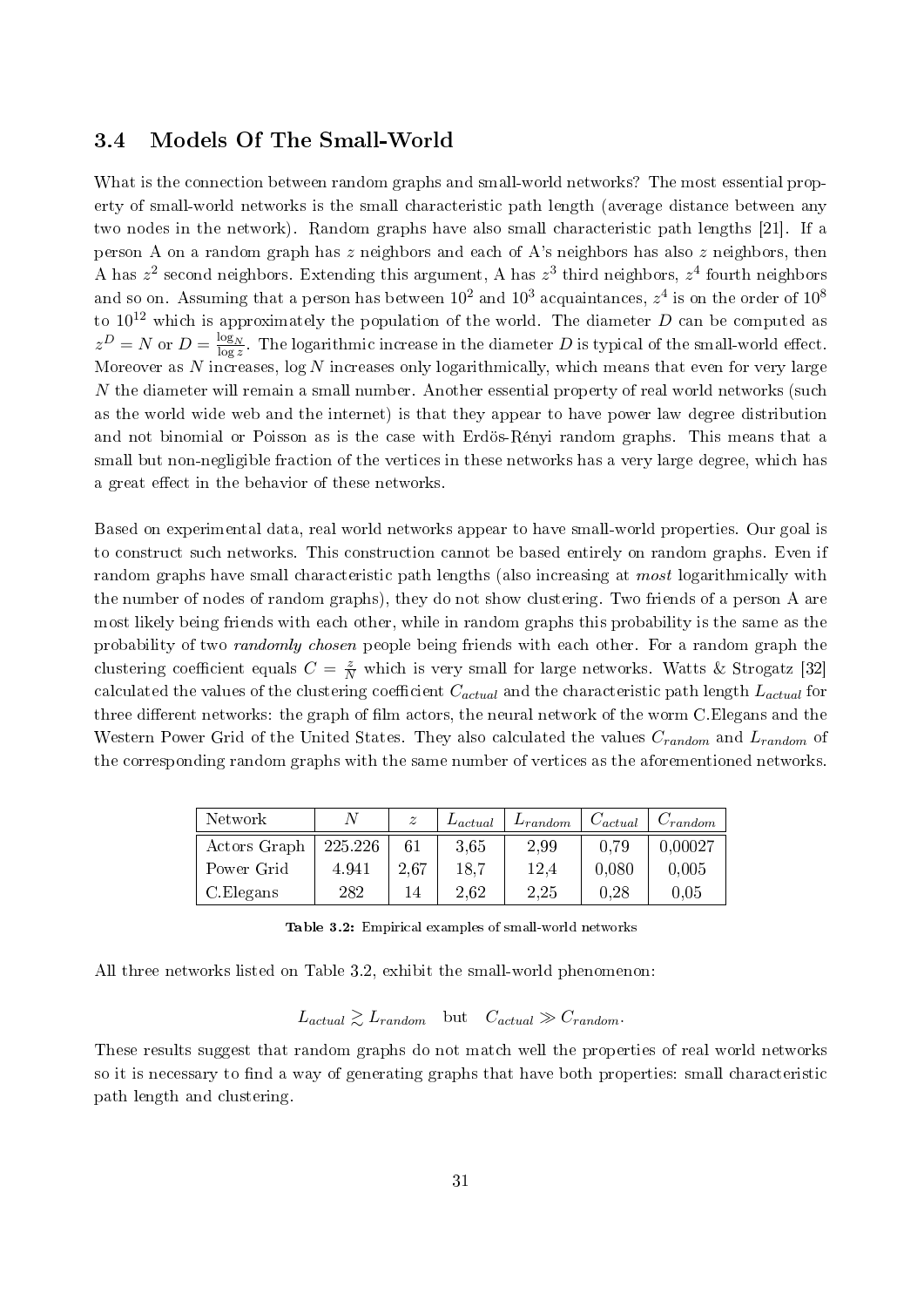#### 3.4.1 The Watts & Strogatz Small-World Rewiring Model

The first model, proposed by Watts & Strogatz in 1998 [32], interpolates between regularity (lattice) and disorder (random graph). The procedure for generating such graphs is the following:

• We start with a one dimensional lattice, where each site is connected to all sites at distance at most *k*. Thus each site has 2*k* neighbors, i.e. the initial average coordination number of the graph is  $z = 2k$ . This construction (Figure 3.11) shows the clustering property: for  $k \geq 2$  the neighbors of one site are also neighbors of one another.



Figure 3.11: A one-dimensional lattice with each site connected to its 6 nearest neighbors

• We apply periodic boundary conditions to the lattice, so that it wraps around on itself (Figure 3.12) in a ring of *n* sites  $(R_n)$ .



**Figure 3.12:** A ring lattice with  $n = 24$  sites and  $z = 6$ 

• Finally, we choose a site and an edge that connects it to its nearest neighbor in a clockwise sense. With probability  $\phi$ , we reconnect this edge to a site chosen uniformly at random over the entire ring, with duplicate edges forbidden. We repeat this process until every site of the ring is considered once. Next we consider the edges that connect sites to their second-nearest neighbor clockwise. We rewire each of these edges with probability *p* and continue this process until every site is considered once, and so on until every edge is considered once. Since the ring lattice has  $\frac{nz}{2}$  edges, the rewiring process will terminate after  $\frac{z}{2}$  steps. (Figure 3.13)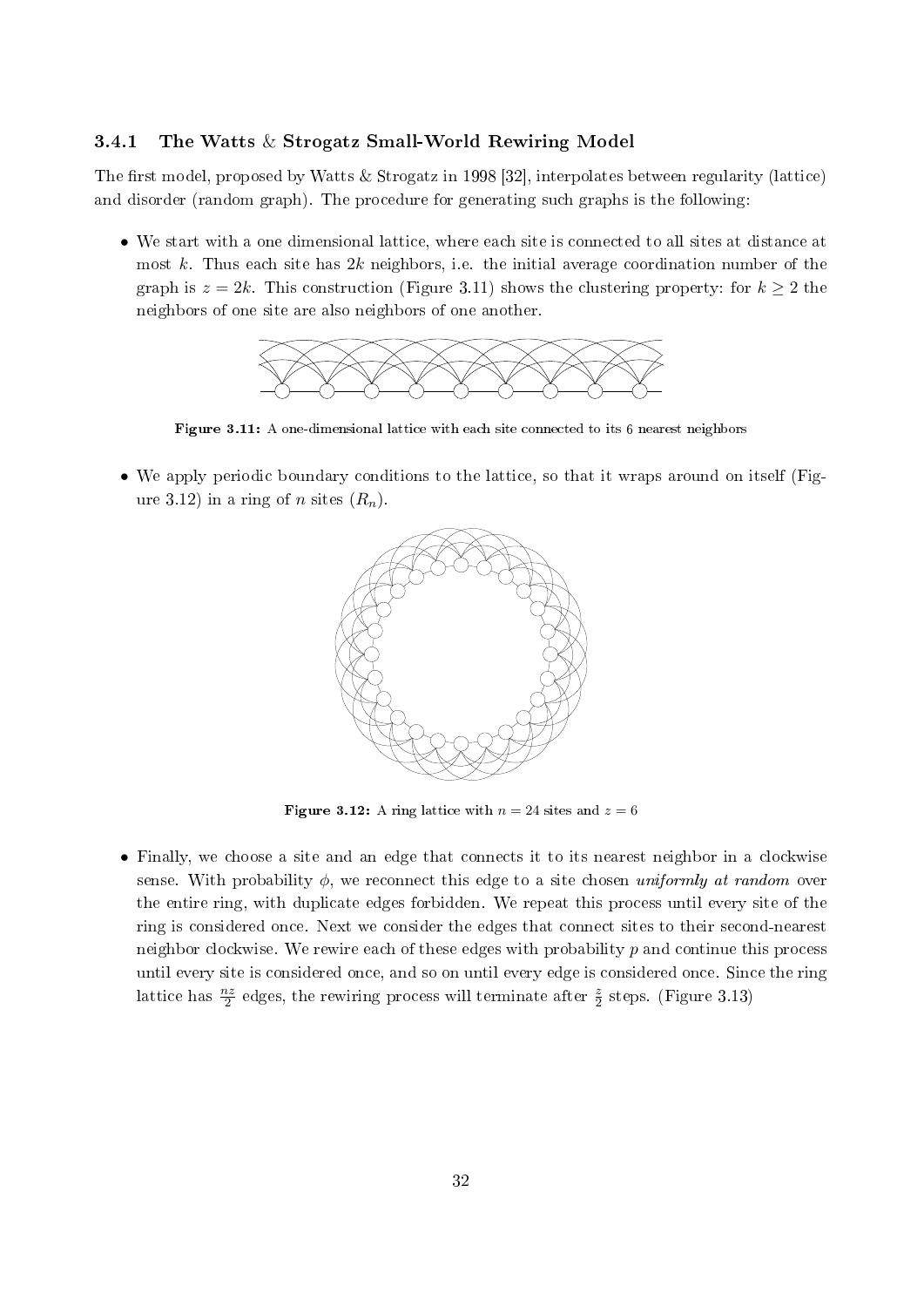

Figure 3.13: The Watts-Strogatz model after rewiring a small fraction of links

Watts & Strogatz showed that for intermediate values of *ϕ*, the resulting graph is a small-world network. First of all we consider sparse graphs with the least possible number of edges thus we require  $n \gg z \ln z \gg 1$ , where the condition  $z \gg \ln n$  guarantees that a random graph will be connected.

- As  $\phi \to 0$  we have  $C \sim \frac{3}{4}$  $\frac{3}{4}$  and  $L \sim \frac{n}{2z} \gg 1$ , which means that we have a highly clustered graph but with very large characteristic path length that grows linearly with *n*.
- As  $\phi \to 1$ ,  $C \approx C_{random} \sim \frac{z}{n} \ll 1$  and  $L \approx L_{random} \sim \frac{\ln n}{\ln z}$  $\frac{\ln n}{\ln z}$ , thus we have a poorly clustered small-world where *L* grows only logarithmically with *n*.

For some broad interval of *p* we can achieve the desired properties for a small-world network:  $L \approx L_{random}$  and  $C \gg C_{random}$ . The immediate drop of *L* is caused by the introduction of a few *long-range contacts* or *shortcuts*. For small p, each shortcut has a highly non-linear effect on L whereas *C* remains practically unchanged. Watts & Strogatz also showed by numerical simulation that  $L \approx L_{random}$ . For example a random graph with  $n = 1000$  and  $z = 10$  has  $L_{random} = 3,2$ . The corresponding ring lattice  $R_{1000}$  has  $L = 50$ . Applying the rewiring model into this ring with probability  $p = \frac{1}{4}$  we have  $L = 3, 6$  which is only slightly larger than  $L_{random}$ . Thus the Watts & Strogatz small-world rewiring model appears to show both properties simultaneously: high clustering and small average vertex-vertex distance.

Though the rewiring model has the desired properties for a small-world network, it also has a number of problems. The first problem is that the distribution of shortcuts in the graph is not completely uniform. With duplicate edges forbidden, the new positions for the rewired edges are not all equiprobable. Thus this non-uniformity of the distribution imposes us to work with the average over different realizations of the randomness, a task difficult to perform.

The second problem is that during the rewiring process the graph might become disconnected. In that case, distances between the vertices that belong to the disconnected components of the graph are infinite and as a result the characteristic path length of the whole graph becomes infinite. For numerical studies this doesn't appear to be a problem but for analytical work a number of quantities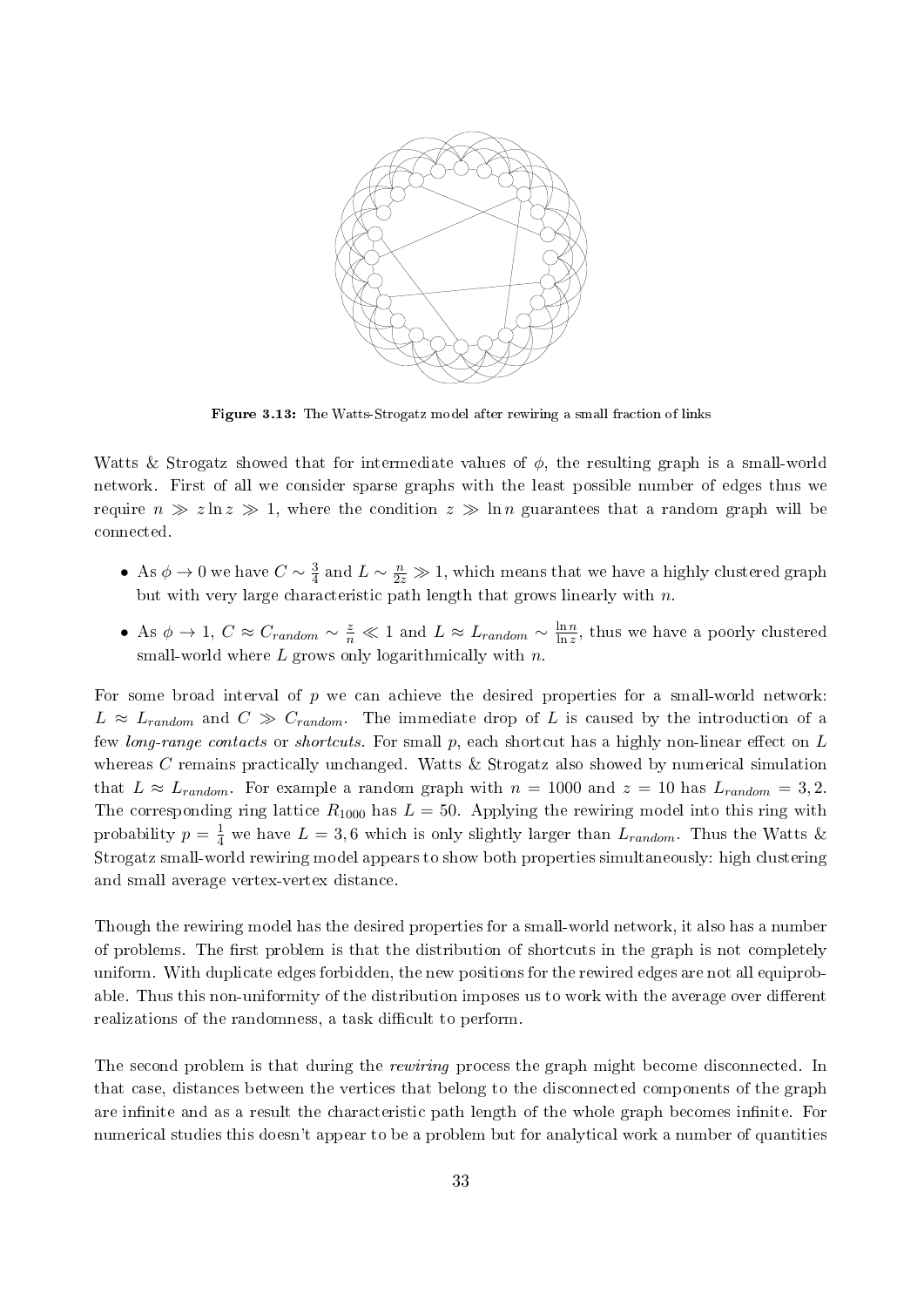and expressions are poorly defined. These issues are resolved by a slight modification of the rewiring model.

#### 3.4.2 The Newman-Watts Small-World Model

M. E. J. Newman & D. J. Watts [27] proposed an alternative model: instead of rewiring edges we simply add shortcuts between pairs of vertices chosen uniformly at random from the ring lattice. In this model duplicate edges and edges that connect a vertex to itself are allowed and no edges are removed from the regular lattice (Example in Figure 3.14).



**Figure 3.14:** A small-world graph with 5 shortcuts added  $(n = 24$  and  $k = 3)$ 

For each vertex from the regular lattice we add with probability  $\phi$  one shortcut so that there are  $\phi$ *n* shortcuts on average. The initial average coordination number for the regular lattice is  $z = 2k$ . Adding shortcuts in the lattice means that a vertex has more endpoints of edges, so the new value of the coordination number becomes:

$$
z = \frac{\text{Total number of edges} \cdot 2}{\text{Total number of vertices}} = \frac{(kn + k\phi n) \cdot 2}{n} = 2k(1 + \phi)
$$

This model is easier to analyze because it is not possible to split the graph into disconnected components. It has been proved [6] that the characteristic path length *L* obeys the scaling form  $L = \xi \cdot F(\frac{n}{\xi})$ *ξ* ), where  $F(x)$  is a universal scaling function of its argument x, and  $\xi$  is a characteristic length-scale for the model which is assumed to diverge in the limit for small *ϕ*. Newman & Watts showed that the variable  $\xi$  is given by  $\xi = \frac{1}{\phi}$ .  $\frac{1}{\phi \cdot z}$  for the one-dimensional model. Though it seems that the characteristic path length depends on three parameters  $(n, z \text{ and } \phi)$  it is actually determined by a single scalar function of a single scalar variable. For  $\xi \gg 1$ , where it is safe to ignore the scaling in the size of the underlying lattice, and for small  $\phi$ , i.e. when most of a person's acquaintances are local and only a few are long-range, then if we know the form of the scaling function we can thoroughly analyze the model. Newman et al. [25] have calculated the form of the scaling function  $F(x)$  using a mean-field-like approximation method which is exact when  $x \neq 1$ . That is: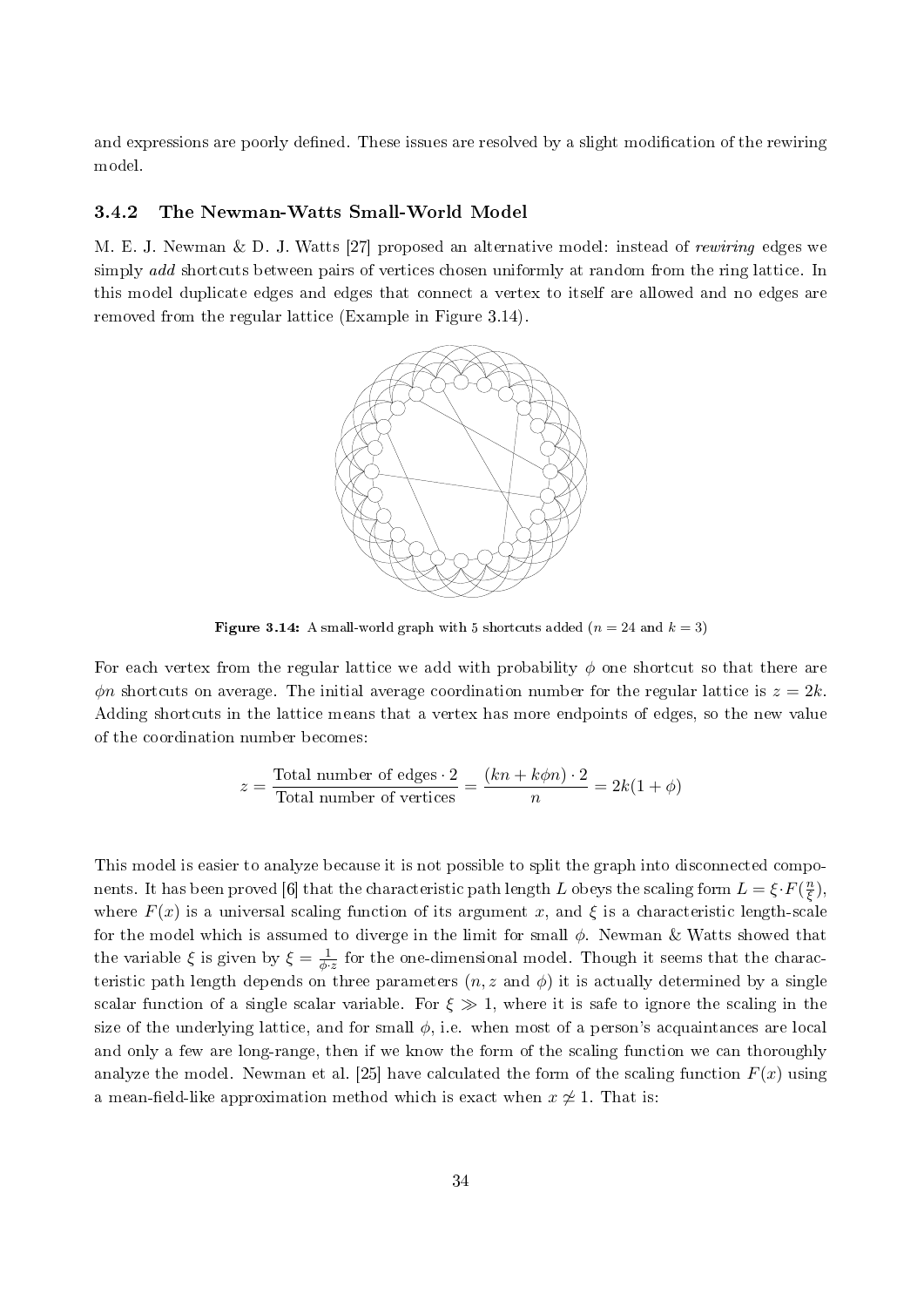$$
F(x) = \frac{4}{\sqrt{x^2 + 4x}} \tanh^{-1} \frac{x}{\sqrt{x^2 + 4x}},
$$

but exact analytical calculations for the characteristic path length have been proven very difficult for this particular model. Another problem is the distribution of path lengths in the small-world model. This distribution can be used to provide a simple model of the spread of a disease in a small-world. Newman et al. used the mean-field approximation method to solve this problem too so for the small-world model with uniformly added shortcuts we have solutions for both the bond and site percolation problems.

### 3.4.3 Other Models Of The Small-World

Although most research is concentrated on the two aforementioned models, a number of other smallworld models have been proposed. It is interesting to see three of these models and investigate some of their properties.

#### A small-world model with a few highly connected sites

Kasturirangan [12] argued that the small-world phenomenon arises not because there are a few shortcuts in a regular lattice, but because there are a few sites in the network which have unusually high coordination numbers or which are linked to a widely distributed set of neighbors. In the model he proposed we start again with a regular lattice and we add a number of extra vertices in the middle. The next step is to connect these new vertices to a large number of randomly chosen sites from the ring lattice (Figure 3.12).



Figure 3.15: A small-world graph with a few highly connected sites

This is an alternative way of introducing shortcuts into a network. This model also shows the small-world effect and has been solved exactly.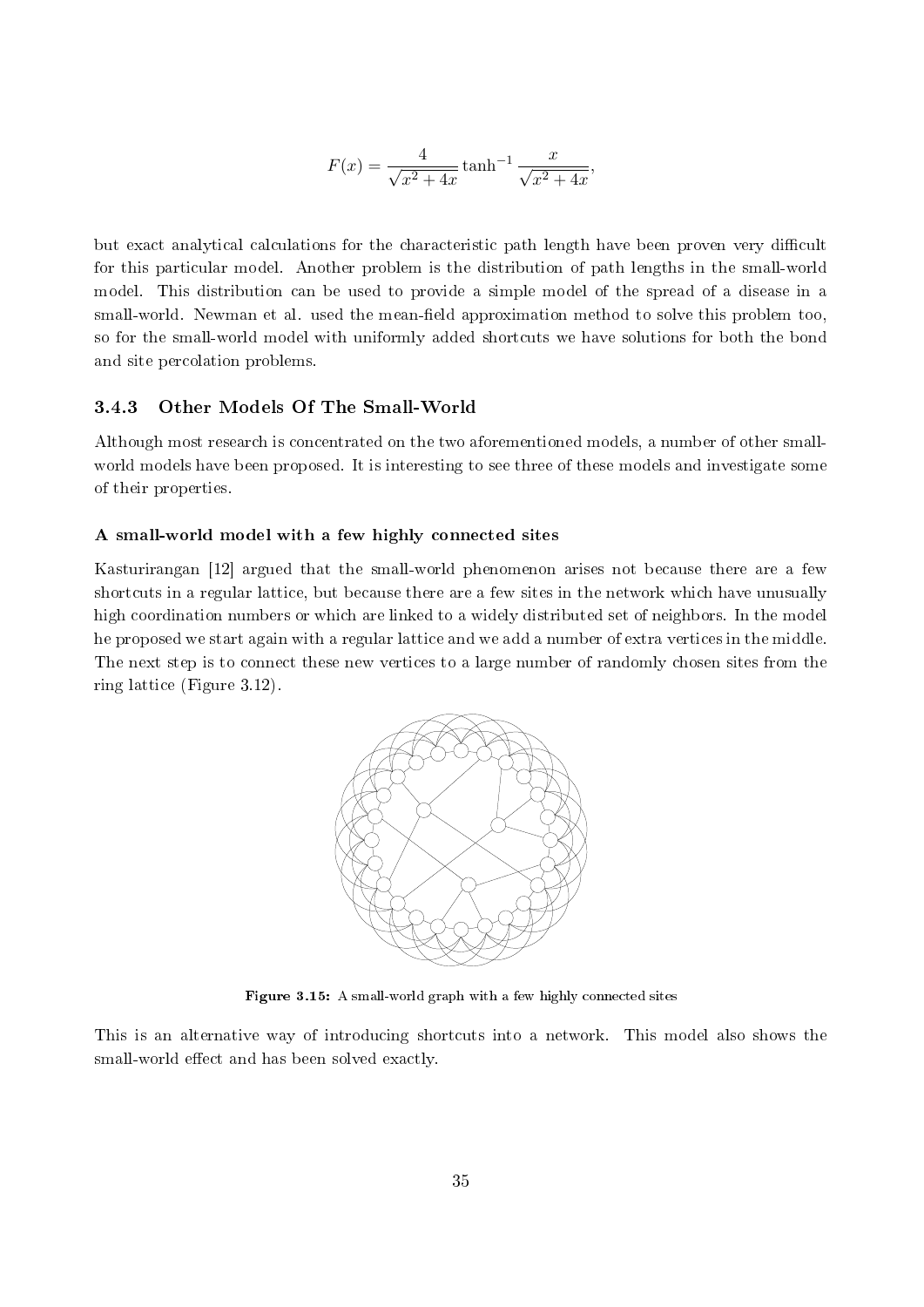#### Small-world model with a power law degree distribution

Based on the fact that the World Wide Web, which shows the small-world effect, is dominated by a small number of very highly connected sites, Albert et al. [1] proposed a new model similar to the previous one. In this new model the distribution of the coordination number of sites obeys a power law, rather than being bimodal, as was the case in the previous model. The procedure for generating graphs is as follows:

Starting with a random graph of *n* sites with average coordination number *z*, we select a site at random and we add a link between it and another randomly chosen site if that addition would bring the overall distribution of coordination numbers closer to the desired power law; otherwise no link is added. Repeating this procedure, a network is generated with the correct distribution of coordination numbers, yet it remains a random graph. The characteristic path length is small but this type of network doesn't show the clustering property which is essential in small-world graphs.

#### Kleinberg's small-world model

A third model, proposed by Kleinberg [13], is based on the fact that in social networks people can actually construct short paths given only local information. Such was the case in Milgram's experiment, but in the case of the Watts-Strogatz model no algorithm exists that can find shortest paths given only local information. Kleinberg defined an infinite family of network models that generalize the Watts-Strogatz model, and showed that for one of these models there is a decentralized algorithm capable of nding short paths with high probability. Kleinberg's model is as follows:

We start with a two-dimensional square lattice (Figure 3.16(a)) and we add shortcuts between pairs of vertices *i, j* with probability which falls off as a power law  $d_{ij}^{-r}$  (*r*-Harmonic distribution) of the distance between them (Figure 3.16(b)). The distance between two vertices *i* and *j* with coordinates  $(x_i, y_i)$  and  $(x_j, y_j)$  respectively is defined as:

$$
d((x_i, y_i), (x_j, y_j)) := |x_i - x_j| + |y_i - y_j|
$$
\n(3.5)

For arbitrary values of the exponent r it is hard to find a decentralized algorithm that finds shortest paths, but in the case of  $r = 2$  such algorithm has been proven to exist.



Figure 3.16: Kleinberg's small-world model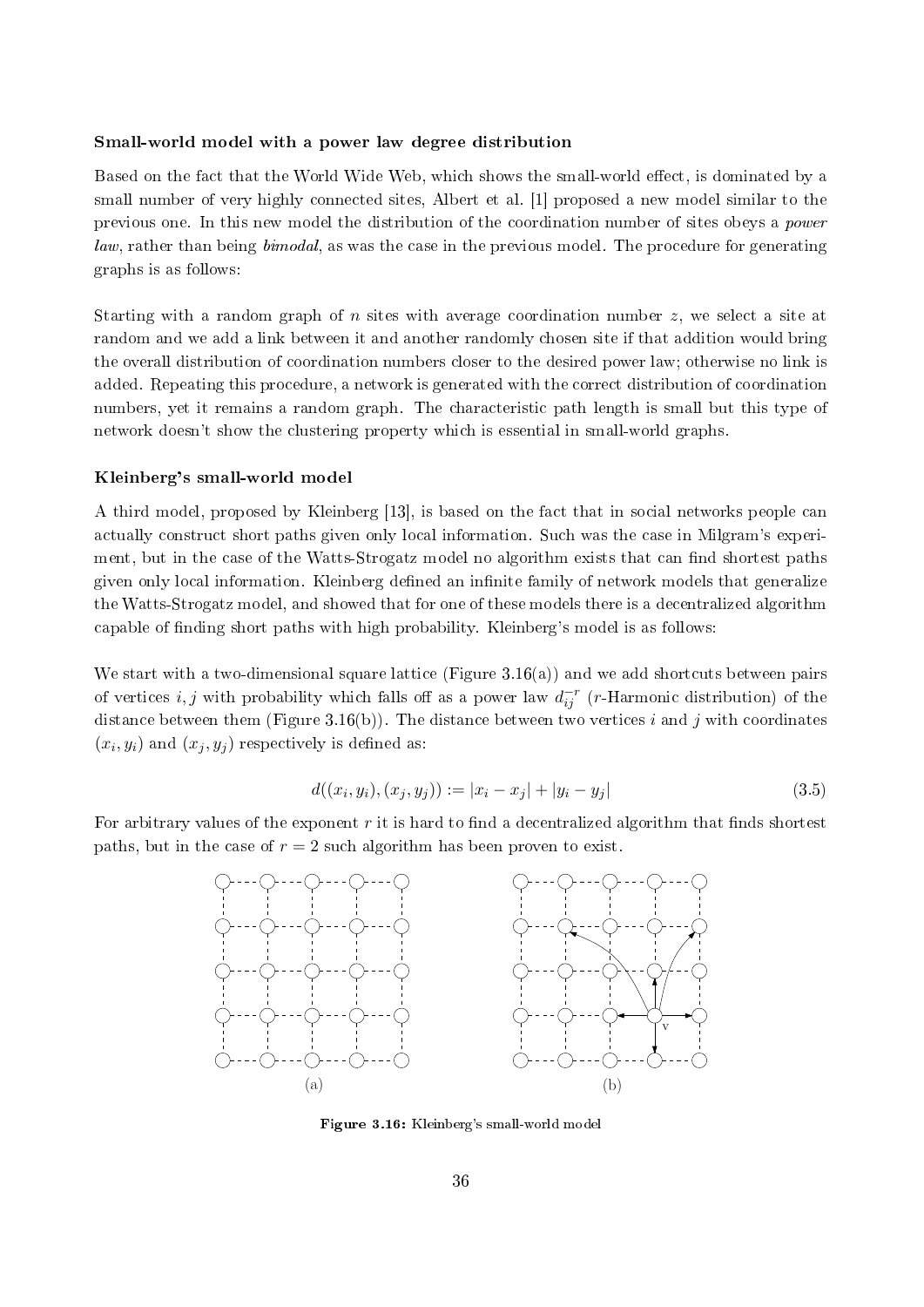One important result regarding this model is that besides the existence of short paths, small worlds are also characterized by the ability to find them without having a global knowledge of the network. From an algorithmic perspective this property should be taken under consideration while constructing a new small-world model.

#### 3.4.4 The *r*-Harmonic Distribution Model

This last model is in some sense a combination of all the previous models. It is a simplied version of Kleinberg's model, where a ring lattice is used instead of a mesh. A detailed description of the model is as follows.

We start with a *directed* ring of  $n+1$  vertices, denoted by  $R_{n+1}$ , in which vertices are labelled from 0 to *n*. The next step is to add shortcuts or long range contacts between randomly chosen pairs of vertices from the ring lattice.

Consider a graph  $G = (V, E)$  and a probabilistic mapping  $\phi$  on the vertices of *G* such that  $\sum_{v \in V} \phi(u, v) =$ 1 for all  $u \in V$ , i.e. each vertex  $u \in V$  has an associated probability distribution  $\phi(u, \cdot)$ . Based on the type of this distribution we may obtain a variety of different models. Motivated by Kleinberg's research we will use the *r*-harmonic  $r \geq 0$  distribution. Two examples of Harmonic distributions are

- For  $r = 1$ , we have the *uniform* distribution where  $\phi(u, v) = \frac{1}{n}$ , and
- For  $r = 1 \frac{\log 0.80}{\log 0.20}$ , we have the *Zipf* distribution.

Given two vertices *u* and *v* the probability for *u* to have *v* as long range contact in a graph *G* is given by:

$$
\phi_r(u,v) = \frac{d(u,v)^{-r}}{\sum_{w \neq u} d(u,w)^{-r}}
$$
\n(3.6)

where  $d(\cdot, \cdot)$  is the distance function of the graph. In the directed labelled ring  $R_{n+1}$  the distance between two vertices with labels *i* and *j* is defined as  $d(i, j) = (j - i) \mod n + 1$ , thus the probability in Equation 3.6 can be simplified.

Now consider the *r*-harmonic random variable  $H_r$ , which takes values in  $\{1, 2, \ldots, n\}$ . This random variable has probability distribution defined by:

$$
\mathbf{Pr}(\{H_r = x\}) = \frac{x^{-r}}{H_n^{(r)}},
$$

where  $H_n^r = \sum_{i=1}^n i^{-r}$  is the *r*-harmonic number of order *n*. If the ring  $R_{n+1}$  is augmented using the *r*-harmonic mapping  $\phi_r$ , then given two vertices with labels *i* and *j* the probability for *i* to have *j* as long range contact in  $(R_{n+1}, \phi_r)$  is given by:

$$
\phi_r(i,j) = \frac{((j-i) \mod n+1)^{-r}}{H_n^r}
$$
\n(3.7)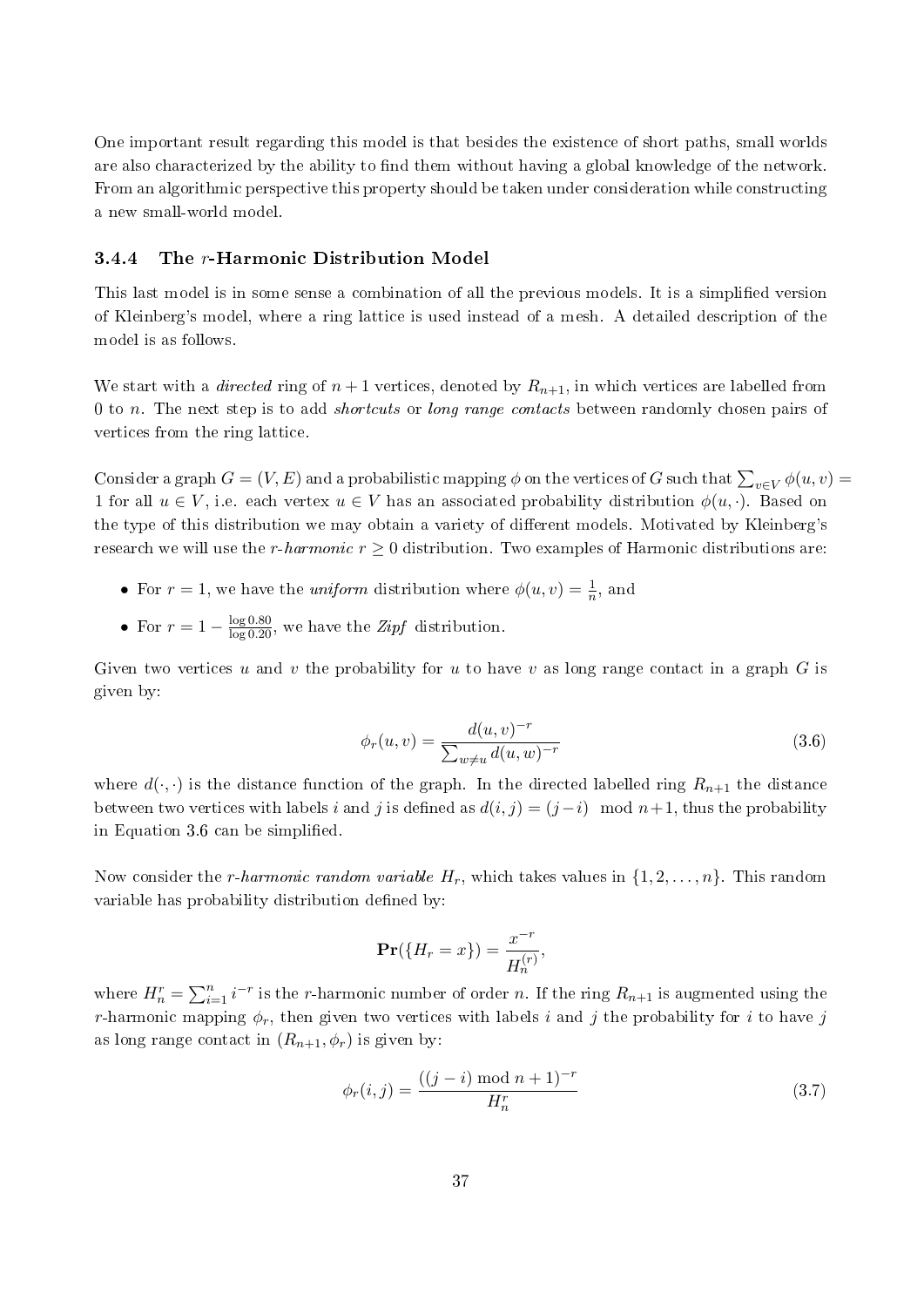**4**

# Percolation On Small-World Networks

In the previous section, a number of small-world models were presented along with their most important properties. Those properties however describe the static structure of the networks. To better understand the benefits of each model we must extensively study their dynamics. There are a number of dynamical systems that can be defined on small-world networks such as networks of coupled oscillators or cellular automata. Here we will concentrate on *epidemic* or *disease propagation* models on small-world graphs which are essentially percolation processes. In epidemiology there are two parameters of interest: susceptibility, i.e. the probability that an individual exposed to a disease will contract it, and transmissibility, i.e. the probability that a healthy but susceptible individual will contract the disease once it has a contact with an infected individual.

Infected individuals are represented by occupied sites on a small-world graph and the disease spreads along the bonds which are represented by edges between the sites. A disease begins with a single infected individual. We will study two extremes of this model:

- In the first case only a fraction  $p$  of the individuals are susceptible but if an individual gets infected, all of its susceptible neighbors will contract the disease. In percolation terms this is the site percolation problem.
- *•* In the second case all individuals are susceptible and there is a probability *p* that an infected individual will transmit the infection to a neighbor. This corresponds to the bond percolation problem.

We will investigate both the site and bond percolation problems first on the Newman-Watts model and next on the *r*-Harmonic distribution model.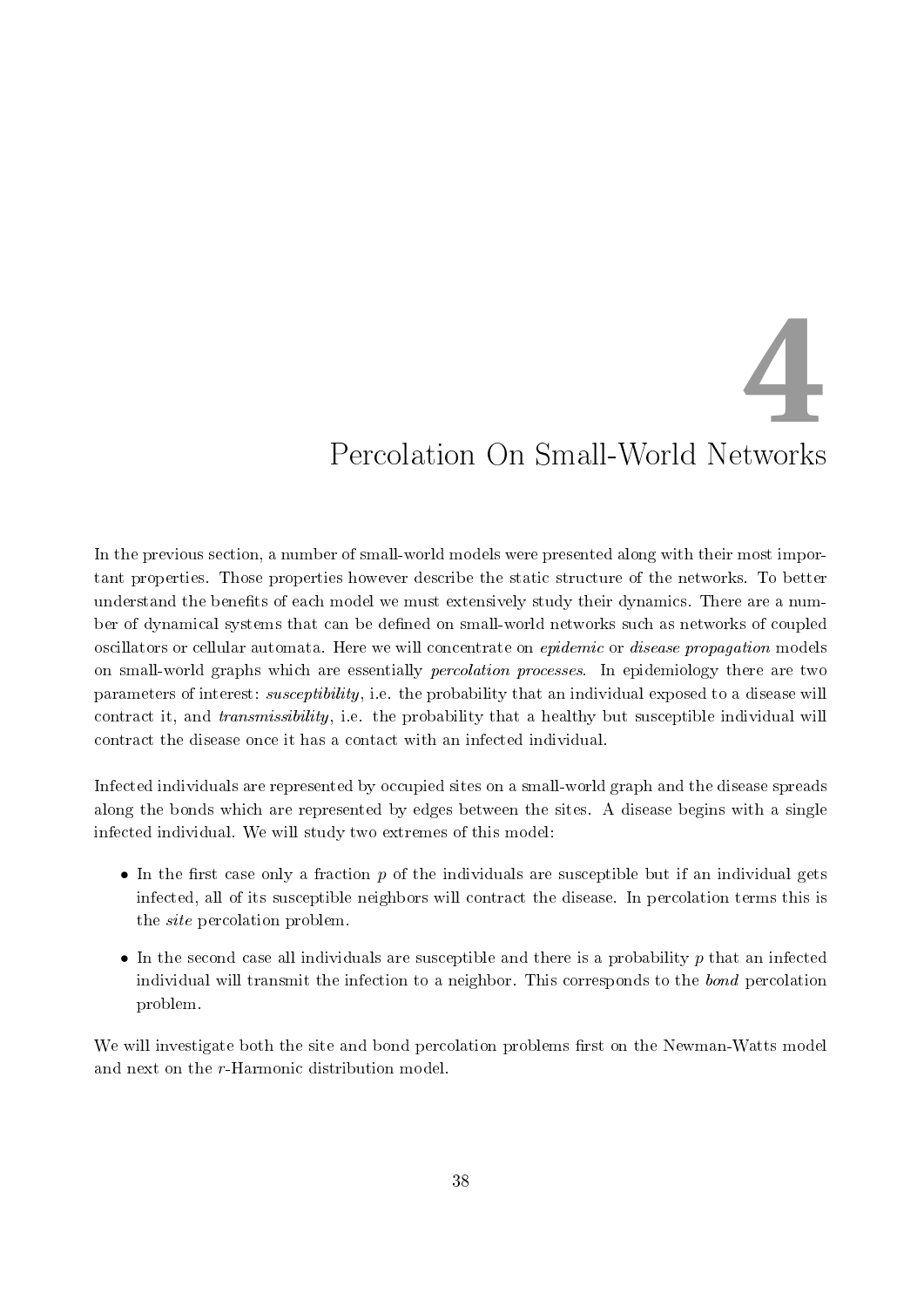# 4.1 Percolation On The Newman-Watts Small-World Model

Several methods have been proposed for the study of disease propagation on random networks. In random graph theory percolation happens on a network when a *giant component* appears, i.e. a connected component whose size approaches the size of the whole graph. A disease outbreak which starts with a single individual will spread only within connected components, thus at a certain value of the percolation threshold *p<sup>c</sup>* the system undergoes a phase transition which is the onset of epidemic behavior. Epidemics in random networks were studied with the generating function method [22] [26], [23]. Moore and Newman studied percolation on small world networks using a transfer matrix method [18] and later using a generating functions method [19]. Both methods will be presented in the following text.

#### 4.1.1 Site Percolation

#### Generating Functions Method

The basic idea of the generating function method is to find the distribution of local clusters (defined later in this text) and calculate how these local clusters are joined together with shortcuts to form connected clusters. Next we find a closed form expression for the mean connected cluster size. When this cluster size diverges, we are right above the phase transition where a giant connected component forms. This is exactly the point where we can compute the percolation threshold of the system.

Initial structure. We consider a one-dimensional small-world graph with *L* sites arranged on a regular ring lattice with periodic boundary conditions. Each site is connected to all sites at distance at most k, thus the initial coordination number of each site is  $z = 2k$ . A number of shortcuts are now added to the graph between pairs of vertices chosen uniformly at random. Let *ϕ* be the average number of shortcuts per bond on the underlying lattice. Therefore we have a total of *kϕL* shortcuts. The probability of two randomly chosen sites having a shortcut between them is:

> $\psi = \Pr[\text{Two randomly chosen sites have a shortcut between them}]$  $= 1 - Pr[A$  specific pair of sites have no shortcut between them

In the Newman-Watts small-world model, when adding shortcuts, loops and duplicates are allowed, so there are  $L^2$  "pairs" of sites which might have a shortcut "between" them. Consider a specific pair  $(l_i, l_j)$  of sites we don't want to connect with a shortcut. Since the graph is undirected we also don't want to have a shortcut between the pair  $(l_j, l_i)$  of sites. Therefore we have  $(L^2 - 2)$  "unavailable" positions of shortcuts out of the overall *L* 2 . Finally we shall distribute the *kϕL* shortcuts to the available positions with  $(L^2-2)^{k\phi L}$  ways. Hence the probability  $\psi$  is:

$$
\psi = 1 - \left[\frac{L^2 - 2}{L^2}\right]^{k\phi L} \approx \frac{2k\phi}{L}, \text{ for large } L. \tag{4.1}
$$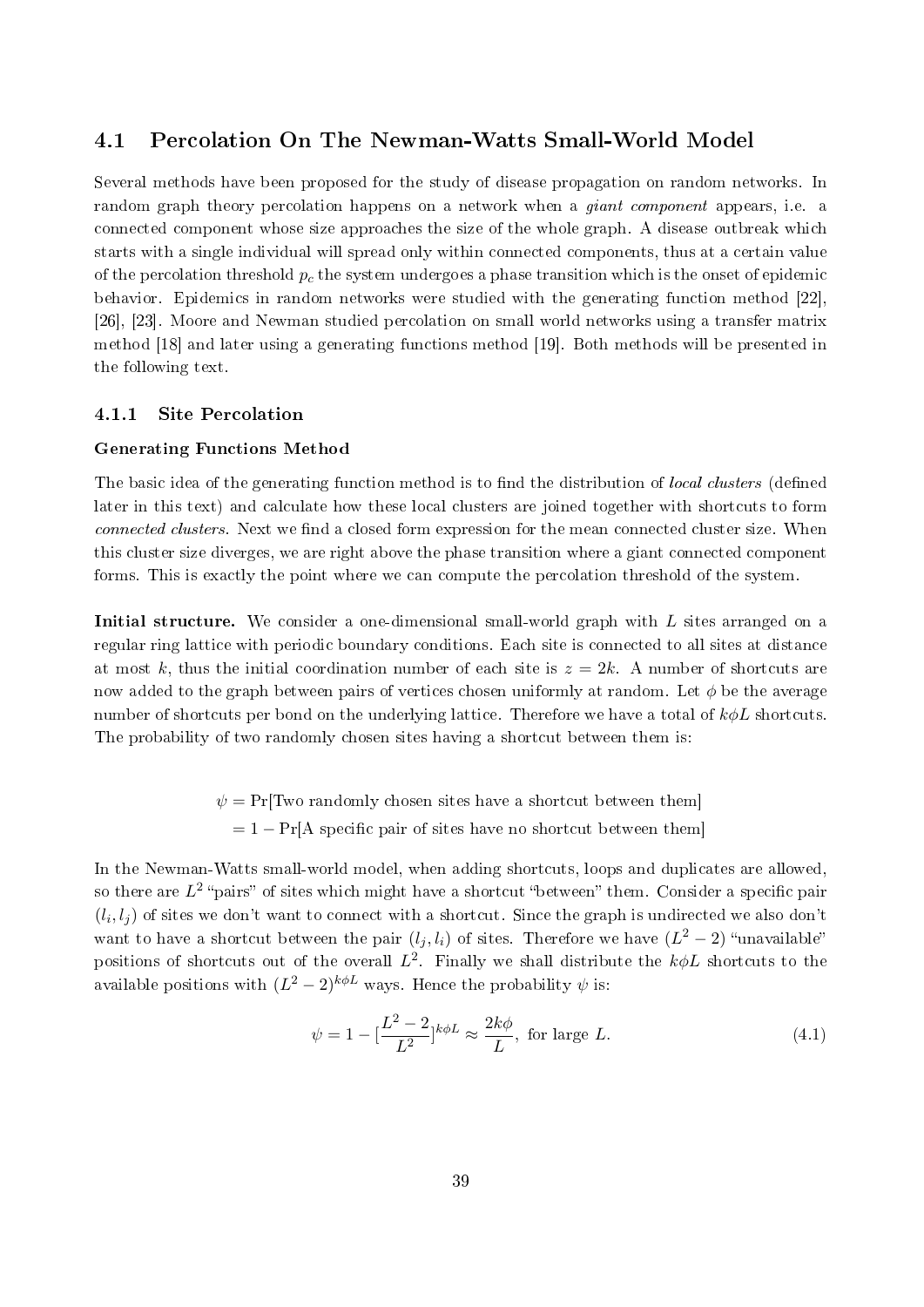We can assume that every shortcut leads to a different local cluster for large L since the probability of two shortcuts connecting the same pair of local clusters falls off as  $L^{-1}$ .

The next step is to show the susceptible individuals. As mentioned earlier, the contact between an infected and a healthy but susceptible individual results in the latter contracting the disease. Less than 100% of the individuals are susceptible, therefore we represent them with a fraction *p* of occupied (colored) sites on the graph. An example of this structure is presented in Figure 4.1.



**Figure 4.1:** A small-world with  $L = 24$  sites, 4 shortcuts and  $p = \frac{3}{4}$  susceptible individuals

The occupied sites form a number of clusters. First the occupied sites which are connected with the nearest neighbor bonds on the underlying one-dimensional lattice form local clusters. These local clusters are connected together by shortcuts to form the *connected clusters* of the small-world network. Thus a connected cluster (circle) is equal to a single local cluster (square) with any number of connected clusters attached to it by a single shortcut. This recursive tree-like structure is shown in Figure 4.2.



Figure 4.2: Graphical representation of a cluster of connected sites.

Local Clusters. First we have to calculate the number of local clusters of length *n*. This is also the probability  $P_0(n)$  that a randomly chosen site belongs to a local cluster of size *n*. We define the following procedure:

- Start with an occupied cluster. This is the initial local cluster of size 1.
- *•* On the ring lattice, check the neighbors of this site at distance at most *k*. If these neighbors are occupied (with probability *p*) then add their number (how many they are) to the initial cluster.
- Repeat the previous step until all of the neighbors of the sites of the local cluster formed so far are unoccupied (with probability  $(1 - p)$ ).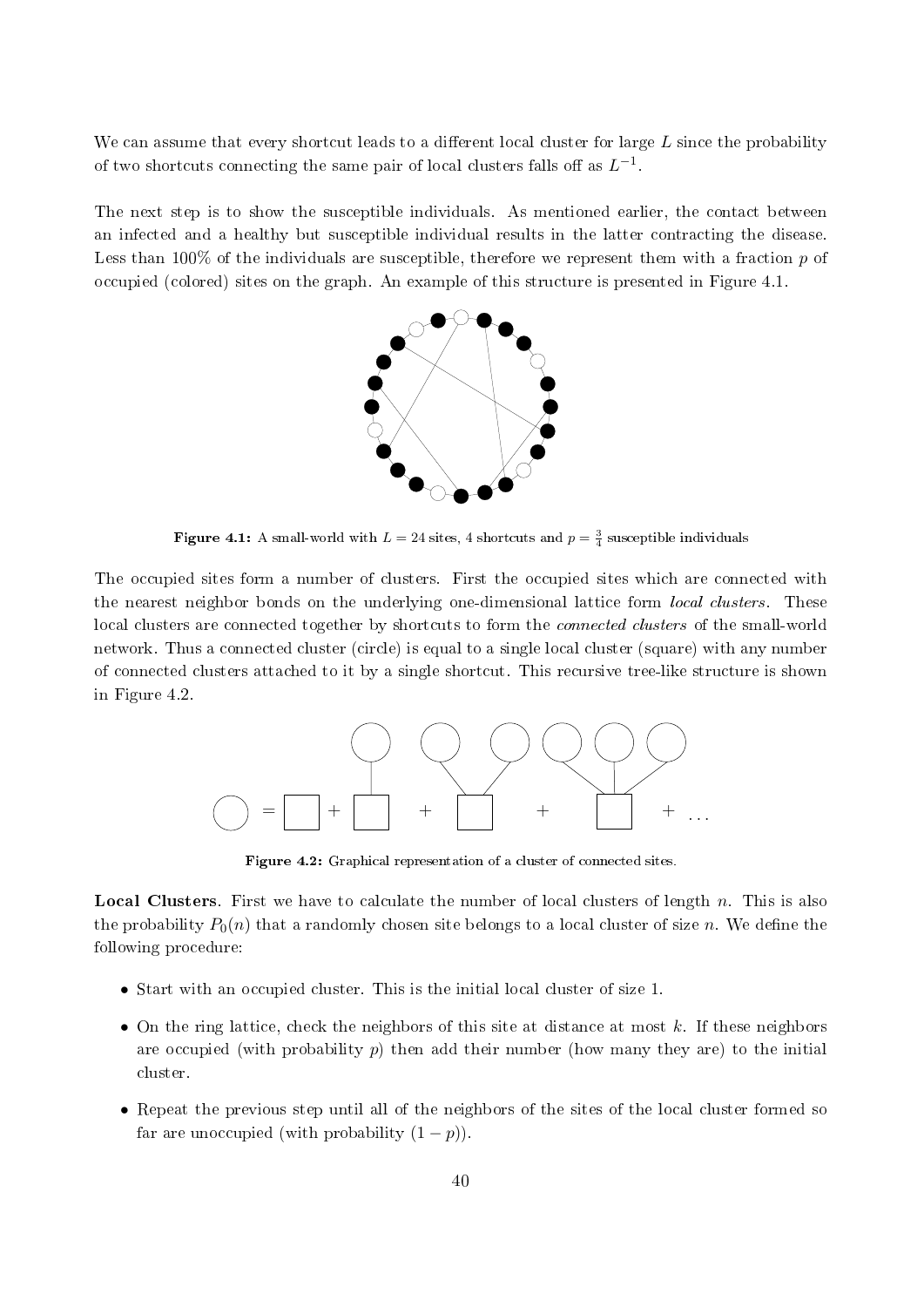We may think of this process as following a geometric distribution<sup>1</sup> which starts with an occupied site with probability *p* and terminates with success probability  $(1-p)^k$  after  $(n-1)$  steps.

• For  $n = 0$  the average number of local clusters of length *n* is:

$$
P_0(n) = 1 - p
$$

• For general  $k$  and  $n > 0$  we have:

$$
P_0(n) = (1-p)^{2k} p(1 - (1-p)^k)^{n-1} n
$$
  
=  $(1-p)^2 p q^{n-1} n$ 

where  $q = 1 - (1 - p)^k$ .

Here the process starts with an occupied site with probability *p*, for the next  $(n-1)$  steps this process "fails" with probability  $1 - (1 - p)^k$  and terminates with success probability  $(1 - p)^k$ .

Thus we have:

$$
P_0(n) = \begin{cases} 1-p & \text{for } n = 0\\ (1-p)^2 pq^{n-1}n & \text{for } n > 0 \end{cases}
$$
(4.2)

Let  $H_0(z)$  be the generating function for the local clusters. Then:

$$
H_0(z) = \sum_{n=0}^{\infty} P_0(z) z^n
$$
\n(4.3)

Using 4.2 we can calculate this generating function.

$$
H_0(z) = 1 - p + \sum_{n=1}^{\infty} (1-p)^2 p q^{n-1} n z^n
$$
  
= 1 - p + (1-p)<sup>2</sup>  $\frac{p}{q} \sum_{n=1}^{\infty} n (q z)^n$  
$$
\left[ \sum_{i=0}^{\infty} i x^i = \frac{x}{(1-x)^2} \right]
$$
  
= 1 - p + (1-p)<sup>2</sup>  $\frac{p}{q} \frac{q z}{(1-q z)^2}$ 

Hence:

$$
H_0(z) = \sum_{n=0}^{\infty} P_0(z) z^n = 1 - p + pz \frac{(1-p)^2}{(1-qz)^2}
$$
 (4.4)

<sup>1</sup>Consider a sequence of independent Bernoulli trials with success probability *p* (and failure probability *q* the same for each trial). Let *X* be the number of trials till we succeed. Then  $P(X = x) = pq^{x-1}$ .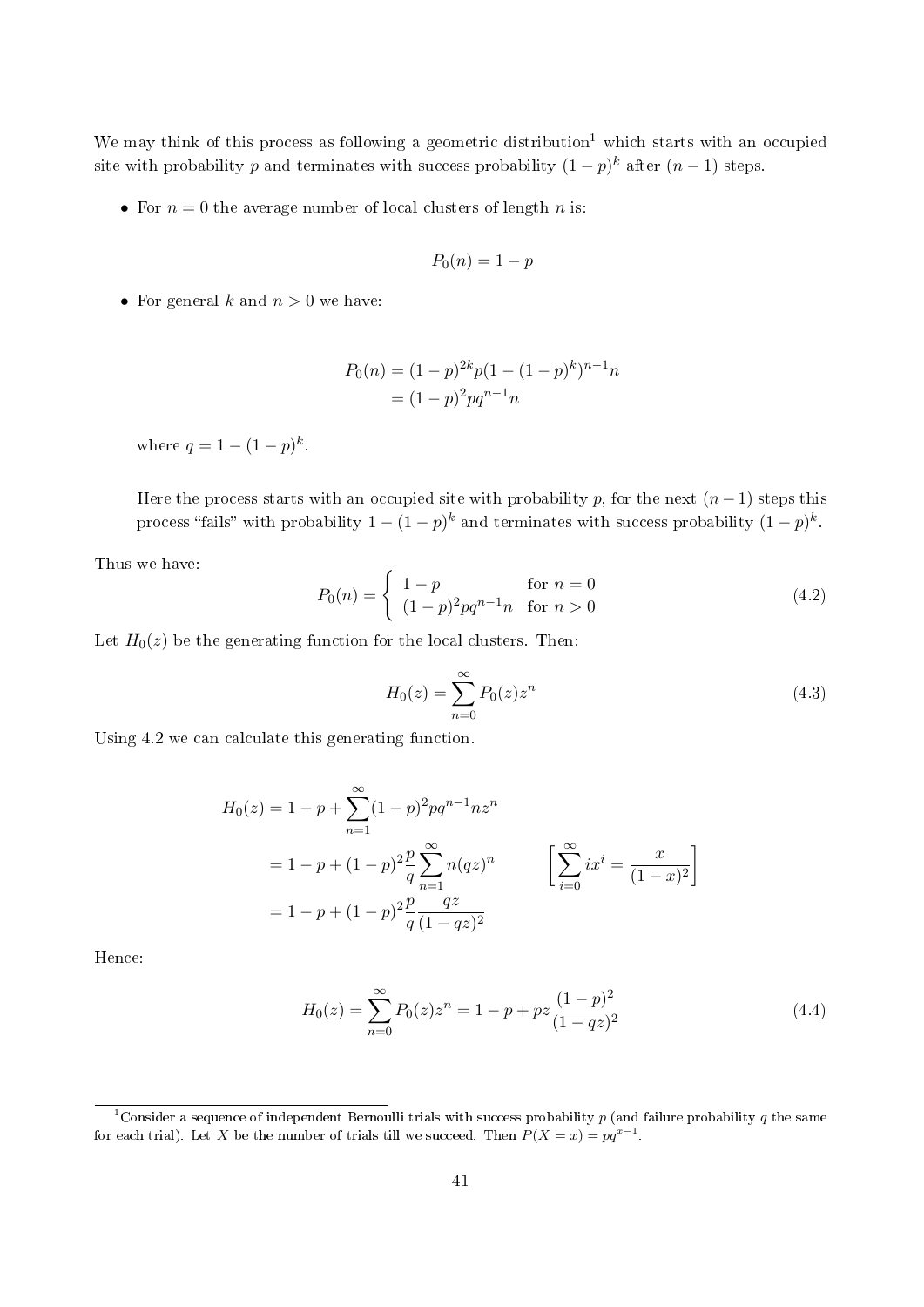**Connected Clusters.** Now let  $P(n)$  be the probability that a randomly chosen site belongs to a connected cluster of *n* sites. This is also the probability that a disease outbreak starting with a randomly chosen individual will affect *n* people. Since  $P(n)$  is difficult to calculate, we use the generating function method. Let  $H(z)$  be the generating function for the probability  $P(n)$ . Then:

$$
H(z) = \sum_{n=0}^{\infty} P(n) z^n
$$
\n(4.5)

Since the probability of two shortcuts connecting the same pair of local clusters falls off as  $L^{-1}$ , this means that each connected cluster consists of a local cluster with  $m \geq 0$  shortcuts leading from it to *m* connected clusters. Thus  $H(z)$  satisfies the Dyson-equation-like iterative condition, which we can write self-consistently as:

$$
H(z) = \sum_{n=0}^{\infty} P_0(n) z^n \sum_{m=0}^{\infty} P(m|n) [H(z)]^m
$$
\n(4.6)

 $P(m|n)$  is the conditional probability of there being exactly *m* shortcuts emerging from a local cluster of size *n*. Since there are *ϕkL* shortcuts in the network, there will be 2*ϕkL* ends of shortcuts. Therefore  $P(m|n)$  is given by the binomial:

$$
P(m|n) = \binom{2\phi k}{m} \left[\frac{n}{L}\right]^m \left[1 - \frac{n}{L}\right]^{2\phi k L - m} \tag{4.7}
$$

We take *m* ends of shortcuts out of the overall 2*ϕkL*, we connect them to a local cluster of size *n* (with *m* ways) and we connect the remaining  $2\phi kL - m$  ends of shortcuts to the remaining local clusters of sizes other than *n* (with  $2\phi kL - m$  ways).

Using Equation 4.7, Equation 4.6 becomes:

$$
H(z) = \sum_{n=0}^{\infty} P_0(n) z^n \sum_{m=0}^{\infty} P(m|n) [H(z)]^m
$$
  
\n
$$
= \sum_{n=0}^{\infty} P_0(n) z^n \sum_{m=0}^{\infty} {2\phi kL \choose m} \left[ \frac{n}{L} \right]^m \left[ 1 - \frac{n}{L} \right]^{2\phi kL - m} [H(z)]^m
$$
  
\n
$$
= \sum_{n=0}^{\infty} P_0(n) z^n \sum_{m=0}^{\infty} {2\phi kL \choose m} \left[ \frac{n}{L-n} H(z) \right]^m \left[ \frac{L}{L-n} \right]^{-2\phi kL}
$$
  
\n
$$
= \sum_{n=0}^{\infty} P_0(n) z^n \left[ \frac{L}{L-n} \right]^{-2\phi kL} \sum_{m=0}^{\infty} {2\phi kL \choose m} \left[ \frac{n}{L-n} H(z) \right]^m, \quad \left[ \text{since } \sum_{i=0}^{\infty} {n \choose i} x^i = (1+x)^n \right]
$$
  
\n
$$
= \sum_{n=0}^{\infty} P_0(n) z^n \left[ \frac{L}{L-n} \right]^{-2\phi kL} \left[ 1 + \frac{n}{L-n} H(z) \right]^{2\phi kL}
$$

Therefore:

$$
H(z) = \sum_{n=0}^{\infty} P_0(n) z^n \left[ 1 + (H(z) - 1) \frac{n}{L} \right]^{2\phi kL}
$$
 (4.8)

For large *L* we can approximate this expression with: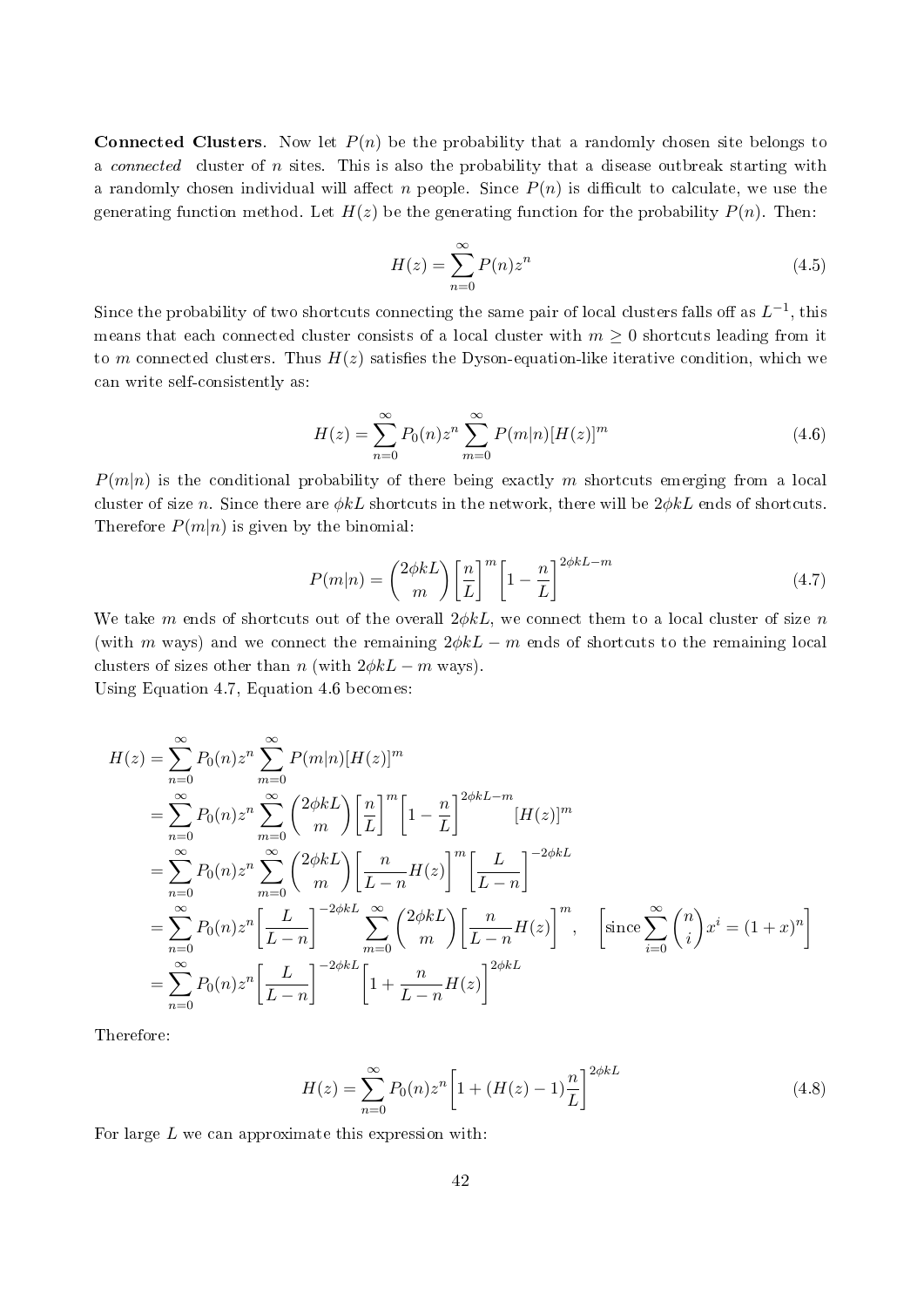$$
H(z) = \sum_{n=0}^{\infty} P_0(n) [ze^{2k\phi(H(z)-1)}]^n
$$
\n(4.9)

It is easy to see that  $H(z)$  is equal to  $H_0(z)$  if we replace *z* with  $ze^{2k\phi(H(z)-1)}$ . Thus:

$$
H(z) = H_0(ze^{2k\phi(H(z)-1)})
$$
\n(4.10)

We can calculate  $H(z)$  by iterating this equation starting with  $H(z) = 1$ . The next step is to calculate the mean outbreak size which is given by the first derivative of *H* at  $z = 1$ :

$$
H'(1) = \frac{d}{dz} [H_0(ze^{2k\phi(H(z)-1)})] \Big|_{z=1}
$$
  
=  $H'_0(1) \frac{d}{dz} [ze^{2k\phi(H(z)-1)}] \Big|_{z=1}$   
=  $H'_0(1) \frac{d}{dz} [e^{2k\phi(H(z)-1)} + ze^{2k\phi(H(z)-1)} 2k\phi H'(z)] \Big|_{z=1}$   
=  $H'_0(1)(1 + 2k\phi H'(1))$ 

Therefore:

$$
H'(1) = \frac{H'_0(1)}{1 - 2k\phi H'_0(1)}\tag{4.11}
$$

We can calculate the first derivative of  $H_0(z)$  at  $z = 1$  from Equation 4.4:

$$
H'_{0}(1) = \frac{d}{dz} \left[ 1 - p + pz \frac{(1-p)^{2}}{(1-qz)^{2}} \right] \Big|_{z=1}
$$
  
=  $p(1-q)^{2} \frac{d}{dz} \left[ \frac{z}{(1-qz)^{2}} \right] \Big|_{z=1}$   
=  $p(1-q)^{2} \frac{(1+qz)}{(1-qz)^{3}} \Big|_{z=1}$   
=  $p \frac{1+q}{1-q}$  (4.12)

Equation 4.11 thus gives:

$$
H'(1) = \frac{\frac{p(1+q)}{(1-p)}}{1 - 2k\phi \frac{p(1+q)}{(1-q)}} = \frac{p(1+q)}{1 - q - 2k\phi p(1+q)} = \frac{p(2 - (1-p)^k)}{(1-p)^k - 2k\phi p(2 - (1-p)^k)}
$$
(4.13)

The last step is to calculate the percolation threshold. The mean outbreak size diverges at the percolation threshold  $p = p_c$ . This happens when the denominator of Equation 4.13 is zero, i.e.:

$$
1 - q_c - 2k\phi p_c (1 + q_c) = 0 \to \phi = \frac{1 - q_c}{2kp_c(1 + q_c)} = \frac{(1 - p_c)^k}{2kp_c(2 - (1 - p_c)^k)}
$$
(4.14)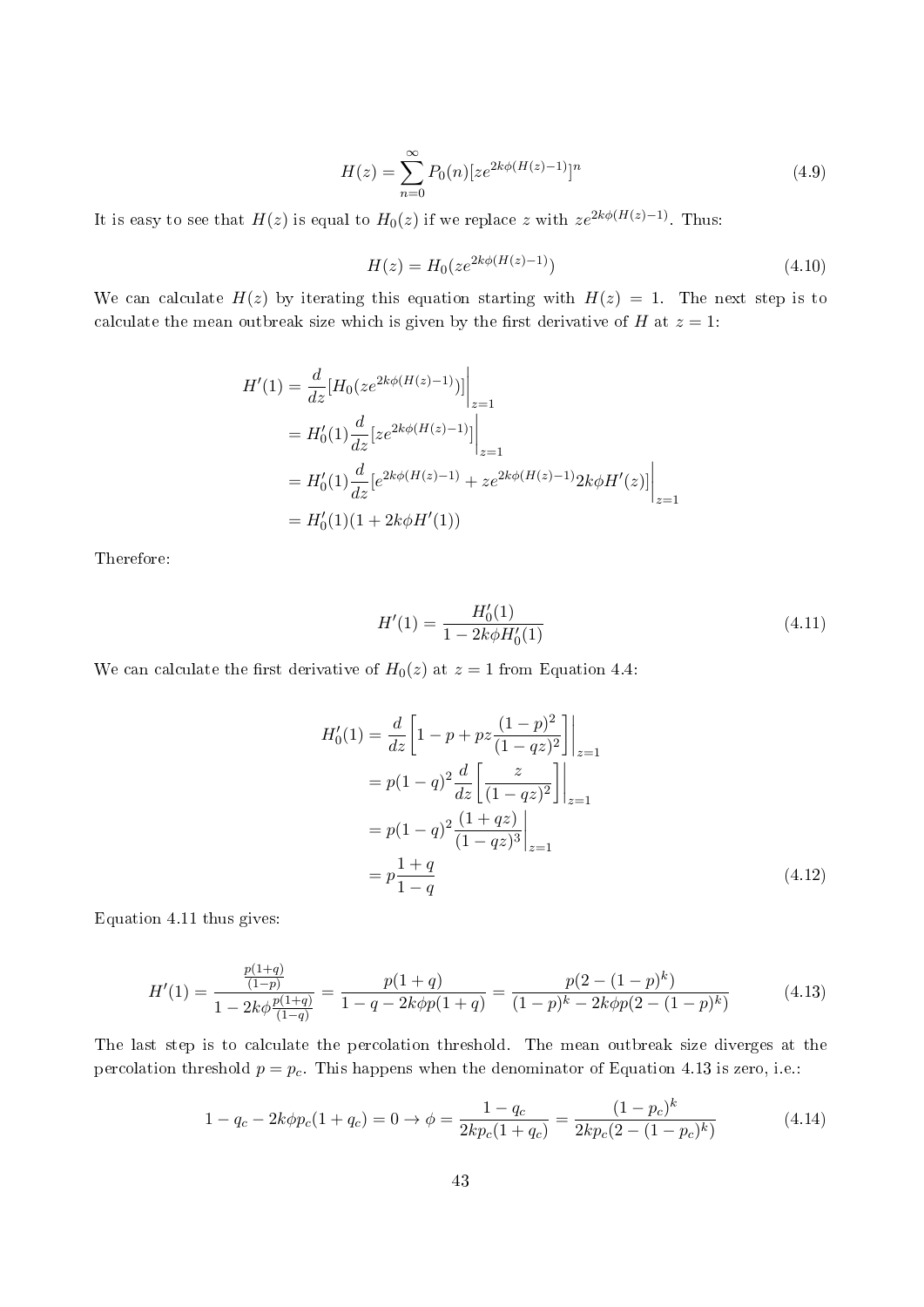• For  $k = 1$ , the percolation threshold is the solution of a quadratic equation:

$$
2\phi p_c^2 + (2\phi + 1)p_c - 1 = 0 \to p_c = \frac{\sqrt{4\phi^2 + 12\phi + 1} - 2\phi - 1}{4\phi} \tag{4.15}
$$

*•* For general *k* the percolation threshold is the solution of a polynomial of order *k* + 1.

#### Transition Matrix Method

The basic idea of this method is to consider cluster growth as a stochastic process evolving it time. Starting with a particular local cluster, we add to it all the other local clusters that can be reached from it by a single shortcut. Then we add all the local clusters that can be reached from the newly added local clusters and so on until a connected cluster is formed and there are no more shortcuts that lead to new local clusters.

This process has the Markov property, i.e. the probability that a process is in a particular state *y* at time *t* depends only on its state *x* at time  $t-1$ . This probability is denoted by  $P(x, y)$  and is independent of time *t*. The values  $P(x, y)$  are called *transition probabilities*.

$$
\Pr[X_t = y \mid X_{t-1} = x, X_{t-2}, \dots, X_0] = \Pr[X_t = y \mid X_{t-1} = x] = P(x, y)
$$

At each step of this process we add new local clusters to the overall connected cluster based on our current position in the lattice. We assume that every shortcut leads us to a different local cluster for large *L*. We can model this process using a transition matrix M whose elements are the transition probabilities of this process. Let  $\bf{v}$  be a column vector whose elements  $v_i$  are equal to the probability that a local cluster of size *i* has just been added to the overall connected cluster. We wish to calculate the values of this vector during the evolution of this process in time. Let  $\mathbf{v}^{(0)}$  be the initial distribution vector. In the next time step we have:

$$
\mathbf{v}^{(1)} = \mathbf{M}\mathbf{v}^{(0)} \quad \text{or} \quad v_i' = \sum_j M_{ij} v_j \tag{4.16}
$$

This transition matrix is independent of the time step and is repeatedly applied to the vector of probabilities  $\bf{v}$  until there are no more local clusters to be added to the overall connected cluster. This happens when we reach the percolation threshold (equilibrium state). In this state, vector **v** is stationary.

The elements of matrix<sup>2</sup>  $\bf{M}$  are:

$$
M_{ij} = N_i (1 - (1 - \psi)^{ij}),
$$

where  $N_i$  is the average number of local clusters of size *i* and  $1-(1-\psi)^{ij}$  is the probability of having a shortcut from a local cluster of size *i* to one of size *j*, since there are *ij* possible pairs of sites by which these can be connected.

<sup>&</sup>lt;sup>2</sup>The matrix M is not stochastic, i.e. its rows do not sum to unity, yet its entries are strictly positive.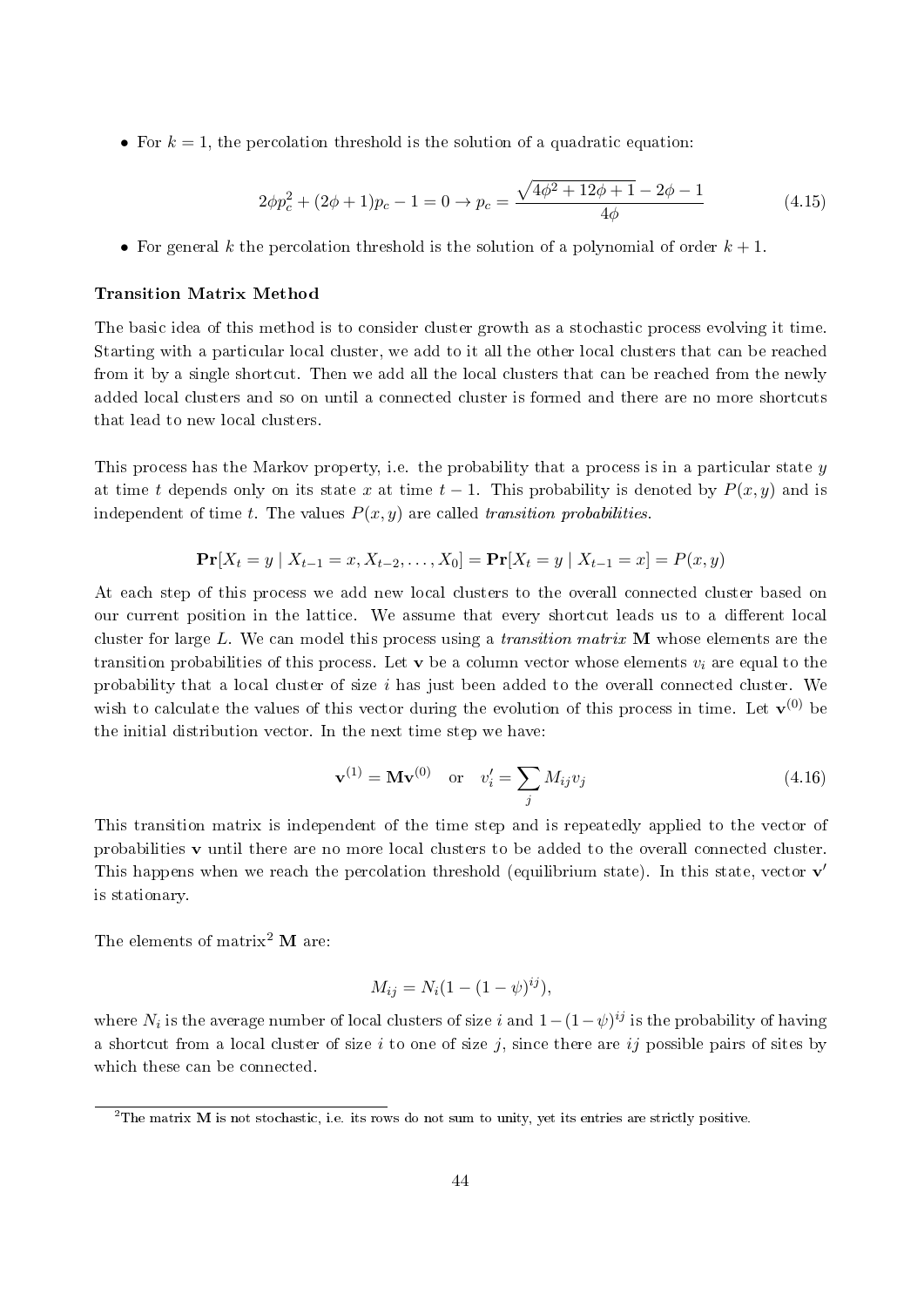From the previous section we know that the probability that a randomly chosen site belongs to a local cluster of size *n* is:

$$
P_0(n) = \begin{cases} 1 - p, & \text{for } n = 0\\ (1 - p)^2 p q^{n-1} n, & \text{for } n > 0 \end{cases}
$$

Therefore the average number of local clusters of size *i* is  $N_i = \frac{P_0(i)}{i}$  $\frac{D(1)}{i}L$  or:

$$
N_i = \begin{cases} (1-p)^2 p^i L, & \text{for } k = 1\\ (1-p)^2 p q^{i-1} L, & \text{for } k > 1 \end{cases}
$$
(4.17)

where  $q = (1 - (1 - p)^k)$ . As this process evolves in time we have:

$$
\mathbf{v}^{(1)} = \mathbf{M}\mathbf{v}^{(0)}
$$

$$
\mathbf{v}^{(2)} = \mathbf{M}\mathbf{v}^{(1)} = \mathbf{M}^2\mathbf{v}^{(0)}
$$

$$
\vdots
$$

$$
\mathbf{v}^{(n)} = \mathbf{M}^n\mathbf{v}^{(0)}
$$

$$
\vdots
$$

At the percolation threshold (after a finite number of steps) this process has reached the equilibrium state where:

$$
\mathbf{v}' = \mathbf{M} \mathbf{v}'
$$

and no matter how many times we apply the transition matrix  ${\bf M}$  on vector  ${\bf v}',$   ${\bf v}'$  remains unchanged. It is easy to see that this vector  $\mathbf{v}'$  is the right eigenvector of the transition matrix  $\mathbf{M}$ .

Now consider the largest eigenvalue of  $\bf{M}$ , i.e. the largest value of  $\lambda$  for which  $(\bf{M} - \lambda \bf{I}) \bf{v}' = 0$ .

- If  $\lambda < 1$ , applying matrix **M** to vector **v'**, makes **v'** tend to zero and as a result the rate at which new local clusters are added falls off exponentially and the connected clusters are finite with exponential size distribution.
- If  $\lambda > 1$ , applying matrix **M** to vector **v'**, makes **v'** growing until the size of the overall cluster becomes limited by the size of the whole system.
- Thus percolation threshold occurs at  $\lambda = 1$ .

For finite *L* it's difficult to calculate the largest eigenvalue  $\lambda$  of **M**, but for  $L \to \infty$ ,  $\phi$  being constant and  $\psi \rightarrow 0$  we can approximate **M** by:

$$
M_{ij} = ij\psi N_i \tag{4.18}
$$

Replacing  $M_{ij}$  in Equation 4.16 and setting  $v'_i = \lambda v_i$  we have:

$$
\lambda v_i = i\psi N_i \sum_j jv_j \tag{4.19}
$$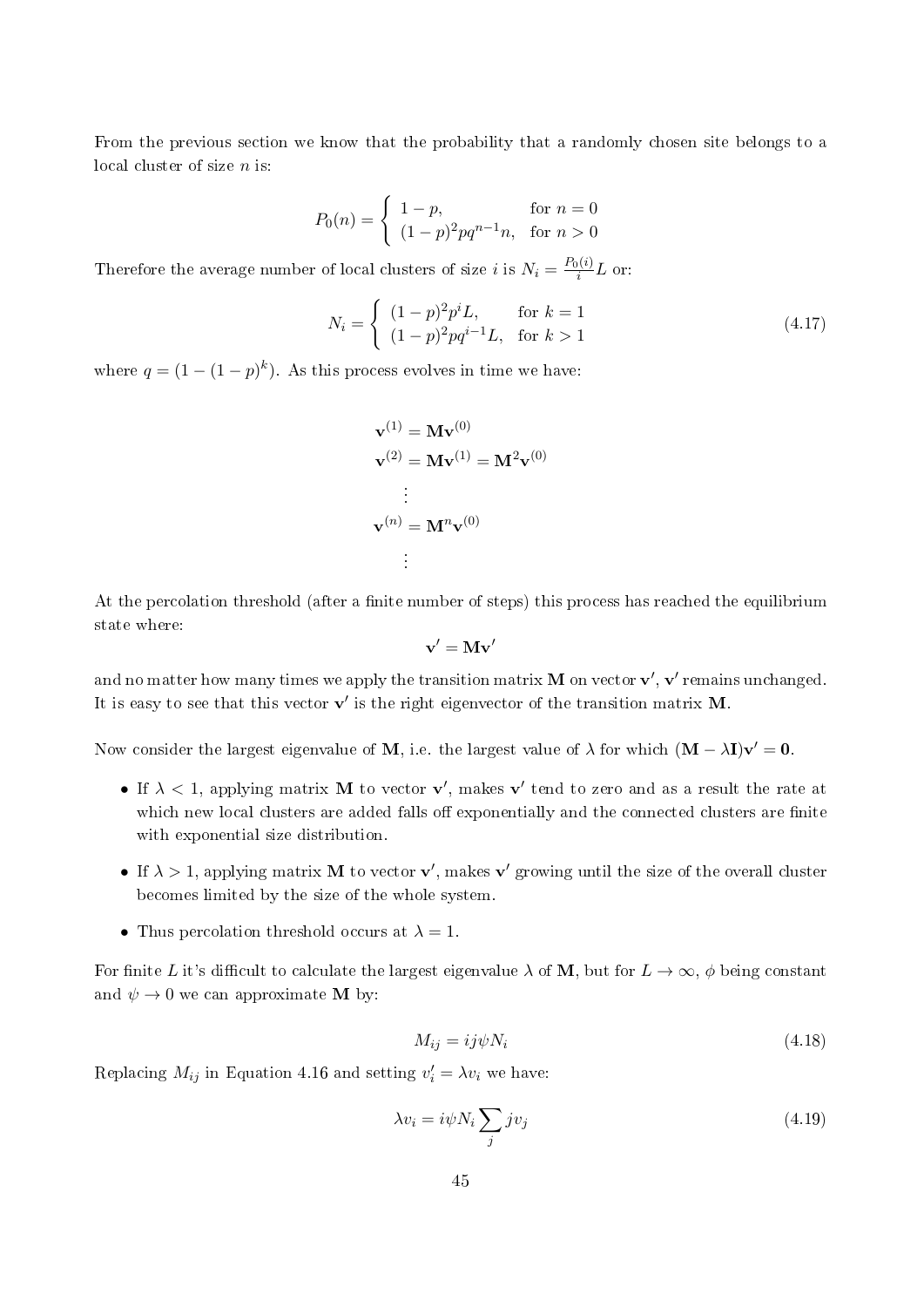Thus the eigenvectors of M have the form  $v_i = C\lambda^{-1}i\psi N_i$  where  $C = \sum_j jv_j$  is a constant. Eliminating *C* we have:

$$
\lambda = \psi \sum_{j} j^{2} N_{j} \tag{4.20}
$$

• For  $k = 1$ , i.e.  $N_i = (1 - p)^2 p^i L$  we have:

$$
\lambda = \psi \sum_{j} j^{2} N_{j} = \psi \sum_{j} j^{2} (1-p)^{2} p^{j} L = \psi (1-p)^{2} L \sum_{j} j^{2} p^{j}
$$
\n
$$
= \psi (1-p)^{2} L \left( \sum_{j} j^{2} p^{j} - j p^{j} + \sum_{j} j p^{j} \right) = \psi (1-p)^{2} L \left( p^{2} \sum_{j} \frac{d^{2} (p^{j})}{dj^{2}} + p \sum_{j} \frac{d (p^{j})}{dj} \right)
$$
\n
$$
= \psi (1-p)^{2} L \left( p^{2} \frac{d^{2} (\sum_{j} p^{j})}{dj^{2}} + p \frac{d (\sum_{j} p^{j})}{dj} \right) = \psi (1-p)^{2} L \left( p^{2} \frac{2}{(1-p)^{3}} + p \frac{1}{(1-p)^{2}} \right)
$$
\n
$$
= \psi L p \frac{1+p}{1-p} = \frac{2k\phi}{L} L p \frac{1+p}{1-p} = 2k\phi p \frac{1+p}{1-p}
$$

For  $\lambda = 1$  we get the value of *p* at the percolation threshold, i.e.  $p = p_c$ .

$$
1 = 2k\phi p \frac{1+p}{1-p} \to p_c = \frac{\sqrt{4\phi^2 + 12\phi + 1} - 2\phi - 1}{4\phi}
$$

• For  $k > 1$  we have:

$$
\lambda = \psi L p \frac{1+q}{1-q} = 2k \phi p \frac{2 - (1-p)^k}{(1-p)^k}
$$
\n(4.21)

At the percolation threshold  $(\lambda = 1)$ :

$$
\phi = \frac{(1 - p_c)^k}{2kp_c(2 - (1 - p_c)^k)}
$$

Thus the percolation threshold is the solution of a polynomial of order  $k+1$  in agreement with the result in Equation 4.14.

Remarks From Equation 4.21 we can see that the value of the percolation threshold depends on the size of the ring lattice *L* and the probability  $\psi$  of having a shortcut between two nodes. Thus the same method can be applied in other small world models were the probability of having a shortcut between two nodes follows some distribution.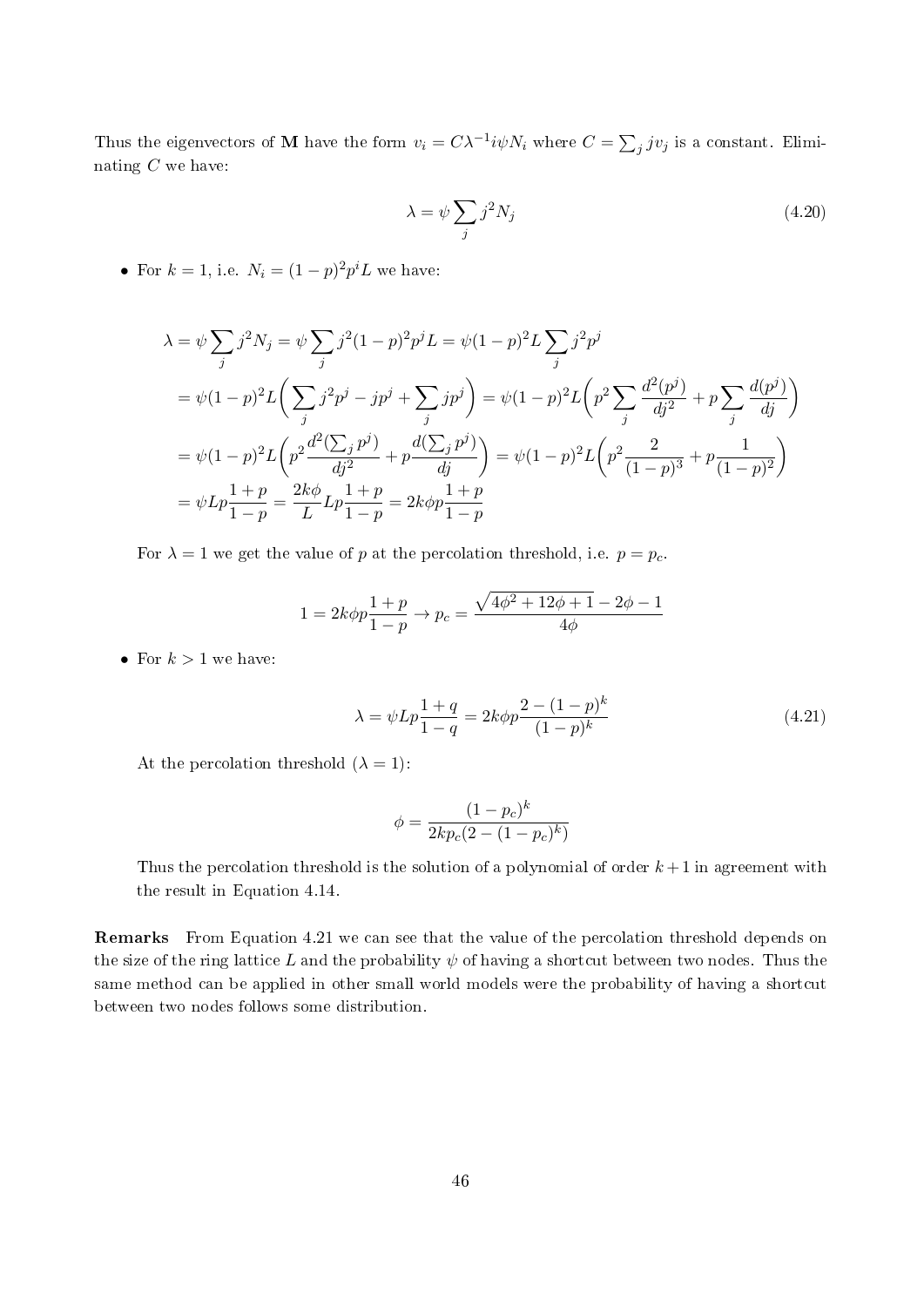#### 4.1.2 Bond Percolation

In this section we will study the bond percolation problem on the Newmann-Watts small world network. The bond percolation problem is equivalent to the disease propagation problem where all individuals are susceptible but transmission takes place with less than  $100\%$  efficiency. In this model, when a sufficient fraction  $p_c$  of the bonds of the network are occupied, they form a giant component whose size scales extensively with the size of the network. The fraction *p* of occupied bonds is the transmissibility of the disease. We will study two separate cases: for  $k = 1$  and for  $k > 1$ .

**Generating Functions Method.** For  $k = 1$ , the probability  $P_0(n)$  that a randomly chosen site belongs to a local cluster of size *n* is:

$$
P_0(n) = \begin{cases} 0 & \text{for } n = 0\\ (1 - p)^2 p^{n-1} n & \text{for } n > 0 \end{cases}
$$
 (4.22)

where *p* is the bond occupation probability. Here a local cluster of *n* sites consists of  $n-1$  occupied bonds with two unoccupied bonds at either end. Thus *P*(*n*) (the probability that a randomly chosen site belongs to a *connected* cluster of size  $n$ ) can be computed through the generating function of Equation 4.6 as:

$$
H(z) = \sum_{n=0}^{\infty} P_0(n) z^n \sum_{m=0}^{\infty} P(m|n) [H(z)]^m
$$
\n(4.23)

Now a shortcut must be an open bond with probability p thus Equation 4.8 is slightly modified (replace *ϕ* with *pϕ*). Thus:

$$
H(z) = \sum_{n=0}^{\infty} P_0(n) z^n \left[ 1 + (H(z) - 1) \frac{n}{L} \right]^{2p\phi L} = \sum_{n=0}^{\infty} [p z e^{2p\phi(H(z) - 1)}]^n
$$
(4.24)

where  $H(z)$  is equal to  $H_0(z)$  with  $z \to ze^{2p\phi(H(z)-1)}$ . Therefore:

$$
H(z) = H_0(ze^{2p\phi(H(z)-1)})
$$
\n(4.25)

The mean outbreak size is given by the first derivative of  $H$ , i.e.:

$$
H'(1) = \frac{d}{dz} [H_0(ze^{2p\phi(H(z)-1)})] \Big|_{z=1}
$$
  
=  $H'_0(1) \frac{d}{dz} [ze^{2p\phi(H(z)-1)}] \Big|_{z=1}$   
=  $H'_0(1) \frac{d}{dz} [e^{2p\phi(H(z)-1)} + ze^{2p\phi(H(z)-1)} 2p\phi H'(z)] \Big|_{z=1}$   
=  $H'_0(1)(1 + 2p\phi H'(1))$ 

Solving for  $H'(1)$  we have:

$$
H'(1) = \frac{H'_0(1)}{1 - 2p\phi H'_0(1)}\tag{4.26}
$$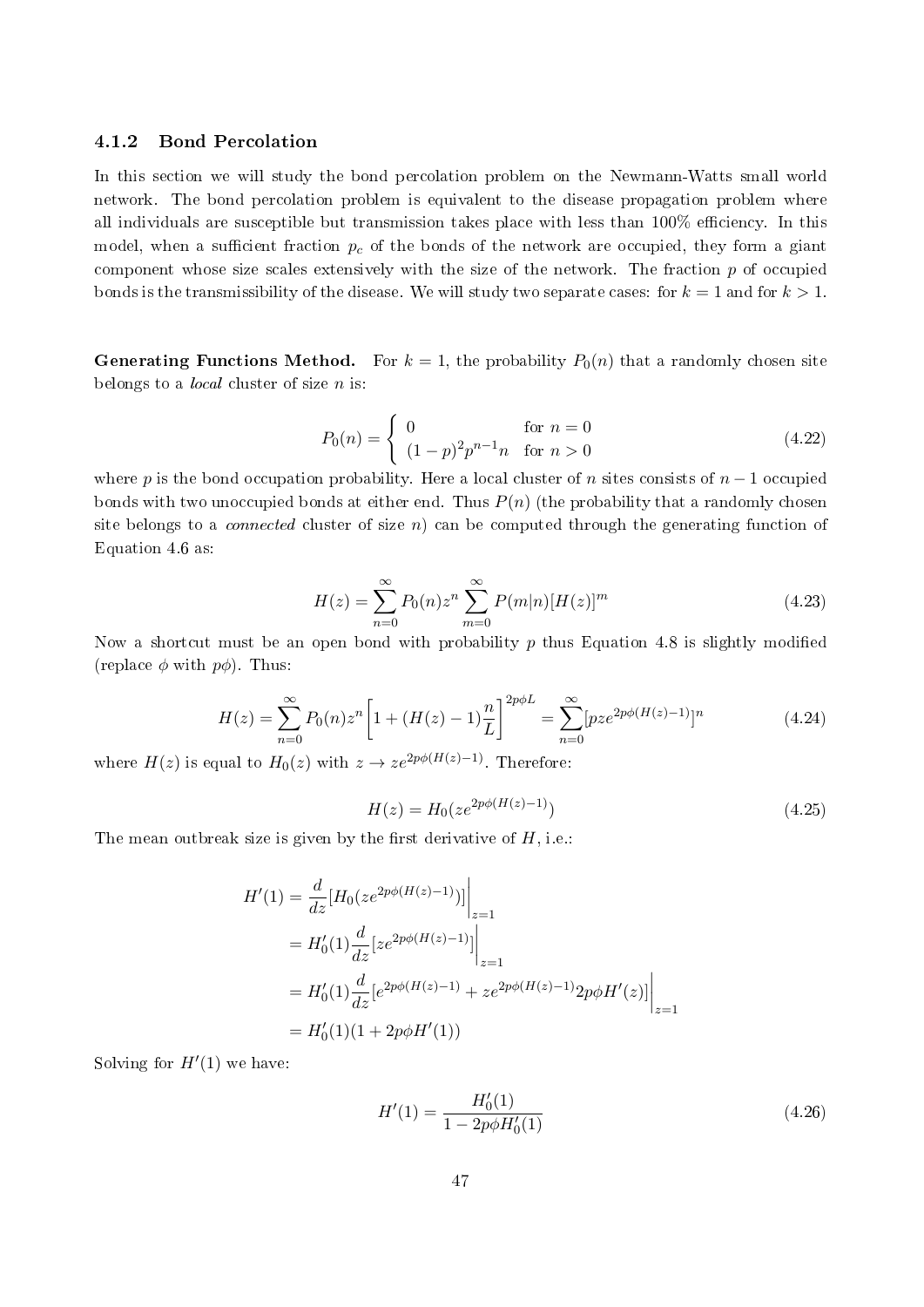In order to calculate  $H_0(z)$  first we have to calculate  $H_0(z)$ :

$$
H_0(z) = 0 + \sum_{n=1}^{\infty} P_0(z) z^n = \sum_{n=1}^{\infty} (1-p)^2 p^{n-1} n z^n
$$
  
= 
$$
\frac{(1-p)^2}{p} \sum_{n=1}^{\infty} n(pz)^n \qquad \left[ \sum_{i=0}^{\infty} ix^i = \frac{x}{(1-x)^2} \right]
$$
  
= 
$$
\frac{(1-p)^2}{p} \frac{pz}{(1-pz)^2} = z \frac{(1-p)^2}{(1-pz)^2}.
$$

Therefore:

$$
H'_0(1) = \frac{d}{dz} \left[ z \frac{(1-p)^2}{(1-pz)^2} \right] \Big|_{z=1} = (1-p)^2 \frac{d}{dz} \left[ \frac{z}{(1-pz)^2} \right] \Big|_{z=1}
$$
  
=  $(1-p)^2 \left[ \frac{(1+pz)}{(1-pz)^3} \right] \Big|_{z=1} = (1-p)^2 \left[ \frac{(1+p)}{(1-p)^3} \right]$   
=  $\frac{1+p}{1-p}$  (4.27)

Using Equation 4.27, Equation 4.26 gives:

$$
H'(1) = \frac{H'_0(1)}{1 - 2p\phi H'_0(1)} = \frac{\frac{1+p}{1-p}}{1 - 2p\phi \frac{1+p}{1-p}} = \frac{(1+p)}{1 - p - 2p\phi(1+p)}
$$
(4.28)

The onset of epidemic behavior (where  $p = p_c$ ) occurs at the zero of the denominator of Equation 4.28 or when:

$$
\phi = \frac{1 - p_c}{2p_c(1 + p_c)}
$$

Solving for  $p_c$  we have the quadratic Equation:

$$
2\phi p_c^2 + (2\phi + 1)p_c - 1 = 0
$$

with solution:

$$
p_c = \frac{\sqrt{4\phi^2 + 12\phi + 1} - 2\phi - 1}{4\phi} \tag{4.29}
$$

which is exactly the same solution we got for the site percolation problem on the same network for  $k = 1$ .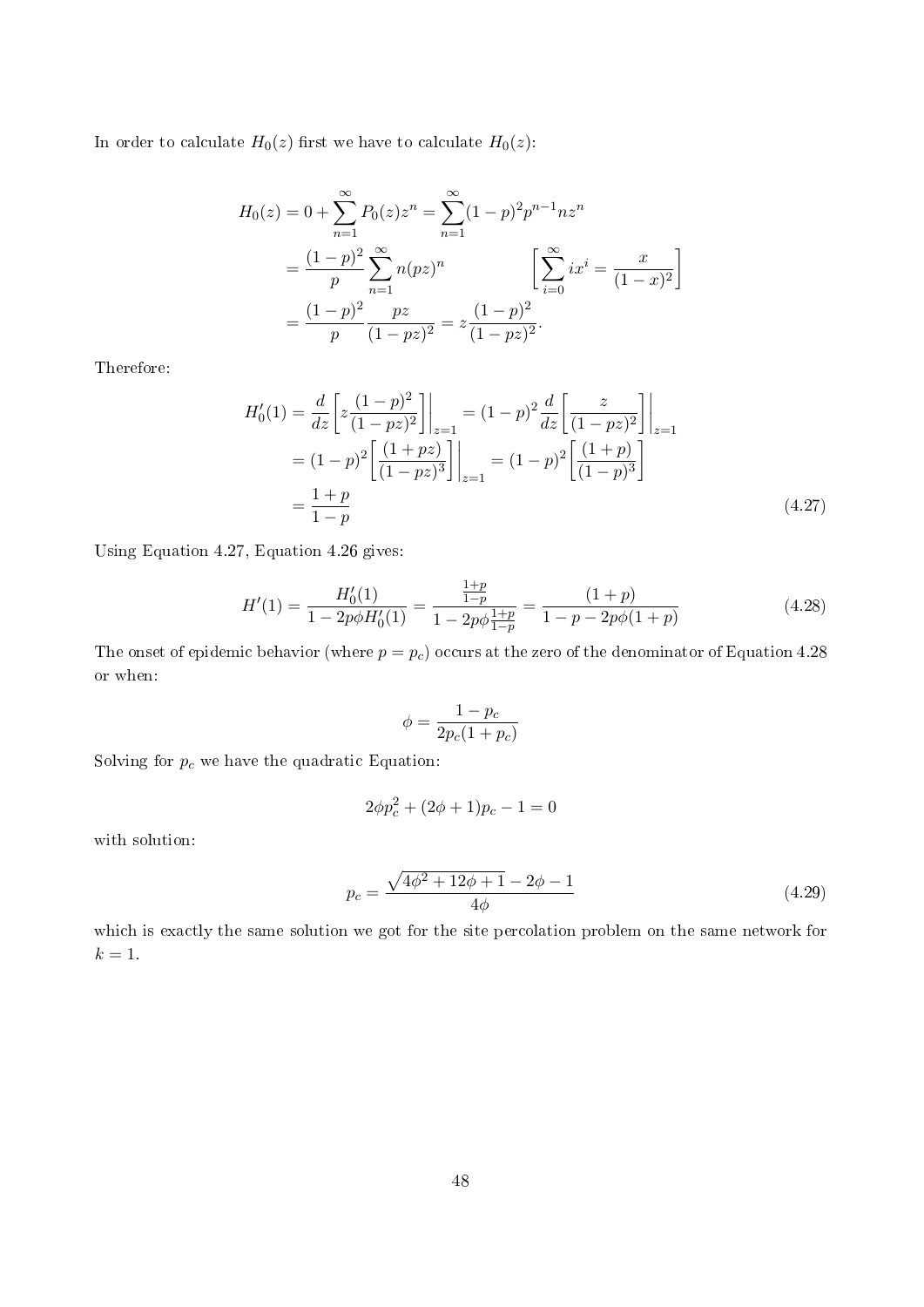**Bond percolation when**  $k > 1$ . For  $k > 1$  calculating the average number of local clusters is a difficult so we will solve the case  $k = 2$ . In the bond percolation problem all individuals (nodes) are susceptible but the bonds between them are open or closed based on some probability *p*. A single node with closed bonds to it's right and left neighbors is a local cluster of size 1 as shown in Figure 4.3. Moreover every shortcut has meaning only if it is an open bond with probability *ϕp*.



Figure 4.3: Local clusters for the bond percolation problem.

Now let  $Q_i$  be the probability that a given site *n* and it's left neighbor site  $n-1$  are part of the same local cluster of size *i* when only bonds to the left of site *n* are taken into account. Let  $Q_{ij}$ be the probability that sites *n* and *n −* 1 are parts of two separate local clusters of sizes *i* and *j* respectively again when only bonds to the left of *n* are considered. Let us consider site  $n + 1$ . This can be possibly connected with open bonds to both sites *n* and  $n-1$ . It can be shown that:

$$
Q_{i+1} = p(2-p)Q_i + p(1-p)\sum_j Q_{ij} + p^2 \sum_{j+j'=1} Q_{jj'}
$$
\n(4.30)

The probability  $Q_{i+1}$  that the site  $n+1$  belongs to the same local cluster of size  $i+1$  with the site *n* equals the sum of probabilities:

- *•* The sites *n, n−*1 belong to the same local cluster of size *i* with probability *Q<sup>i</sup>* and site *n*+ 1 is connected to either sites *n* or  $n-1$  (or both) with probability  $p(1-p) + p^2 + p(1-p) = p(2-p)$ .
- *•* The sites *n, n −* 1 belong to separate local clusters of sizes *i, j* respectively with probability  $\sum_{j} Q_{ij}$  and site  $n+1$  is connected to site *n* with an open bond with probability *p* and to site  $n-1$  with a closed bond with probability  $(1-p)$ .
- *•* The sites *n, n −* 1 belong to separate local clusters of sizes *j* and *j ′* where *j* + *j ′* = *i* with probability  $\sum_{j+j'=i} Q_{jj'}$  and site  $n+1$  is connected to both sites  $n, n-1$  with an open bond with probability  $p^2$ .

We can also define  $Q_{i+1,j}$  as:

$$
Q_{i+1,j} = \begin{cases} (1-p)^2 [Q_j + \sum_k Q_{jk}] & \text{for } i = 0\\ p(1-p)Q_{ji} & \text{for } i \ge 1 \end{cases}
$$
(4.31)

The probability  $Q_{i+1,j}$  that sites  $n+1$ , *n* are part of two separate local clusters of sizes  $i+1$  and *j* equals the probabilities: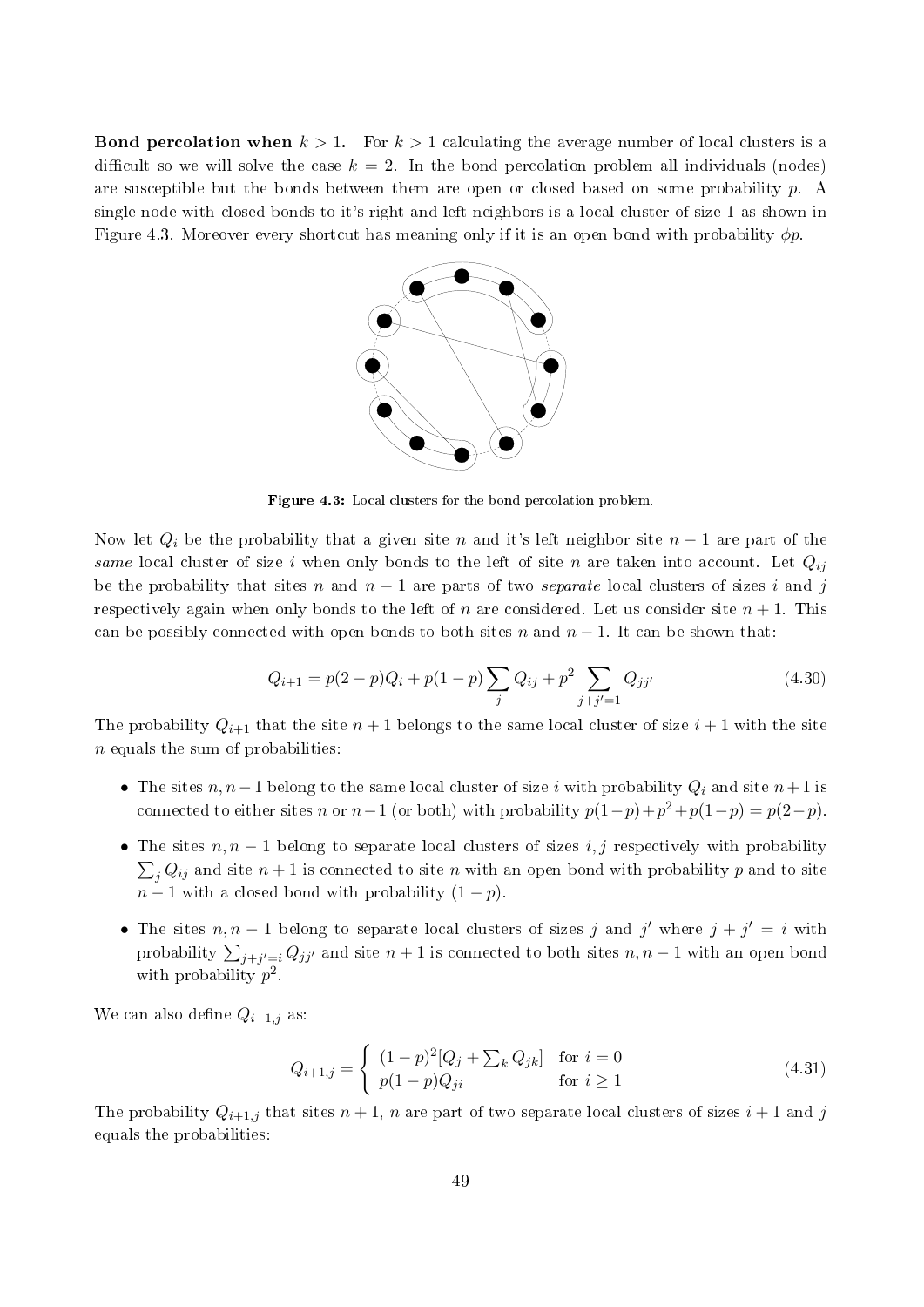- For  $i = 0$ , The probability  $Q_{1j}$  that sites  $n + 1, n$  belong to separate local clusters of sizes  $1, j$ respectively equals the sum of probabilities:
	- (1 *− p*) <sup>2</sup>*Q<sup>j</sup>* : Sites *n, n −* 1 belong to the same local cluster of size *j* and site *n* + 1 is connected to both of these sites with an open bond with probability  $(1-p)^2$ .
	- (1 *− p*) 2 ∑ *<sup>k</sup> Qjk*: Sites *n, n −* 1 belong to separate local clusters of sizes *j, k* respectively and site  $n + 1$  is connected to both of these sites with probability  $(1 - p)^2$ .
- For  $i \geq 1$ , we have the probability  $p(1-p)Q_{ji}$ : Sites  $n, n-1$  belong to separate local clusters of sizes *j, i* respectively with probability  $Q_{ji}$  and site  $n + 1$  is connected to site  $n - 1$  with an open bond with probability  $p$  to form a local cluster of size  $i + 1$  and with a closed bond to site *n* with probability  $(1 - p)$ .

To find a closed form expression for probabilities  $Q_i$  and  $Q_{ij}$  is a very difficult task. Instead we will define the following generating functions for the aforementioned probabilities:

$$
H(z) = \sum_{i} Q_i z^i
$$

$$
H(z, w) = \sum_{i,j} Q_{ij} z^i w^j
$$

Using these generating functions, Equations 4.30 and 4.31 give:

$$
H(z, w) = z(1 - p)^{2}[H(w) + H(w, 1)] + zp(1 - p)H(w, z)
$$
\n(4.32)

$$
H(z) = zp(2-p)H(z) + zp(1-p)H(z,1) + zp^{2}H(z,z)
$$
\n(4.33)

Each site always belongs to a cluster possibly of size 1, thus the probabilities  $Q_i$  and  $Q_{ij}$  must sum to unity  $\sum_i Q_i + \sum_{ij} Q_{ij} = 1$  or equivalently:

$$
H(1) + H(1,1) = 1.\t(4.34)
$$

Finally the number of clusters of size  $i$  per lattice site  $N_i$  (density) equals the probability that a randomly chosen site is the rightmost site of such a cluster, in which case the two bonds to its right are closed with probability  $(1-p)^2$ . Thus the generating function for local clusters  $H_0(z) = \sum_i P_0(i)z^i$ must satisfy:

$$
H_0(z) = (1 - p)^2 [H(z) + H(z, 1)] \tag{4.35}
$$

Solving Equations 4.32, 4.33 and 4.34, Equation 4.35 gives:

$$
H_0(z) = \frac{z(1-p)^4(1-2pz+p^3(1-z)z+p^2z^2)}{1-4pz+p^5(2-3z)z^2-p^6(1-z)z^2+p^4z^2(1+3z)+p^2z(4+3z)-p^3z(1+5z+z^2)}
$$

As was the case with  $k = 1$  the generating function for connected clusters satisfies:

$$
H(z) = H_0(ze^{2k\phi p(H(z)-1)})
$$
\n(4.36)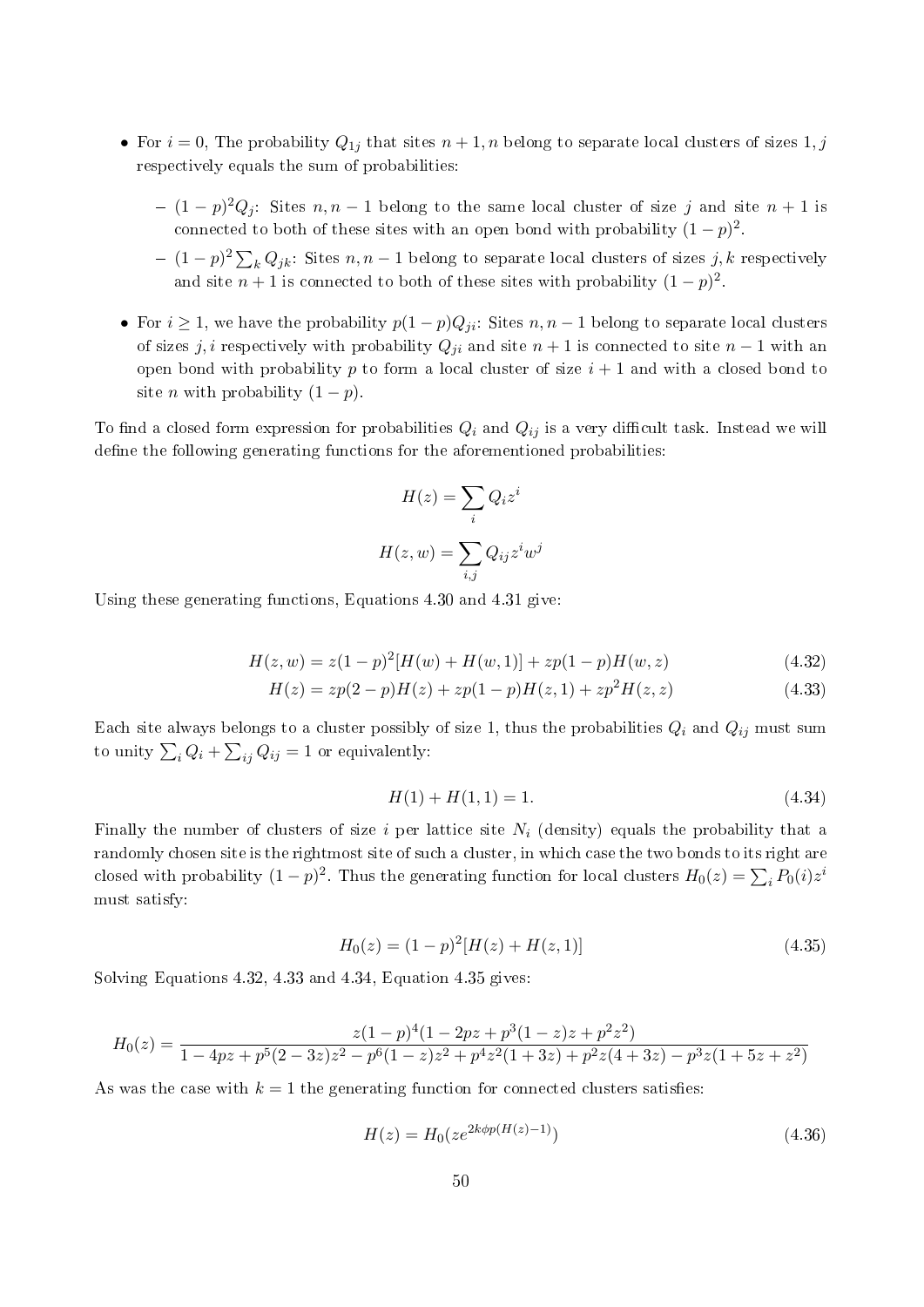And the mean outbreak size is now:

$$
H'(1) = \frac{H'_0(1)}{1 - 2k\phi p H'_0(1)}\tag{4.37}
$$

Percolation occurs at the zero of the denominator, i.e. when  $2k\phi pH'_{0}(1) = 1$ . Thus:

$$
\phi = \frac{(1 - p_c)^3 (1 - p_c + p_c^2)}{4p_c(1 + 3p_c^2 - 3p_c^3 - 2p_c^4 + 5p_c^5 - 2p_c^6)}
$$
(4.38)

where  $p_c$  is the desired percolation threshold.

The above method can be used for  $k > 1$  as long as we find a way to calculate the average number of local clusters of size *i*. However the results will be far more complicated.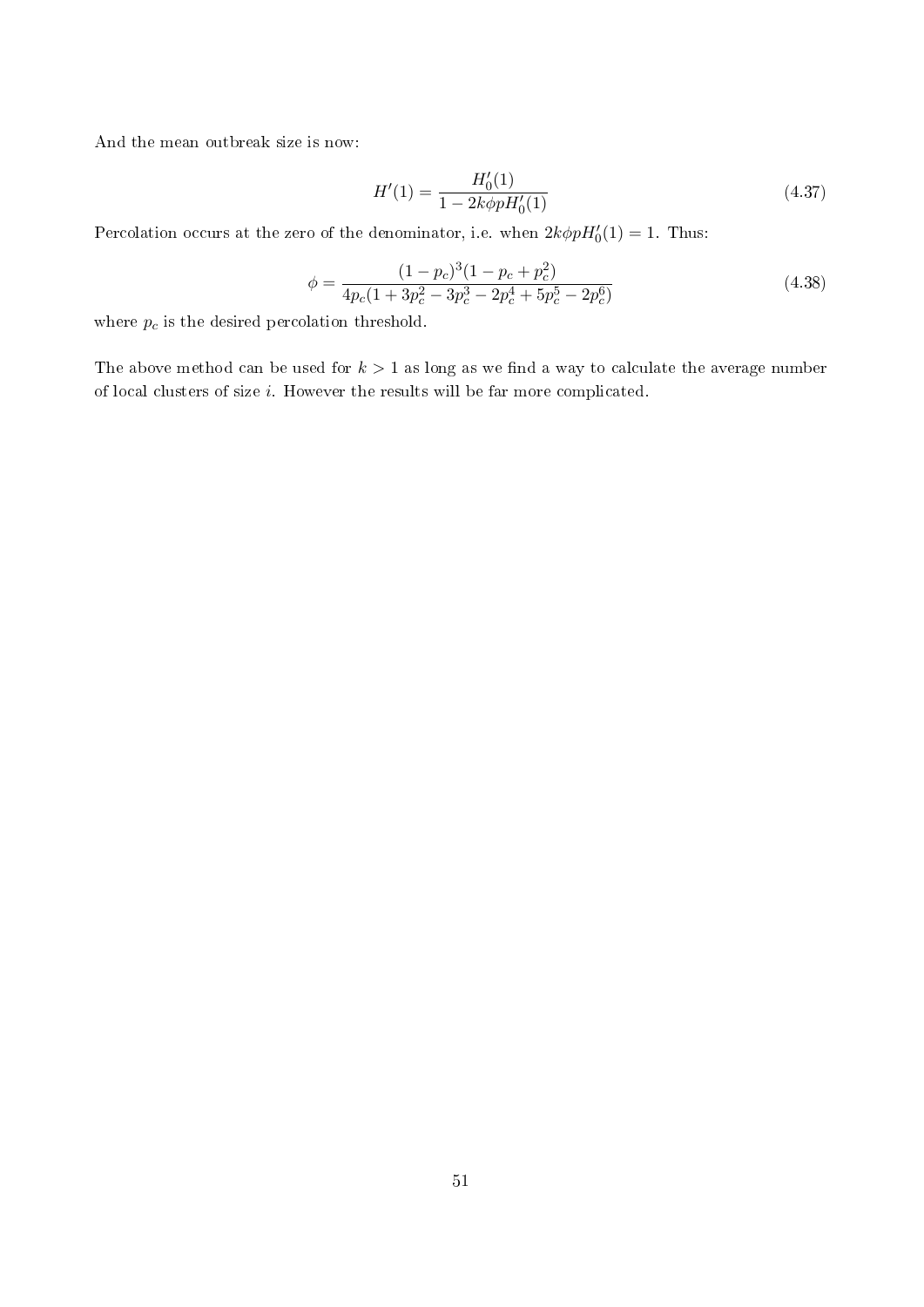# Simulation results **5**

# 5.1 *r*-Harmonic Small World Model

We will study the *r*-Harmonic small-world model. We start with a ring lattice with *n* vertices and  $k = 1$ . Then given two vertices with labels *i* and *j* the probability for *i* to have *j* as long range contact in  $(R_n, \phi_r)$  is given by  $\phi_r(i,j) = \frac{((j-i) \mod n)^{-r}}{H_n^r}$ . Here we present a randomized algorithm for generating a network with these properties. First we create the initial structure i.e. a directed ring of *n* nodes. Then we choose randomly or give as input a pair of source *s* and target *t* nodes. We start at *s* and we randomly choose a node on the ring according to the Harmonic distribution (we give the Harmonic exponent as input). Finally we iterate until we are at a distance  $O(\log n)$  where no shortcut is needed. This process is used for greedy routing on these graphs. Greedy routing is the distributed routing protocol where a node *u* chooses a long range contact that is closer to the target than another neighbor in order to reach the target in the minimum number of steps. It's been proven [5] that for  $r = 1$  there is a tight  $\Theta(\log^2 n)$  bound for the expected number of steps required for routing in the *r*-Harmonic ring.

| <i>r</i> -Harmonic Distribution | Lower Bound                   | Upper Bound                     |
|---------------------------------|-------------------------------|---------------------------------|
| $0 \leq r < 1$                  | $\Omega(n^{\frac{1-r}{2-r}})$ | $O(n^{1-r})$                    |
| $r=1$                           | $\Omega(\log^2 n)$            | $O(\log^2 n)$                   |
| 1 < r < 2                       | $\Omega(n^{\frac{r-1}{r}})$   | $O(n^{r-1})$                    |
| $r=2$                           | $\Omega(\sqrt(n))$            | $O(\frac{n\log\log n}{\log n})$ |
| 2 < r                           | $\Omega(n^{\frac{r-1}{r}})$   | O(n)                            |

Table 5.1: Expected number of steps for greedy routing in the *r*-Harmonic ring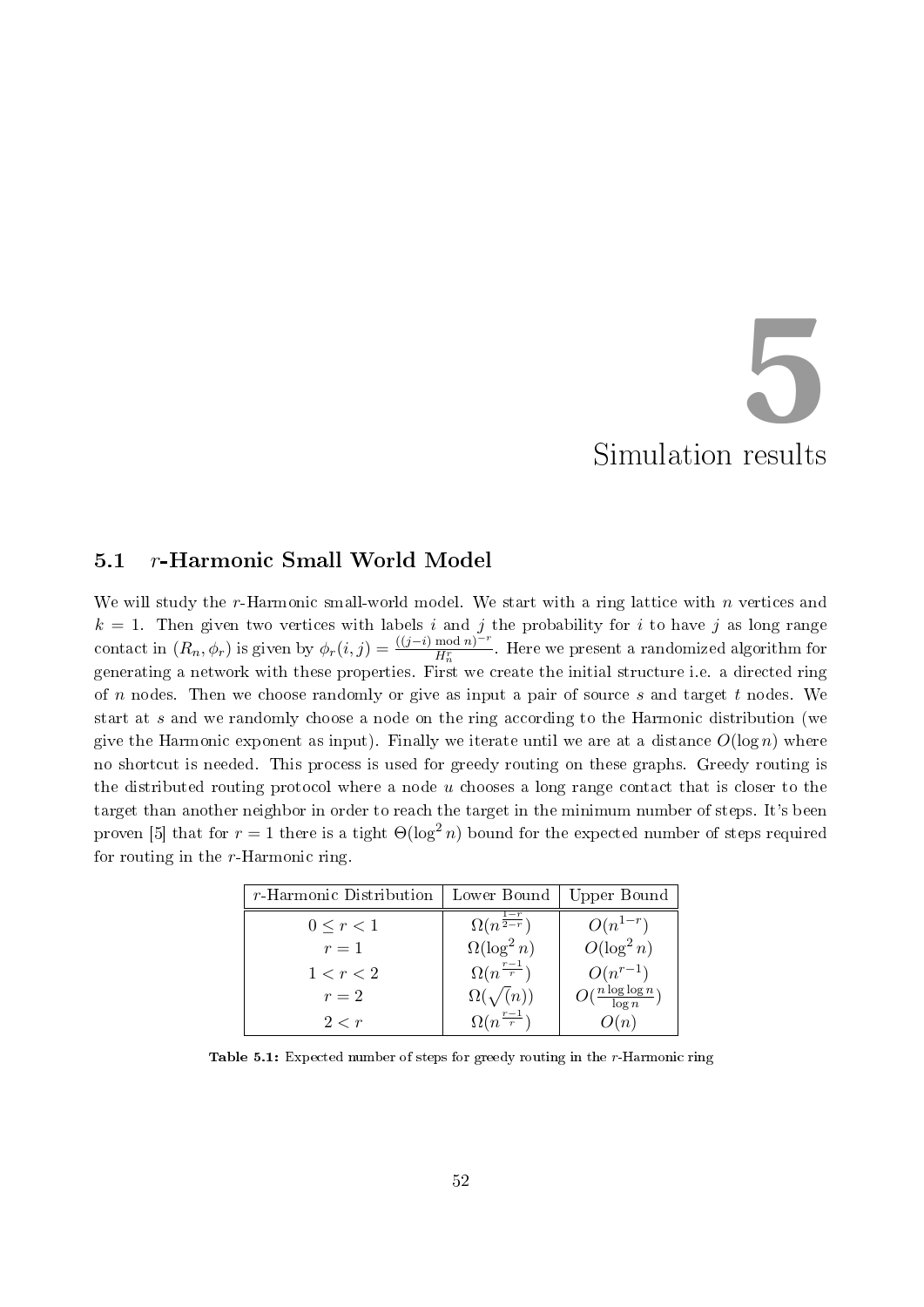# 5.1.1 Computing number of hops between a source and target node

| function ihops=hring $(n, r, s, t)$ |                                                               |
|-------------------------------------|---------------------------------------------------------------|
| %Harmonic ring:                     | Generate a network using a directed ring augmented with long  |
| %                                   | range contacts using the r-Harmonic distribution.             |
| %                                   |                                                               |
| %INPUT:                             | n: Number of nodes of the directed ring lattice               |
| %                                   | r: Exponent of the Harmonic Distribution. For r=0 we          |
| %                                   | have the uniform distribution and for $r=1$ -log. 80/log. 20  |
| %                                   | we obtain the Zipf distribution.                              |
| %                                   | s, t: Source and target nodes. If they are not given,         |
| %                                   | s and t are chosen uniformly at random from the set of        |
| %                                   | nodes.                                                        |
| %                                   |                                                               |
| %OUTPUT:                            | ihops: Number of long range contacts that are added in        |
| %                                   | order to reach the target node starting from the source node. |

```
% Initial Structure
```

```
I1=zeros(n,1);
J1=zeros(n,1);
S1=ones(n,1);for i=1:n
    I1(i)=i;J1(i)=mod(i, n)+1;end
A=sparse([I1],[J1],[S1], n, n); A=sign(A);
% Source and target nodes (s and t respectively)
if nargin <=2
   s=ceil(rand*n);
   t=ceil(rand*n);
   if (s==t)
        disp('Source node matches target node');
        return
   end
```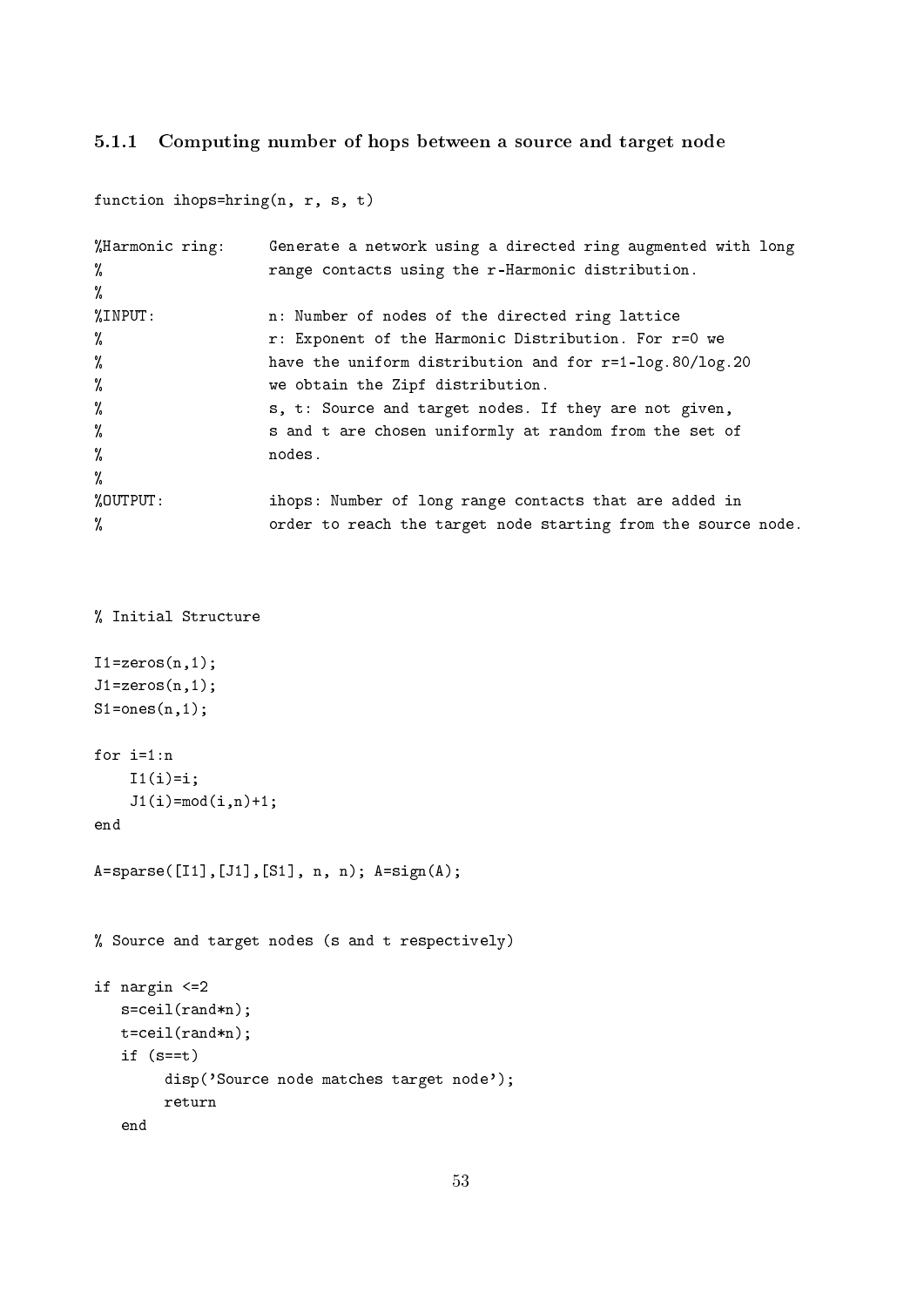```
if (mod((t-s), n) \leq log(n))disp('Node accecible without shortcuts');
        return
   end
end
% Adding Long Range Contacts
for i=1:n
    pdist(i) = 1./(ikharmonic(n,r));end
source=s;
target=t;
dist=mod((t-s), n);
hops=0;
while dist>log(n)
   a=rand;
   B=(a>pdist);
   u=ceil(rand*length(find(B)));
   if (u^*=s)pos=u;
        A(s, pos) = 1;dist=mod((t-pos), n);
        s=u
        hops=hops+1;
   end
end
ihops=hops;
adj=full(A);plotadj(adj);
```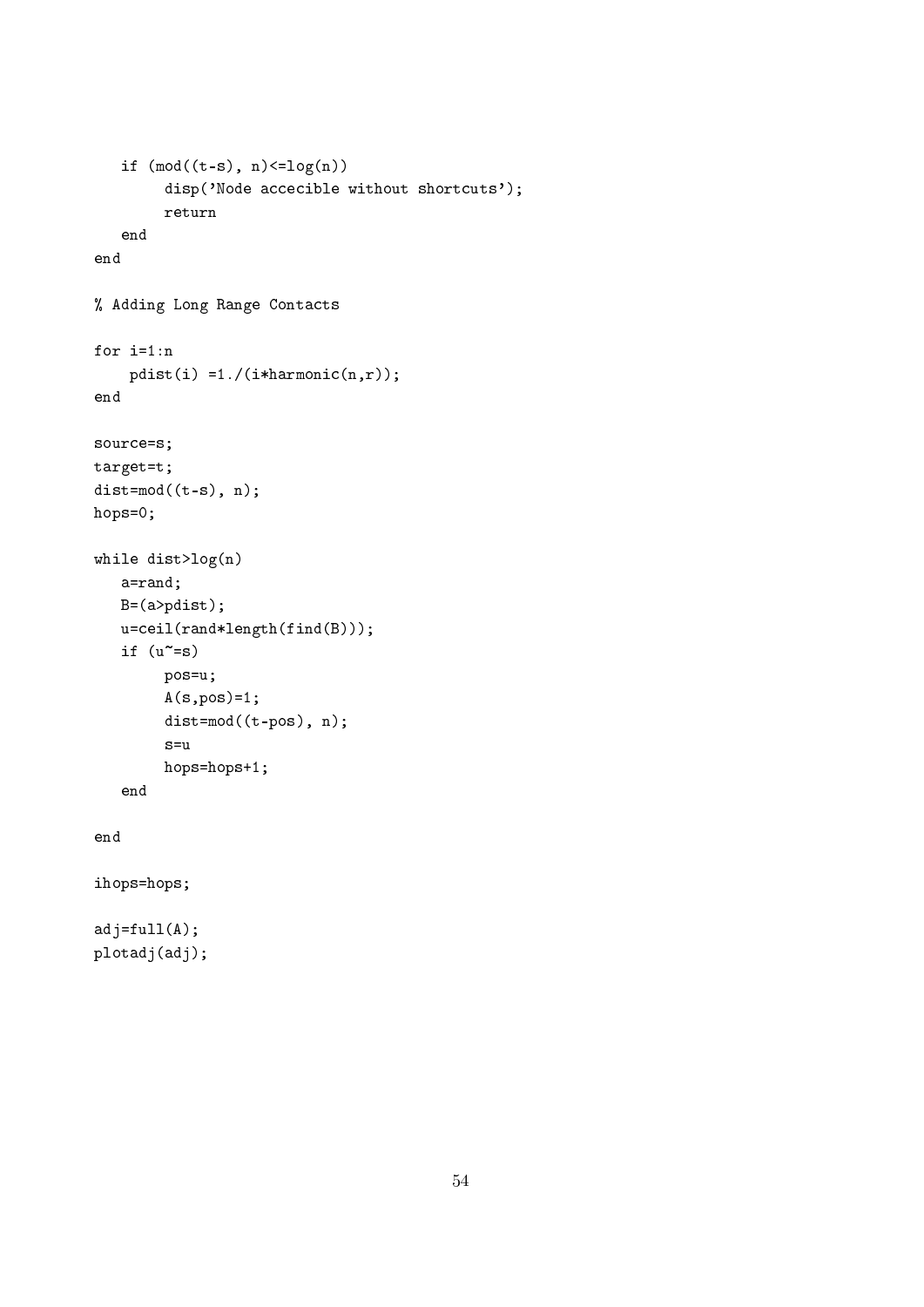Using MATLAB with Graphviz, we can visualize the graphs generated with this method for different values of *n* and *r*. We run the program for  $n = 30$ ,  $r = 1$  and  $s = 5$ ,  $t = 20$ . There are needed 4 hops to reach the target node.

>> hring(30,1,5,20)

Source Node= 5 Target Node= 20 Intermediate steps=[28,29,10,19] Number of hops  $=\,4$ 



Figure 5.1: A network with  $n = 20$  nodes,  $r = 1$ , source node=5, target node 20. Number of hops=4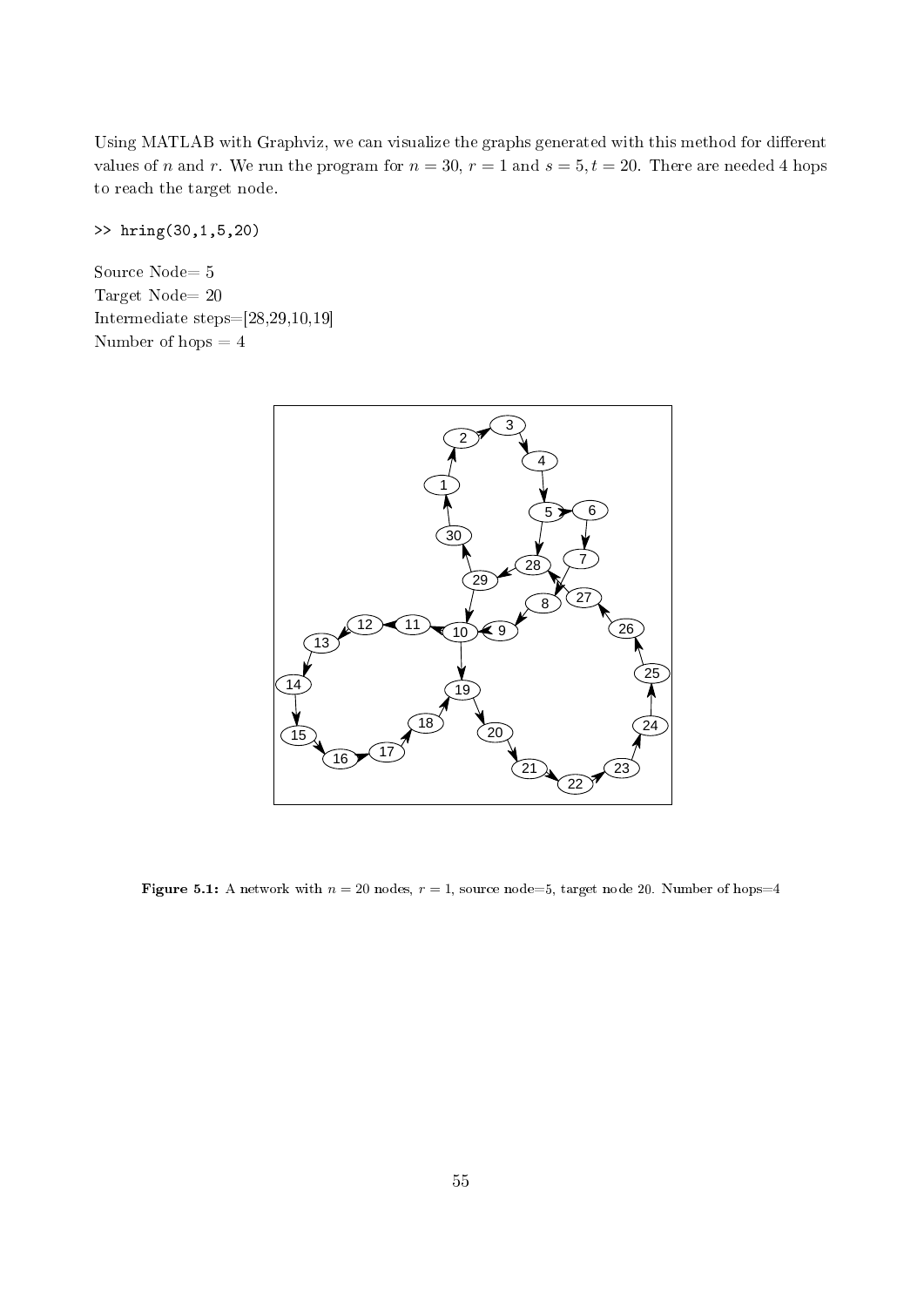#### 5.1.2 Computing the average number of hops for a chosen source-target pair

For a given source-target pair it is interesting to see the average number of hops. We can compute this number using the function  $\frac{avghops(x, n, r, s, t)}{s}$  where x is the number of repetitions.

```
function avg_hops=avghops(x,n,r,s,t)
%avg_hops: Computes the average number of hops needed to reach a
% target node starting from a source node.
%INPUT: x: number of repetitions
% n: number of nodes
% r: Harmonic distribution exponent
% s,t: source and target nodes
%
%OUTPUT: avg_hops: average number of intermediate steps between
% source and target node
if nargin <=3
  s=ceil(rand*n);
  t=ceil(rand*n);
  if (s==t)disp('Source node matches target node');
       return
  end
  if (mod((t-s), n)>=log(n))disp('Node accecible without shortcuts');
       return
  end
end
for i=1:x
   hops(i)=hring(n,r,s,t);end
avg_hops=ceil(mean(hops));
```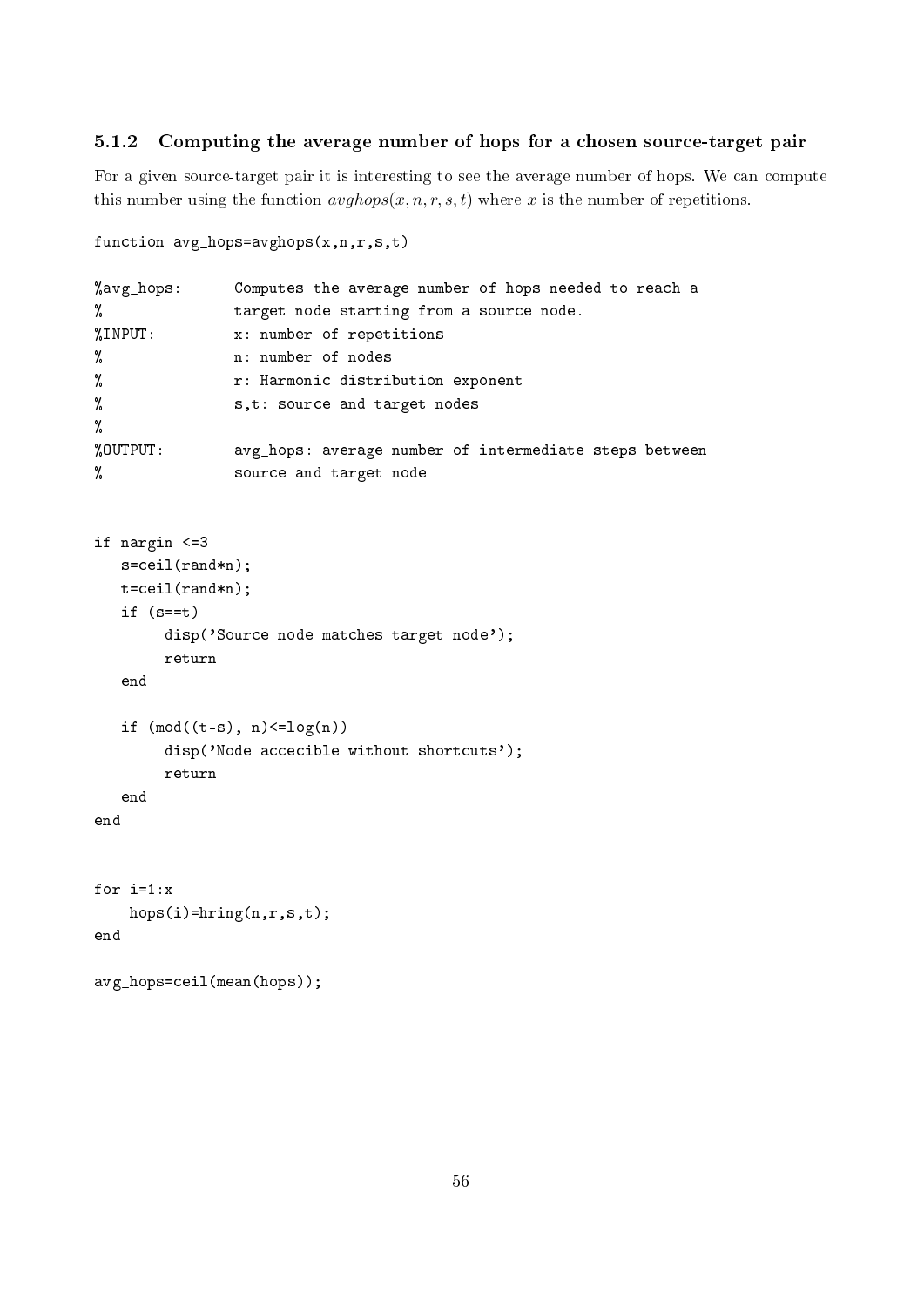Suppose we want to find the average number of hops for a network with  $n = 100$  nodes, Harmonic exponent  $r = 1$  and source and target nodes  $s = 1$  and  $t = 50$  respectively. We compute the average of 1000 different realizations of the network as:

>> avghops(1000,100,1,1,50)

ans  $= 20$ 

Next we will compute the average number of hops for a network of 100 nodes, harmonic exponent  $r = 1$  and source and target nodes  $s = 1$  and  $t = 50$  respectively:

| Repetitions | No. Of Nodes | $\cdot$ r . | Source $s$ $\vdash$ |    | Target $t$    Average No. Of Hops |
|-------------|--------------|-------------|---------------------|----|-----------------------------------|
| 100         | 100          |             |                     | 50 |                                   |
| 1000        | 100          |             |                     | 50 |                                   |
| 10000       | 100          |             |                     | 50 |                                   |

Based on the results, it takes on average 20 steps from source 1 to target 50. Next we will compute the average number of hops for a network of 1000 nodes, harmonic exponent  $r = 1$  and source and target nodes  $s = 1$  and  $t = 500$  respectively:

| Repetitions | No. Of Nodes | $\boldsymbol{r}$ | Source s |     | Target $t \parallel$ Average No. Of Hops |
|-------------|--------------|------------------|----------|-----|------------------------------------------|
| 100         | 1000         |                  |          | 500 | 146                                      |
| 1000        | 1000         |                  |          | 500 | 142                                      |
| 10000       | 1000         |                  |          | 500 | 145                                      |

Based on the results, it takes on average 145 steps to get to target node 500 from source node 1. Next we will change the Harmonic exponent to 1000 (approaching the geometric distribution) and try the same experiments:

| Repetitions | No. Of Nodes | $\boldsymbol{r}$ | Source <i>s</i> |    | Target $t \parallel$ Average No. Of Hops |
|-------------|--------------|------------------|-----------------|----|------------------------------------------|
| $100\,$     | 100          | 1000             |                 | 50 |                                          |
| 1000        | 100          | 1000             |                 | 50 | 20                                       |
| 10000       | 100          | 1000             |                 | 50 | 20                                       |

|       | Repetitions   No. Of Nodes | $\boldsymbol{r}$ | Source s |     | Target $t \parallel$ Average No. Of Hops |
|-------|----------------------------|------------------|----------|-----|------------------------------------------|
| 100   | 1000                       | 1000             |          | 500 | 152                                      |
| 1000  | 1000                       | 1000             |          | 500 | 155                                      |
| 10000 | 1000                       | 1000             |          | 500 | 153                                      |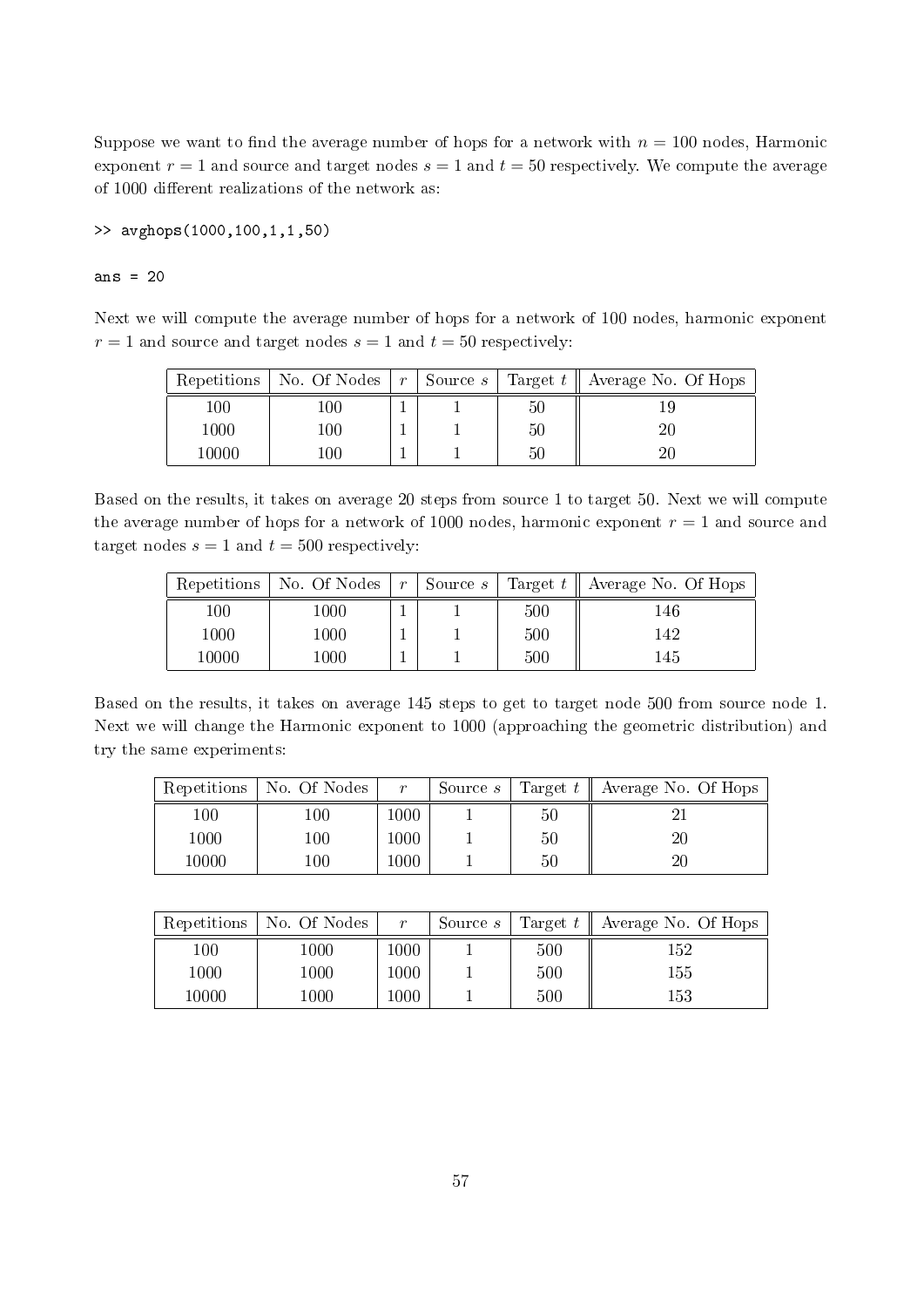As it was expected it takes mores steps to route when the harmonic exponent goes to infinity. Next we will try the same experiment with harmonic exponent 1/1000 (approaching the uniform distribution):

| Repetitions | No. Of Nodes | $\boldsymbol{r}$ | Source <i>s</i> |    | Target $t \parallel$ Average No. Of Hops |
|-------------|--------------|------------------|-----------------|----|------------------------------------------|
| 100         | 100          | $\sqrt{1000}$    |                 | 50 | 20                                       |
| 1000        | 100          | $\sqrt{1000}$    |                 | 50 | 20                                       |
| 10000       | 100.         | 1000             |                 | 50 | 20                                       |

| Repetitions | No. Of Nodes | r      | Source <i>s</i> |     | Target $t \parallel$ Average No. Of Hops |
|-------------|--------------|--------|-----------------|-----|------------------------------------------|
| 100         | 1000         | 1000   |                 | 500 | 152                                      |
| 1000        | 1000         | 1/1000 |                 | 500 | 150                                      |
| 10000       | 1000         | 1000   |                 | 500 | 153                                      |

Once more as it was expected it takes more steps to route.

# 5.1.3 Computing number of hops between every pair of source and target nodes

Finally, we can can compute the average number of steps between every pair of source and target nodes.

```
function S=stpairs(x,n,r,s,t)
```

| %stpairs:   | Computes the average number of hops needed to reach a       |  |  |  |  |  |  |  |
|-------------|-------------------------------------------------------------|--|--|--|--|--|--|--|
| %           | target node starting from a source node for every source    |  |  |  |  |  |  |  |
| %           | and every target pair of nodes.                             |  |  |  |  |  |  |  |
| %INPUT:     | x: number of repetitions                                    |  |  |  |  |  |  |  |
| %           | n: number of nodes                                          |  |  |  |  |  |  |  |
| %           | r: Harmonic distribution exponent                           |  |  |  |  |  |  |  |
| %           | s,t: maximum source and target nodes                        |  |  |  |  |  |  |  |
| %           |                                                             |  |  |  |  |  |  |  |
| %OUTPUT:    | $S(i,j)$ : A matrix with the average number of intermediate |  |  |  |  |  |  |  |
| %           | steps between source i and target j node                    |  |  |  |  |  |  |  |
| for $z=1:x$ |                                                             |  |  |  |  |  |  |  |
| for $i=1:s$ |                                                             |  |  |  |  |  |  |  |
| for $j=1:t$ |                                                             |  |  |  |  |  |  |  |
|             | $S(i,j)$ =avghops $(x,n,r,i,j)$ ;                           |  |  |  |  |  |  |  |
| end         |                                                             |  |  |  |  |  |  |  |
| end         |                                                             |  |  |  |  |  |  |  |
| end         |                                                             |  |  |  |  |  |  |  |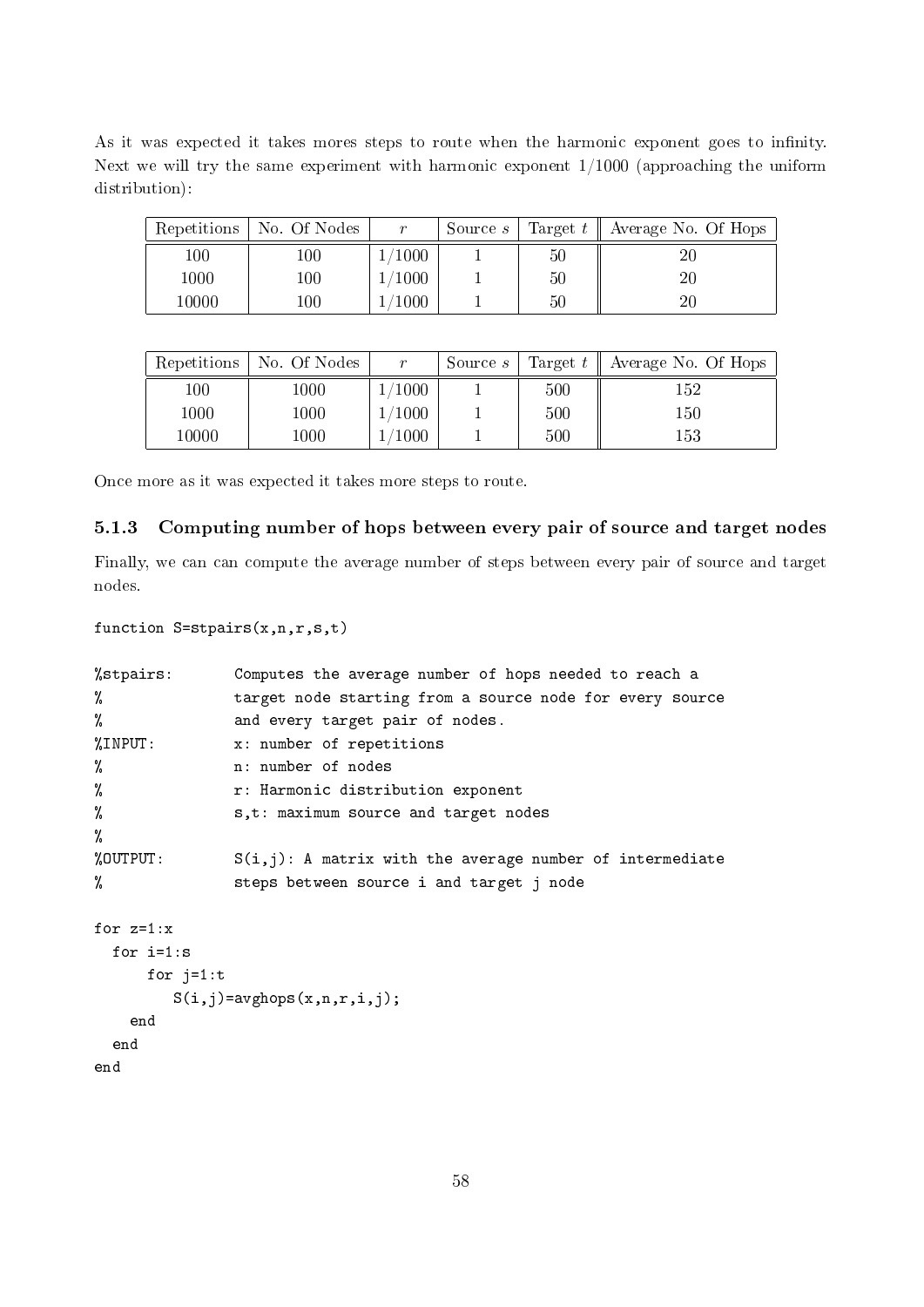Since it's not easy to present results for many values of source and target nodes, we will present a toy example of a network with 20 nodes and source and target nodes from 1 to 10:

```
>> stpairs(100, 20, 1, 10,10)
```
ans =

| 0 | 0 | 0 |   | 6 |   |   | 8 |   | 6 |
|---|---|---|---|---|---|---|---|---|---|
|   | 0 | 0 | 0 |   | 6 |   | 6 | 6 | 7 |
|   | 6 | 0 | 0 | 0 | 7 | 6 | 7 | 7 | 6 |
|   | 6 | 6 | 0 | 0 | 0 | 6 | 5 | 7 | 7 |
|   | 6 |   | 7 | 0 | 0 | 0 |   |   | 8 |
|   | 7 | 6 | 6 | 7 | 0 | 0 | 0 | 7 | 6 |
|   | 5 | 6 | 6 | 7 | 7 | 0 | 0 | 0 | 7 |
|   |   | 8 | 8 | 6 | 6 |   | 0 | 0 | 0 |
|   | 7 | 7 | 6 | 7 | 8 | 6 | 7 | 0 | 0 |
| 8 |   | 6 | 7 | 6 | 7 | 8 |   | 6 | 0 |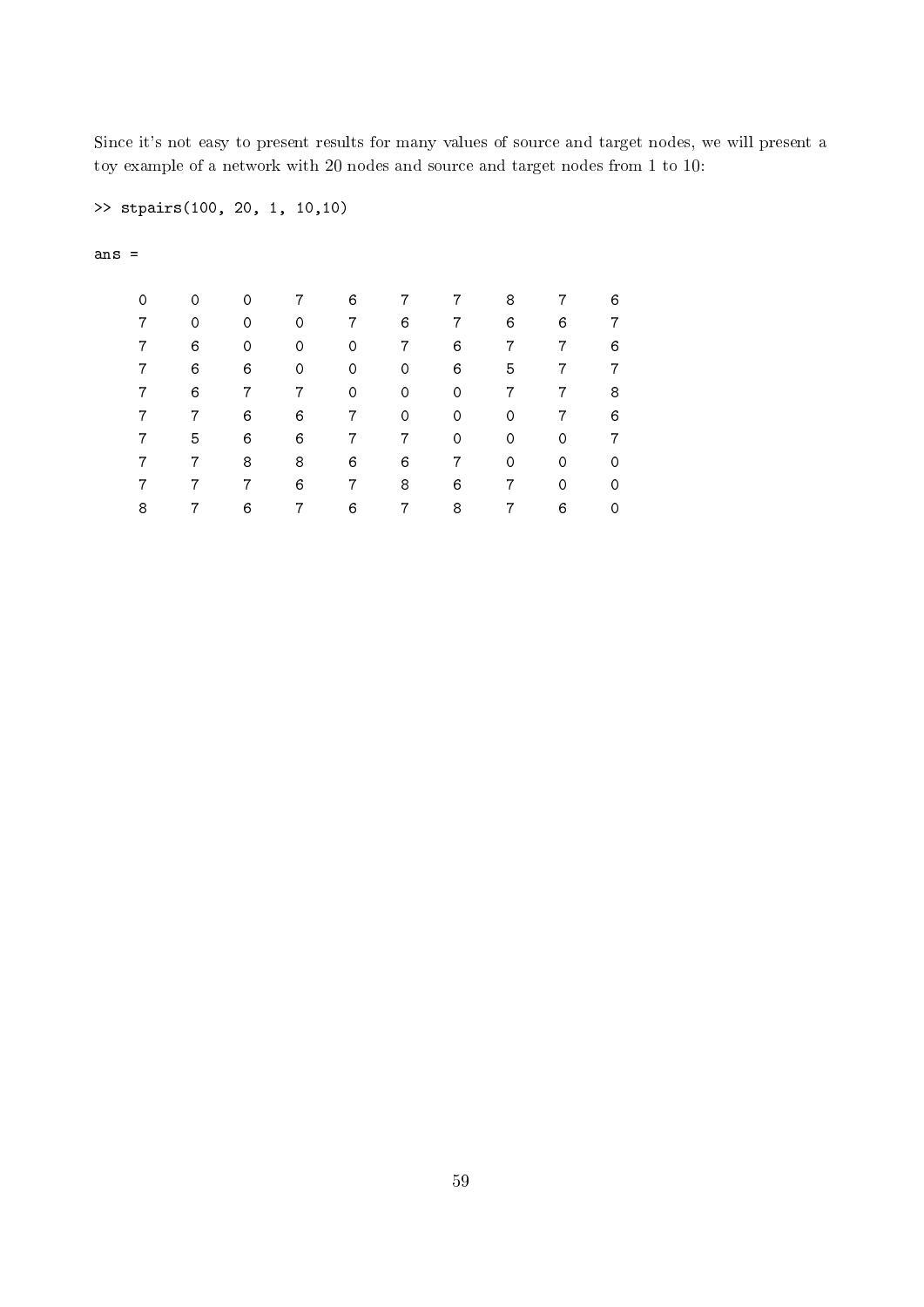# Bibliography

- [1] Réka Albert, Hawoong Jeong, and Albert-László Barabási. The diameter of the world wide web.  $Nature, 401:130-131, 1999.$
- [2] Noga Alon and Joel H. Spencer. The Probabilistic Method. Wiley, New York, 1992.
- [3] Albert-Laszlo Barabási and Reka Albert. Emergence of scaling in random networks, October 21 1999. Comment:  $11$  pages,  $2$  figures.
- [4] A. Barrat and M. Weigt. On the properties of small-world network models, August 25 1999. Comment: 19 pages including 15 figures, version accepted for publication in EPJ B.
- [5] Lali Barrière, Pierre Fraigniaud, Evangelos Kranakis, and Danny Krizanc. Efficient routing in networks with long range contacts. In Jennifer L. Welch, editor, DISC, volume 2180 of Lecture Notes in Computer Science, pages 270-284. Springer, 2001.
- [6] Marc Barthelemy and Luis A. N. Amaral. Small-world networks: Evidence for a crossover picture, March 05 1999. Comment: 5 pages, 5 postscript figures (1 in color), Latex/Revtex/multicols/epsf. Accepted for publication in Physical Review Letters.
- [7] B. Bollobás. Random Graphs. Academic Press, 1985.
- [8] Reinhard Diestel. Graph Theory. Springer-Verlag, New York, 2 edition, 2000.
- [9] P. Erdos and A. Rényi. On random graphs. *Publ. Math. Debrecen*,  $6:290-291$ , 1959.
- [10] P. Erdős and A. Rényi. On the evolution of random graphs. *Publ. Math. Inst. Hung. Acad.* Sci., 5:17–61, 1960. A seminal paper on random graphs. Reprinted in Paul Erdős: The Art of Counting. Selected Writings, J.H. Spencer, Ed., Vol. 5 of the series Mathematicians of Our  $Time, MIT Press, 1973, pp. 574–617.$
- [11] Jerrold W. Grossman. Paul Erdös: The master of collaboration. In Ronald L. Graham and Jaroslav Neštřil, editors, The Mathematics of Paul Erdös II, pages 467–475. Springer-Verlag Berlin, 1997.
- [12] Rajesh Kasturirangan. Multiple scales in small-world networks. Technical Report AIM-1663, MIT Artificial Intelligence Laboratory, August 11 1999.
- [13] J. Kleinberg. The small-world phenomenon: an algorithmic perspective. In Proceedings of the 32nd ACM Symposium on the Theory of Computing. 2000.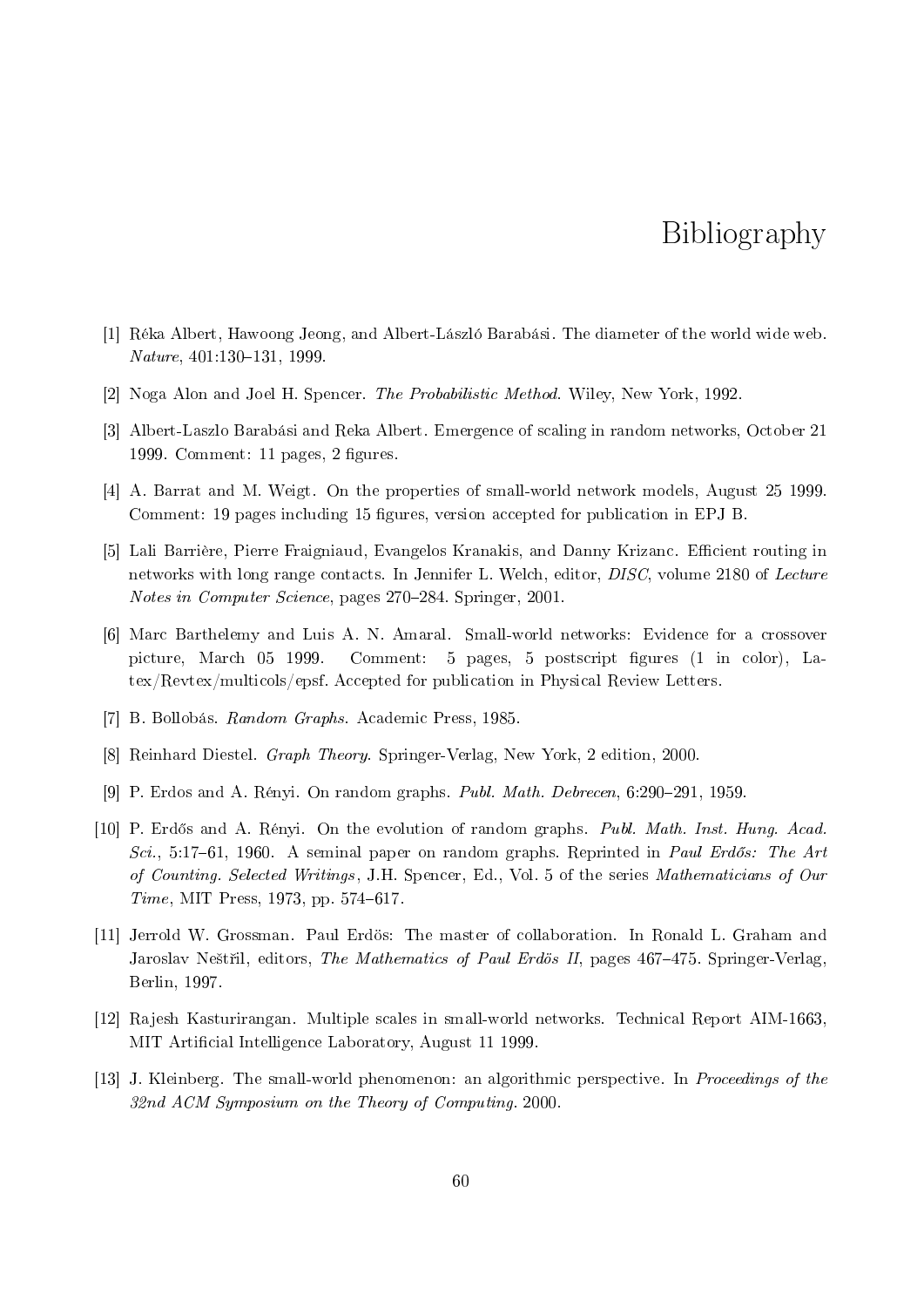- [14] C. Korte and S. Milgram. Acquaintance networks between racial groups: Application of the small world method. J. Personality and Social Psych., 15:101, 1978.
- [15] Albert laszlo Barabási, Reka Albert, and Hawoong Jeong. Scale-free characteristics of random networks: The topology of the world-wide web, September 25 2000.
- [16] S. Milgram. The small world problem. *Psychology Today*,  $1(1):60-67$ , 1967.
- [17] M. Mitzenmacher. A brief history of generative models for power law and lognormal distributions. 2002. Technical Report.
- [18] Cristopher Moore and M. E. J. Newman. Epidemics and percolation in small-world networks January 06 1999. Comment: 6 pages, including 3 postscript figures.
- [19] Cristopher Moore and M. E. J. Newman. Exact solution of site and bond percolation on smallworld networks, January 26 2000. Comment: 13 pages, 3 figures.
- [20] Rajeev Motwani and Prabhakar Raghavan. Randomized algorithms. ACM Computing Surveys, 28(1):33-37, March 1996.
- [21] M. E. J. Newman. Models of the small world: A review, May 09 2000. Comment: 9 pages including 3 postscript figures, bibliography updated and minor corrections to text in this version.
- [22] M. E. J. Newman. The spread of epidemic disease on networks. *Physical Review E*, 66:016128 2002.
- [23] M. E. J. Newman. Random graphs as models of networks. In Handbook of Graphs and Networks: From the Genome to the Internet, pages 35–68, Weinheim, 2003. Wiley-VCH Verlag.
- [24] M. E. J. Newman. The structure and function of complex networks. *SIREV: SIAM Review*, 45 2003.
- [25] M. E. J. Newman, C. Moore, and D. J. Watts. Mean-field solution of the small-world network model, September 21 1999. Comment: 14 pages, 2 postscript figures.
- [26] M. E. J. Newman, S. H. Strogatz, and D. J. Watts. Random graphs with arbitrary degree distributions and their applications. Physical Review E, 64:026118, 2001.
- [27] M. E. J. Newman and D. J. Watts. Scaling and percolation in the small-world network model May 06 1999. Comment: 12 pages including 9 postscript figures, minor corrections and additions made in this version.
- [28] Joel Spencer. Ten Lectures on the Probabilistic Method. Regional Conference Series on Applied Mathematics (No. 52). SIAM, 1987.
- [29] Dietrich Stauffer and Ammon Aharony. *Introduction To Percolation Theory*. CRC, July 1994.
- [30] S. Wasserman and K. Faust. Social Network Analysis. Cambridge University Press, Cambridge, 1994.
- [31] D. J. Watts. Small Worlds. Princeton University Press, Princeton, 1999.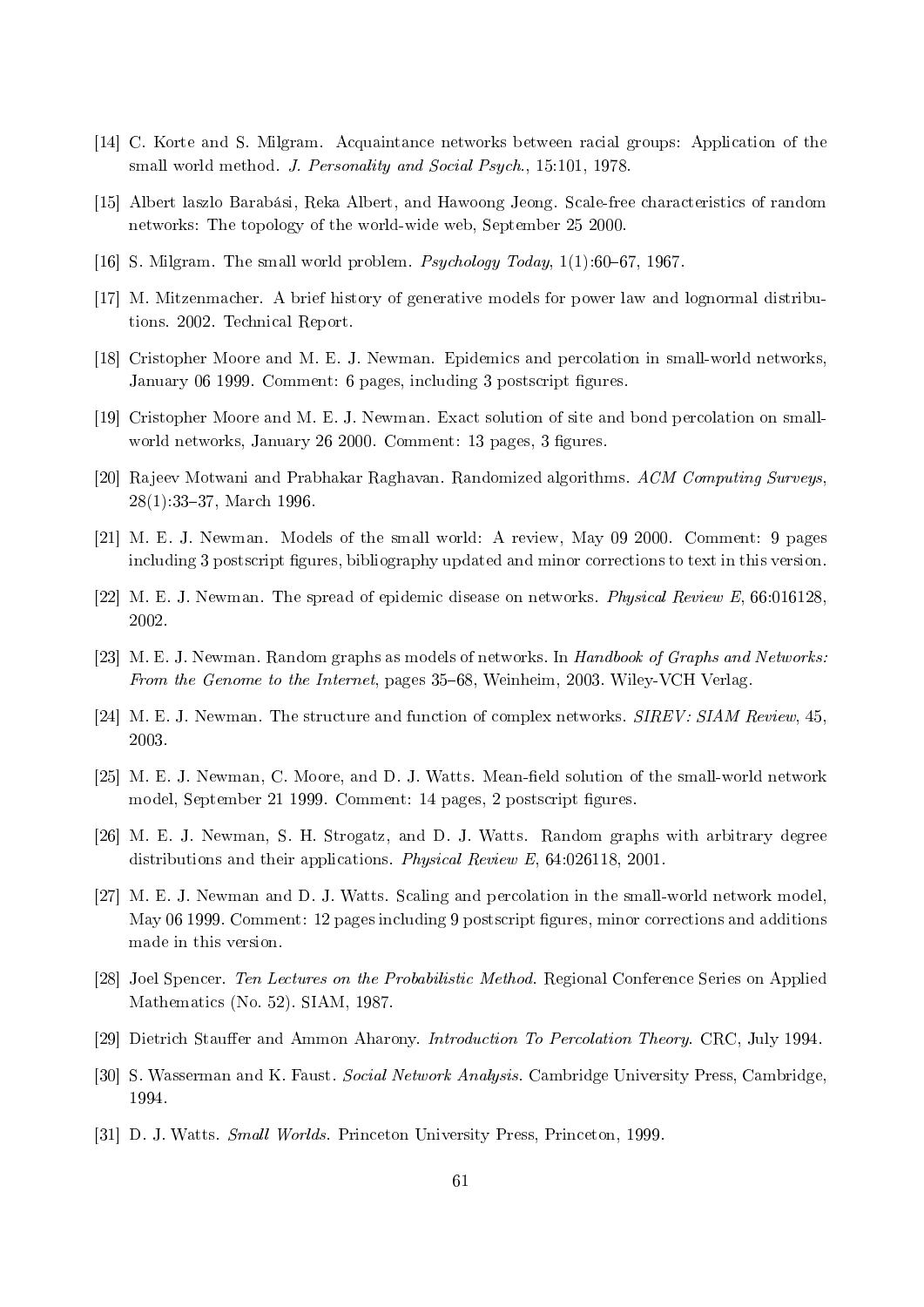- [32] D. J. Watts and S. H. Strogatz. Collective dynamics of 'small-world' networks. Nature, 393(6684):397498, June 1998.
- [33] Herbert S. Wilf. Generatingfunctionology. A. K. Peters, Ltd., Natick, MA, USA, 2006.